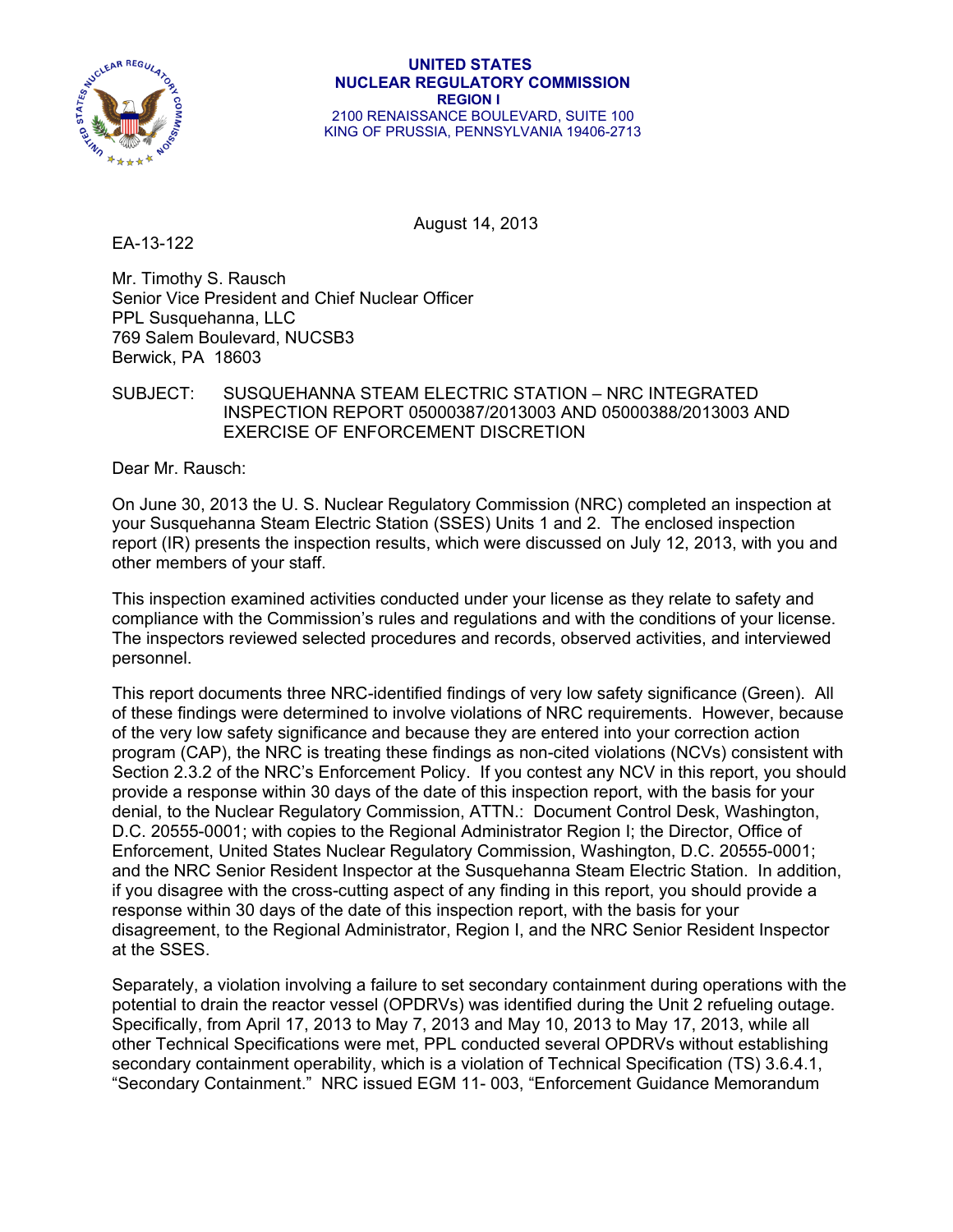on Dispositioning Boiling Water Reactor (BWR) Licensee Noncompliance with TS Containment Requirements During Operations with a Potential for Draining the Reactor Vessel," on October 4, 2011, allowing for the exercise of enforcement discretion for such OPDRV-related TS violations, when certain criteria are met. The EGM, which was revised on December 20, 2012, also requires that, to be eligible for discretion, a licensee must submit a license amendment request (LAR) to accept the NRC's generic change to the Standard Technical Specifications (STS) that will allow a graded approach to OPDRV requirements. The LAR must be submitted within four months of NRC publication of the STS in the Federal Register.

The NRC concluded that, for the specified periods, PPL met the EGM criteria and has committed to submit the LAR, as required. Therefore, I have been authorized, after consultation with the Director, Office of Enforcement, and the Regional Administrator, to exercise enforcement discretion and refrain from issuing enforcement for the violation, subject to a timely LAR being submitted.

In accordance with the Code of Federal Regulations (10 CFR) 2.390 of the NRC's "Rules of Practice," a copy of this letter, its enclosure, and your response (if any), will be available electronically for public inspection in the NRC Public Document Room or from the Publicly Available Records (PARS) component of the NRC's Agencywide Documents Access Management System (ADAMS). ADAMS is accessible from the NRC Web site at http://www.nrc.gov/reading-rm/adams.html (the Public Electronic Reading Room).

Sincerely,

## **/RA/**

Darrell J. Roberts, Director Division of Reactor Projects

Docket Nos. 50-387; 50-388 License Nos. NPF-14, NPF-22

Enclosures: Inspection Report 05000387/2013003 and 05000388/2013003 w/Attachment: Supplemental Information

cc w/encl: Distribution via ListServ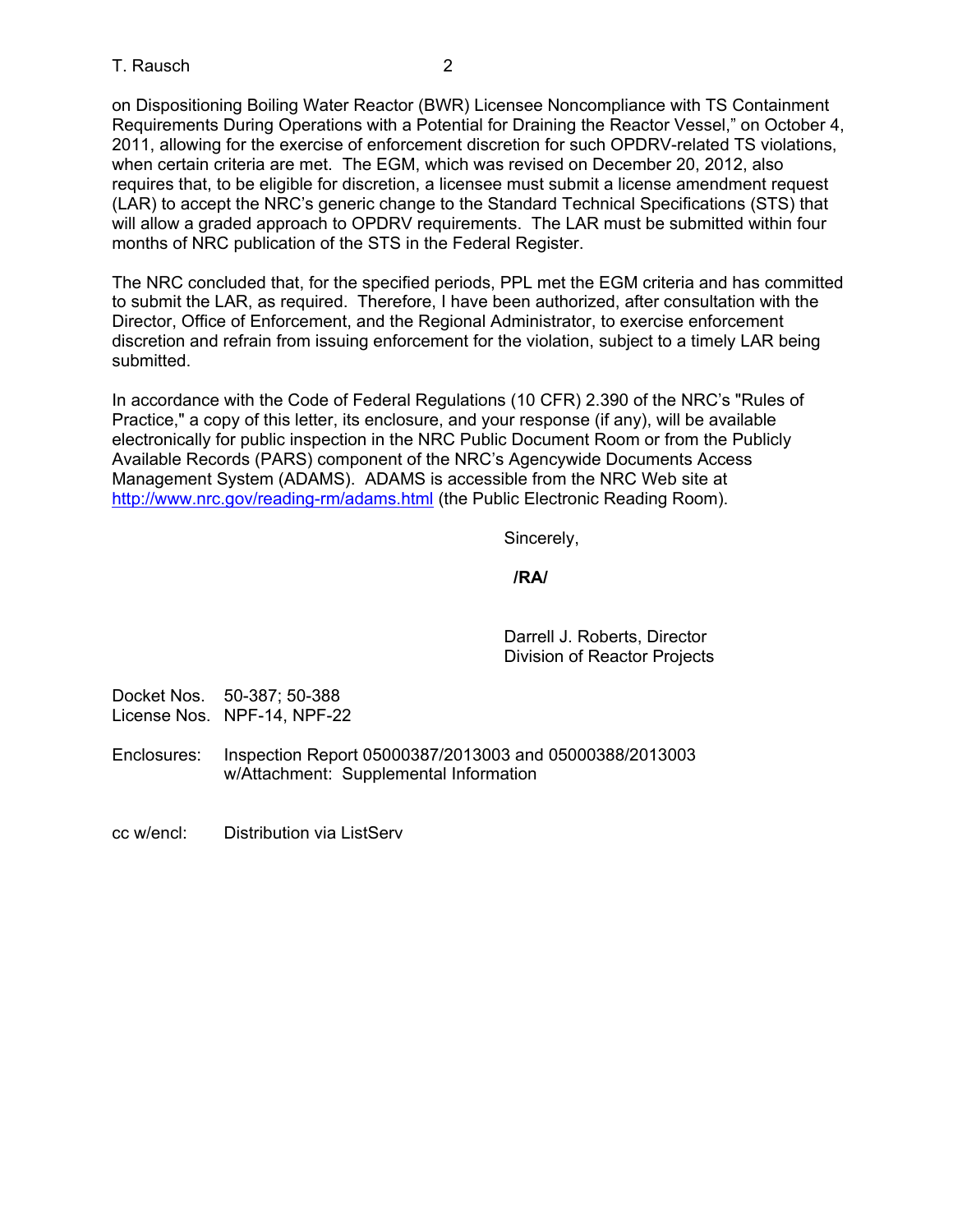on Dispositioning Boiling Water Reactor (BWR) Licensee Noncompliance with TS Containment Requirements During Operations with a Potential for Draining the Reactor Vessel," on October 4, 2011, allowing for the exercise of enforcement discretion for such OPDRV-related TS violations, when certain criteria are met. The EGM, which was revised on December 20, 2012, also requires that, to be eligible for discretion, a licensee must submit a license amendment request (LAR) to accept the NRC's generic change to the Standard Technical Specifications (STS) that will allow a graded approach to OPDRV requirements. The LAR must be submitted within four months of NRC publication of the STS in the Federal Register.

The NRC concluded that, for the specified periods, PPL met the EGM criteria and has committed to submit the LAR, as required. Therefore, I have been authorized, after consultation with the Director, Office of Enforcement, and the Regional Administrator, to exercise enforcement discretion and refrain from issuing enforcement for the violation, subject to a timely LAR being submitted.

In accordance with the Code of Federal Regulations (10 CFR) 2.390 of the NRC's "Rules of Practice," a copy of this letter, its enclosure, and your response (if any), will be available electronically for public inspection in the NRC Public Document Room or from the Publicly Available Records (PARS) component of the NRC's Agencywide Documents Access Management System (ADAMS). ADAMS is accessible from the NRC Web site at http://www.nrc.gov/reading-rm/adams.html (the Public Electronic Reading Room).

Sincerely, **/RA/** 

> Darrell J. Roberts, Director Division of Reactor Projects

Docket Nos. 50-387; 50-388 License Nos. NPF-14, NPF-22

- Enclosures: Inspection Report 05000387/2013003 and 05000388/2013003 w/Attachment: Supplemental Information
- cc w/encl: Distribution via ListServ

| Distribution w/encl: (via e-mail) | M. Gray, DRP        |
|-----------------------------------|---------------------|
| W. Dean, RA                       | S. Barber, DRP      |
| D. Lew, DRA                       | A. Turilin, DRP     |
| D. Roberts, DRP                   | B. Lin. DRP         |
| A. Burritt, DRP                   | P. Finney, DRP, SRI |
| R. Lorson, DRS                    | J. Greives, DRP, RI |
| J. Rogge, DRS                     | S. Farrell, DRP, AA |
|                                   |                     |

V. Campbell, RI OEDO RidsNrrPMSusquehanna Resource RidsNrrDorlLpl1-2 Resource ROPreports Resource M. McLaughlin, ORA

DOC NAME: G:\DRP\BRANCH4\INSPECTION REPORTS\SUSQUEHANNA\2013\2Q2013\SUS2013\_003\_FINAL.DOCX ADAMS Accession No.: ML13226A023

|               |                                           | Non-Sensitive   |                        | <b>Publicly Available</b> |  |
|---------------|-------------------------------------------|-----------------|------------------------|---------------------------|--|
|               | $\triangledown$ SUNSI Review<br>Sensitive |                 | Non-Publicly Available |                           |  |
| <b>OFFICE</b> | RI/DRP                                    | RI/ORA          | RI/DRP                 | RI/DRP                    |  |
| NAME mmt      | JGreives/ MG for via phone                | MMcLaughlin/ MM | MGray/ MG              | DRoberts/DJR              |  |
| <b>DATE</b>   | 08/09/13                                  | 08/09/13        | 08/09/13               | 08/13/13                  |  |

OFFICIAL RECORD COPY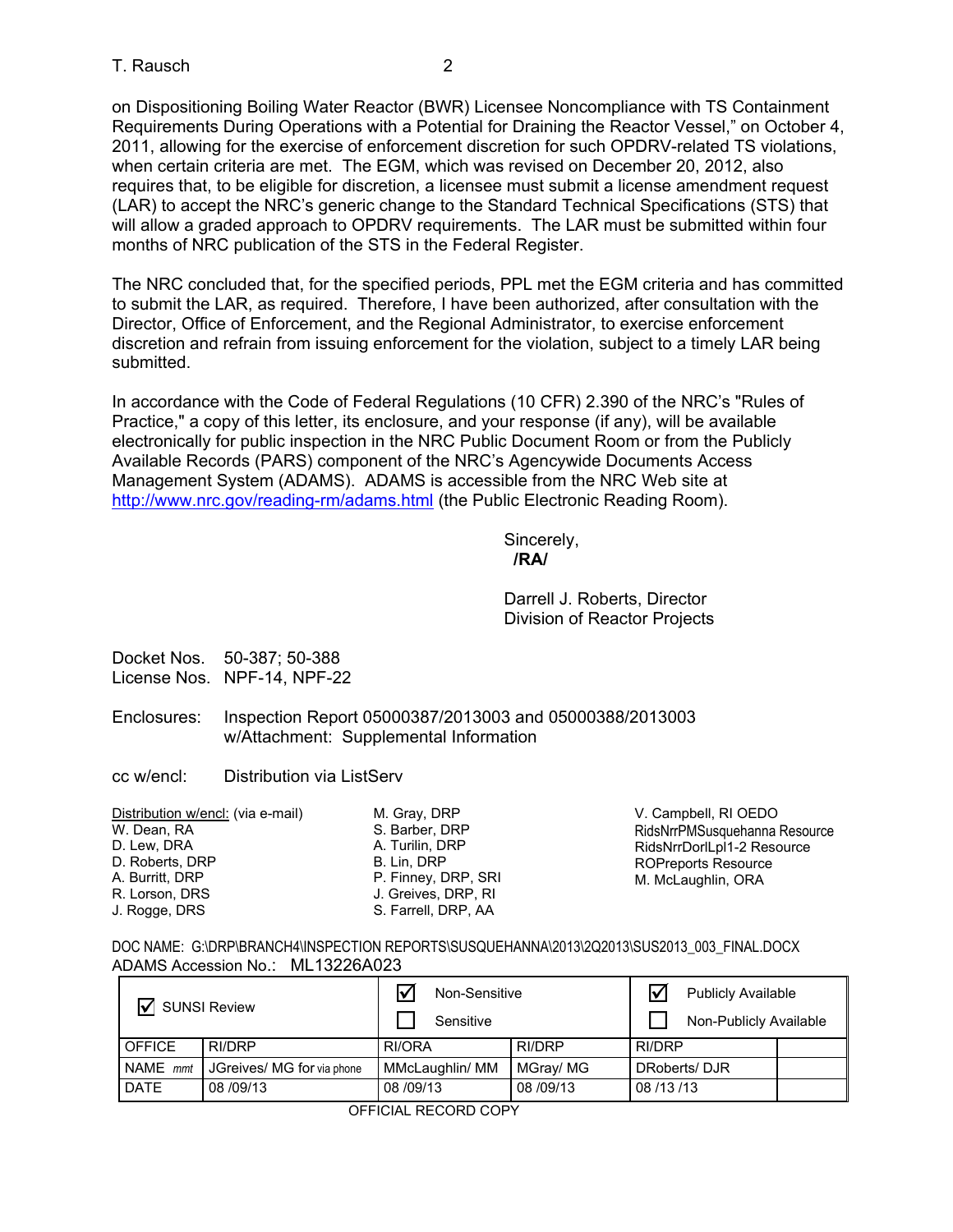# U.S NUCLEAR REGULATORY COMMISSION

## REGION I

| Docket No:   | 50-387, 50-388                                                                                                                                                                                                                                                                                                                                                        |
|--------------|-----------------------------------------------------------------------------------------------------------------------------------------------------------------------------------------------------------------------------------------------------------------------------------------------------------------------------------------------------------------------|
| License No:  | <b>NPF-14, NPF-22</b>                                                                                                                                                                                                                                                                                                                                                 |
| Report No:   | 05000387/2013003 and 05000388/2013003                                                                                                                                                                                                                                                                                                                                 |
| Licensee:    | PPL Susquehanna, LLC (PPL)                                                                                                                                                                                                                                                                                                                                            |
| Facility:    | Susquehanna Steam Electric Station, Units 1 and 2                                                                                                                                                                                                                                                                                                                     |
| Location:    | Berwick, Pennsylvania                                                                                                                                                                                                                                                                                                                                                 |
| Dates:       | April 1, 2013 through June 30, 2013                                                                                                                                                                                                                                                                                                                                   |
| Inspectors:  | P. Finney, Senior Resident Inspector<br>J. Greives, Resident Inspector<br>F. Arner, Senior Reactor Inspector<br>S. Barber, Senior Project Engineer<br>R. Rolph, Health Physicist<br>D. Orr, Senior Reactor Engineer<br>D. Dodson, Resident Inspector<br>T. O'Hara, Reactor Inspector<br>A. Bolger, Reactor Engineer<br>J. Laughlin, Emergency Preparedness Specialist |
| Approved By: | Mel Gray, Chief<br>Reactor Projects Branch 4<br><b>Division of Reactor Projects</b>                                                                                                                                                                                                                                                                                   |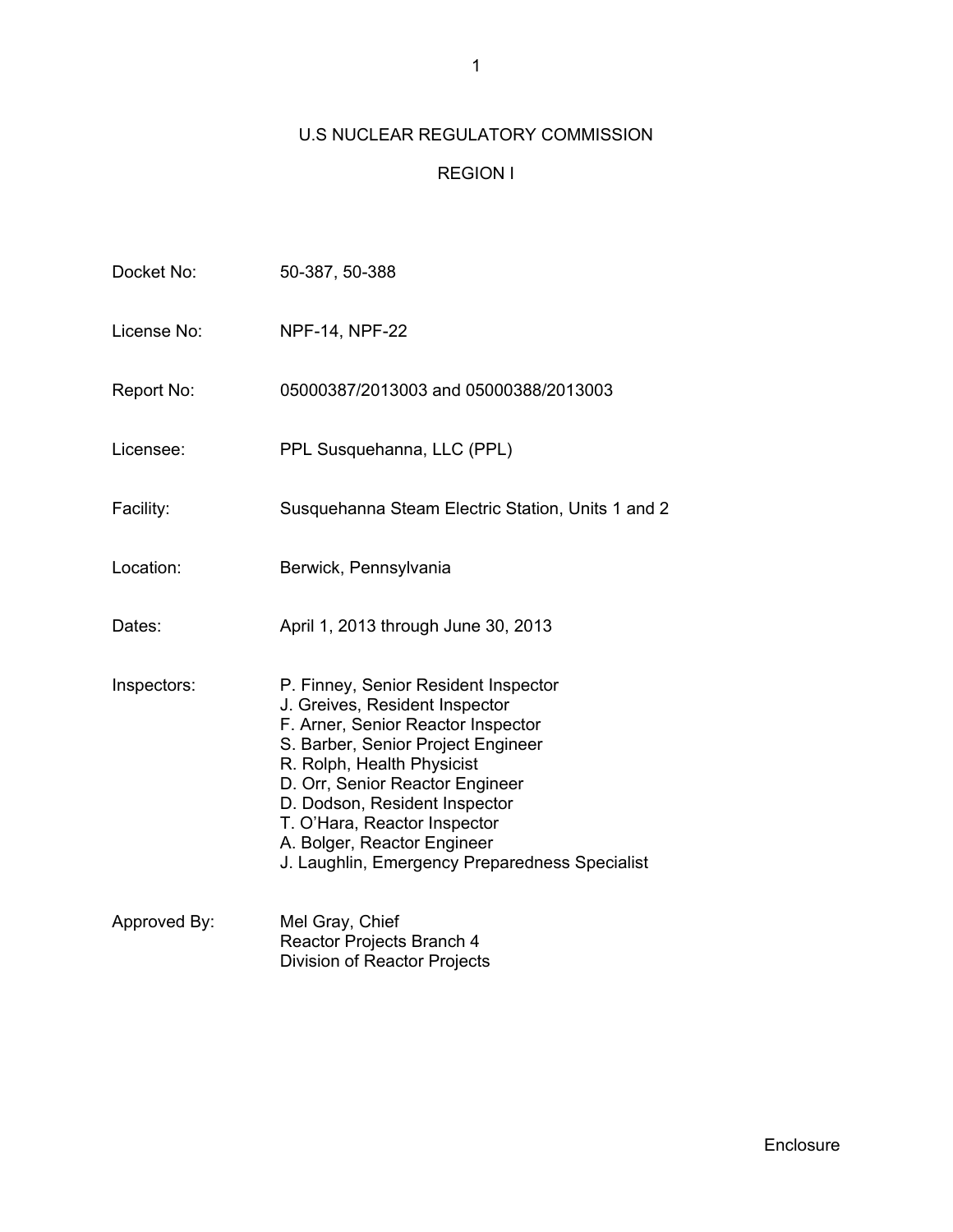# TABLE OF CONTENTS

| 1R01<br>1R04<br>1R05<br>1R08<br>1R11<br>1R12<br>1R <sub>13</sub><br>1R <sub>15</sub><br>1R18<br>1R19<br>1R20<br>1R22<br>1EP4<br>1EP6 | Maintenance Risk Assessments and Emergent Work Control11<br>Operability Determinations and Functionality Assessments 12 |  |
|--------------------------------------------------------------------------------------------------------------------------------------|-------------------------------------------------------------------------------------------------------------------------|--|
| <b>2RS1</b><br><b>2RS2</b><br>2RS3<br><b>2RS7</b>                                                                                    |                                                                                                                         |  |
| 40A1<br>4OA2<br>4OA3<br>40A6                                                                                                         |                                                                                                                         |  |
|                                                                                                                                      |                                                                                                                         |  |
|                                                                                                                                      |                                                                                                                         |  |
|                                                                                                                                      |                                                                                                                         |  |
|                                                                                                                                      |                                                                                                                         |  |
|                                                                                                                                      |                                                                                                                         |  |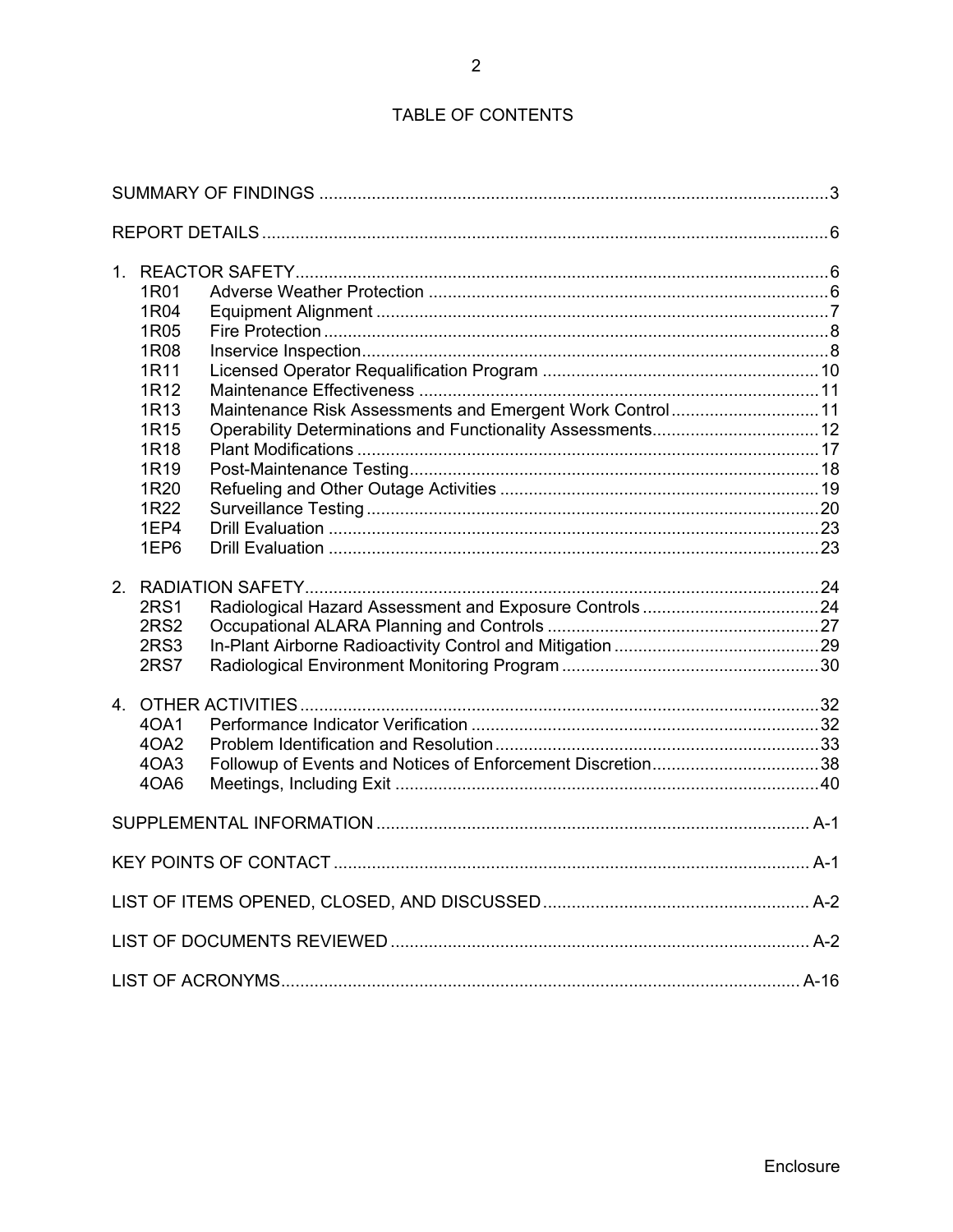### **SUMMARY OF FINDINGS**

Inspection Report (IR) 05000387/2013003 05000388/2013003, 04/01/2013 – 06/30/2013; Susquehanna Steam Electric Station, Units 1 and 2; Operability Determinations and Functionality Assessments, Surveillance Testing.

The report covered a three-month period of inspection by resident inspectors and announced inspections performed by regional inspectors. Inspectors identified three NCVs of very low safety significance (Green). The significance of most findings is indicated by their color (Green, White, Yellow, Red) using Inspection Manual Chapter (IMC) 0609, "Significance Determination Process" (SDP). The cross-cutting aspects for the findings were determined using IMC 0310, "Components Within The Cross-Cutting Areas." Findings for which the SDP does not apply may be Green, or be assigned a severity level after Nuclear Regulatory Commission (NRC) management review. The NRC's program for overseeing the safe operation of commercial nuclear power reactors is described in NUREG-1649, "Reactor Oversight Process (ROP)," Revision 4, dated December 2006.

### **Cornerstone: Mitigating Systems**

 Green. Inspectors identified a Green NCV of 10 CFR 50, Appendix B, Criterion V, "Instructions, Procedures, and Drawings," when PPL performed an inadequate operability determination for a synchroscope switch failure that rendered offsite power and the four emergency diesel generators (EDGs) inoperable. This resulted in PPL being in violation of Unit 1 TSs 3.8.1, 3.8.2, and 3.0.3, and Unit 2 TSs 3.6.4.1 and 3.8.2. PPL entered the issue in their CAP as CR 1703293, re-evaluated past operability and submitted a licensee event report (LER) for the associated condition prohibited by plant Technical Specifications (TS) on July 8, 2013 (ADAMS Accession No. ML13190A104).

The performance deficiency was determined to be more than minor since it was associated with the equipment performance attribute of the Mitigating Systems cornerstone and adversely affected its objective to ensure the availability, reliability, and capability of systems that respond to initiating events to prevent undesirable consequences. The finding was evaluated using the SDP of IMC 0609.04. The finding was evaluated under both the Mitigating Systems Exhibit of IMC 0609 Appendix A when Unit 1 was at power and Appendix G for the times when one or both units were in a shutdown condition. Under IMC 0609, Appendix A, the finding screened to Green since it was not a design or qualification deficiency and was not a potential or actual loss of system or safety function. Under IMC 0609, Appendix G, Attachment 1, Checklists 5 through 7, the inspectors screened the issue to Green since it affected the requirement for operable DGs under TS 3.8.1 and TS 3.8.2. The inspectors determined that a Phase 2 analysis was not warranted since it did not match those criteria listed for further analysis in these checklists. Specifically, since all automatic transfer functions of off-site power and the EDGs remained functional, inspectors determined that none of the functions evaluated under the SDPs were affected. The finding had a cross-cutting aspect in Problem Identification and Resolution (PI&R), corrective action program (CAP), because PPL staff did not thoroughly evaluate problems such that the resolutions address the causes and extent of conditions, to include properly classifying, prioritizing and evaluating for operability. Specifically, PPL staff did not appropriately evaluate the effect that the synchroscope switch failure had on offsite power and emergency diesel generator operability. [P.1(c)] (1R15)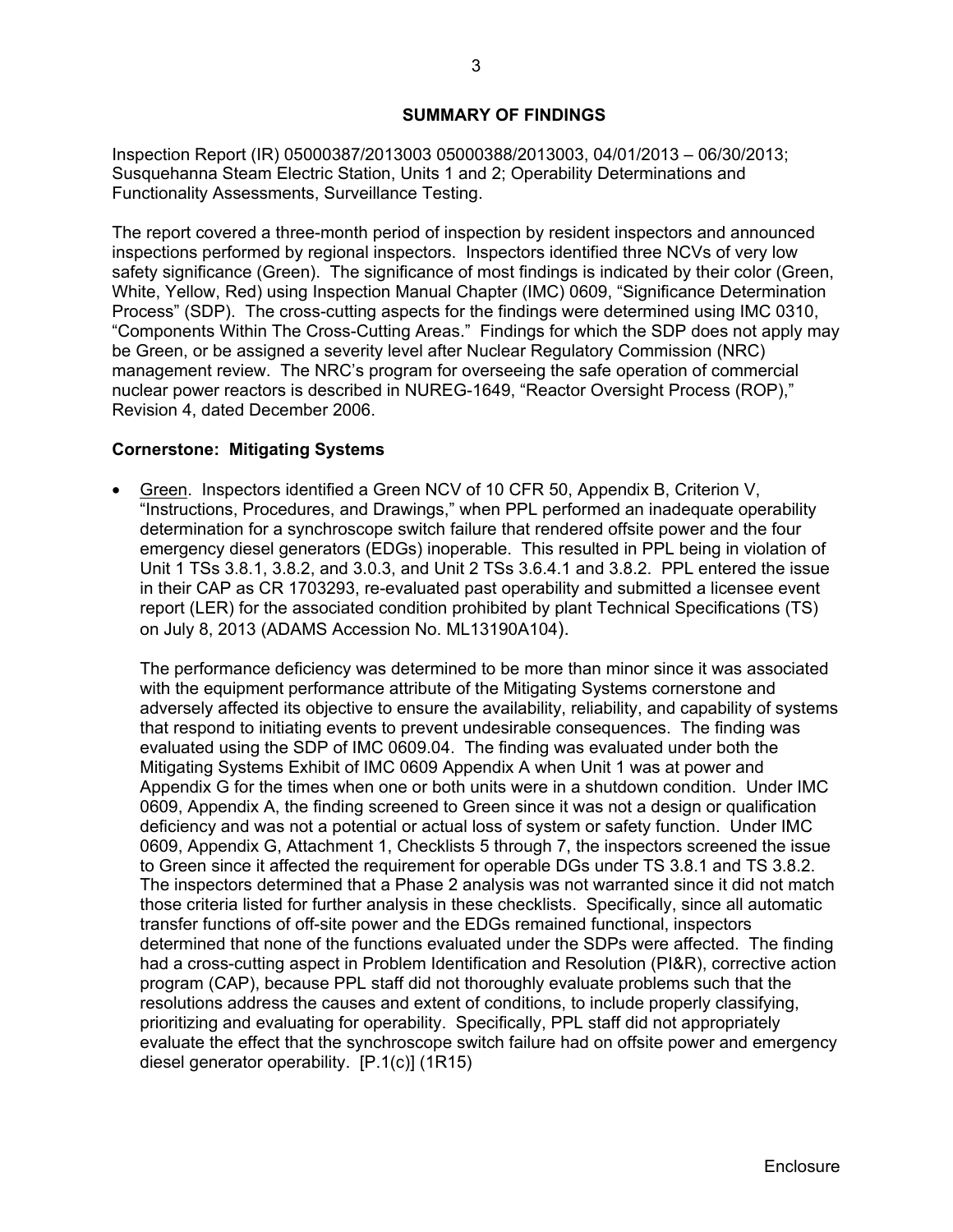Green. Inspectors identified a Green NCV of 10 CFR 50, Appendix B, Criterion XI, "Test Control," because PPL staff performed unacceptable preconditioning by performing corrective maintenance prior to recording the as-found time response of the reactor protection system (RPS) and end-of-cycle recirculation pump trip (EOC-RPT) for the turbine control valve (TCV) fast closure function. Specifically, corrective maintenance was performed with the potential to improve the time response of the system without verifying that the as-found condition was within the acceptance criteria assumed in the accident analysis. PPL entered the issue into their CAP as CR 1712564 and verified as-left data was verified to be within acceptance criteria which provided reasonable assurance that the SSC would perform satisfactorily during the subsequent operational period.

Inspectors determined the performance deficiency is more than minor because it was associated with the equipment performance attribute of the Mitigating Systems cornerstone and affected the objective to ensure the availability, reliability, and capability of systems that respond to initiating events to prevent undesirable consequences (i.e., core damage). Specifically, the failure to collect as-found data could result in the inability to verify the operability of structures, systems, and components (SSC). Additionally, in this case, the test had exhibited low margin and unreliable performance during its previous surveillance test. The inspectors determined, through a review of IMC 0609, Appendix A, Exhibit 2, that the finding was Green because the finding was not related to a design or qualification deficiency, did not represent a loss of a mitigating system safety function, and did not screen as potentially risk significant due to external initiating events. The finding is related to the cross-cutting area of PI&R, CAP, in that PPL did not take appropriate corrective actions to address safety issues and adverse trends in a timely manner, commensurate with their safety significance and complexity. Specifically, though degraded performance was identified during previous testing, PPL staff did not take timely and effective corrective actions to ensure the required maintenance did not unacceptably precondition the following 24-month surveillance test. [P.1(d)] (1R15)

## **Cornerstone: Barrier Integrity**

 Green. Inspectors identified a Green NCV of 10 CFR 50, Appendix B, Criterion V, "Instructions, Procedures, and Drawings," because PPL did not adequately incorporate the acceptance criteria for heatup rate specified in the plant TSs, as amplified in its basis, into the surveillance test implementing procedure for monitoring adherence to pressure and temperature requirements during plant heatup and cooldown. Based on this procedure inadequacy, operators exceeded the TS limit during a plant startup on May 28, 2013. PPL entered the issue into their CAP as CR 1709058 and revised plant procedures to appropriately incorporate the acceptance criteria.

This performance deficiency is more than minor because it was associated with the human performance and procedure quality attribute of the Barrier Integrity cornerstone and affected the objective to provide reasonable assurance that physical design barriers (fuel cladding, reactor coolant system (RCS), and containment) protect the public from radionuclide releases caused by accidents or events. Using IMC 0609, "Significance Determination Process," Appendix A, Exhibit 3, "Barrier Integrity Screening Questions," the inspectors determined that this issue required a detailed risk evaluation. In consultation with a Region I Senior Reactor Analyst, the inspectors completed a qualitative risk assessment and determined this issue is of very low safety significance (Green). Specifically, there was no impact on the integrity of the reactor vessel due to the short duration temperature gradient imposed by exceeding the TS heatup rate. Consistent with PPL's evaluation, the observed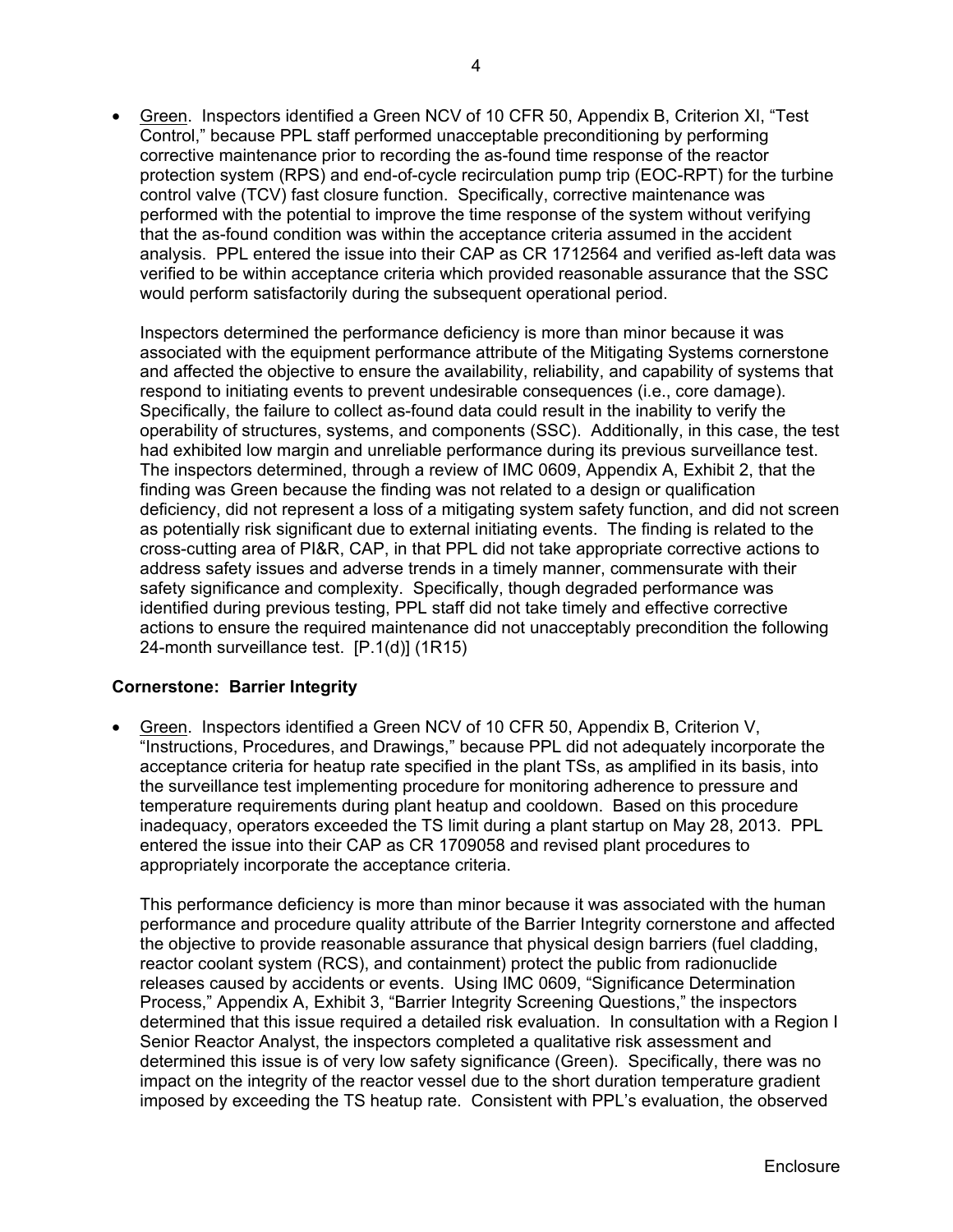heatup rate minimally exceeded the specified limit during plant startup and remained within the acceptable bounds of the current plant pressure and temperature analysis. The finding is related to the cross-cutting area of PI&R, Corrective Actions, in that PPL did not take appropriate corrective actions to address safety issues and adverse trends in a timely manner, commensurate with their safety significance and complexity. Specifically, PPL did not take effective corrective actions to correct an inadequate procedure for monitoring adherence to pressure/temperature (P/T) limits after it was identified by inspectors. [P.1(d)] (1R22)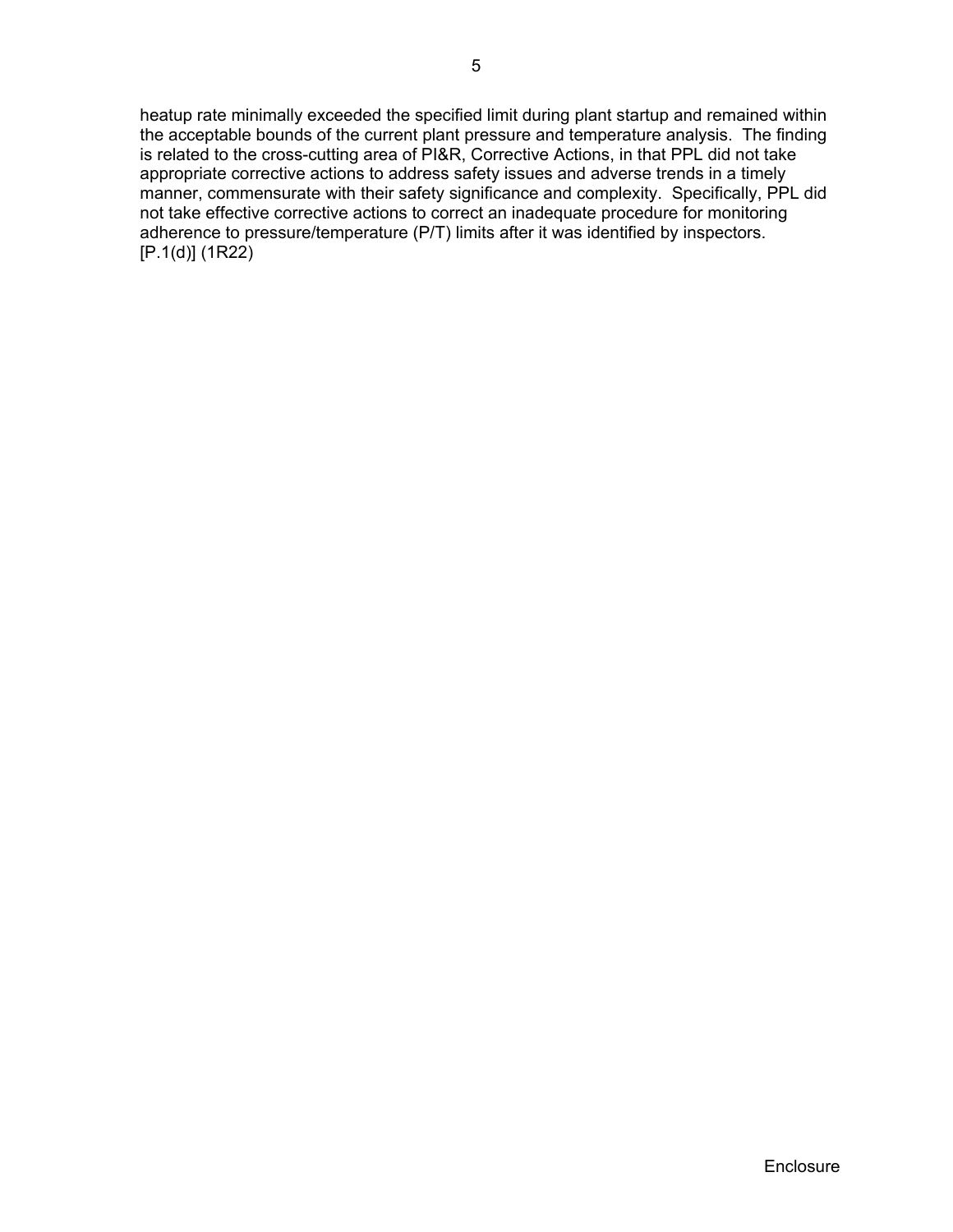## **REPORT DETAILS**

## Summary of Plant Status

Unit 1 began the inspection period at or near 100 percent power. On May 9, Unit 1 was shutdown for a main turbine outage to inspect and replace turbine blades. Unit 1 commenced a reactor startup on June 1. Unit 1 was shutdown on June 4 from 15 percent power for main turbine balance adjustments. Unit 1 commenced a reactor startup on June 6. On June 7, operators manually scrammed Unit 1 due to a failure in the EHC system. Unit 1 commenced a reactor startup on June 8. Unit 1 was shutdown on June 10 from 16 percent power for main turbine balance adjustments. Unit 1 commenced a reactor startup on June 11 and reached 100 percent power on June 19. Unit 1 ended the inspection period at or near 100 percent power.

Unit 2 began the inspection period at or near 100 percent power. On April 13, Unit 2 was shutdown for a refueling outage. Unit 2 commenced a reactor startup on May 28 and reached 100 percent power on June 12. Unit 2 ended the inspection period at or near 100 percent power.

## **1. REACTOR SAFETY**

## **Cornerstones: Initiating Events, Mitigating Systems, and Barrier Integrity**

1R01 Adverse Weather Protection (71111.01 – 1 sample)

Summer Readiness of Offsite and Alternating Current (AC) Power Systems

a. Inspection Scope

The inspectors performed a review of plant features and procedures for the operation and continued availability of the offsite and alternate AC power system to evaluate readiness of the systems prior to seasonal high grid loading. The inspectors reviewed PPL's procedures affecting these areas and the communications protocols between the transmission system operator and PPL. This review focused on changes to the established program and material condition of the offsite and alternate AC power equipment. The inspectors assessed whether PPL established and implemented appropriate procedures and protocols to monitor and maintain availability and reliability of both the offsite AC power system and the onsite alternate AC power system. The inspectors evaluated the material condition of the associated equipment by interviewing the responsible system manager, reviewing condition reports (CRs) and open work orders, and walking down portions of the onsite and offsite AC power systems including the diesel generators, transformers, and the 500 kilovolt (kV) and 230 kV switchyards.

b. Findings

No findings were identified.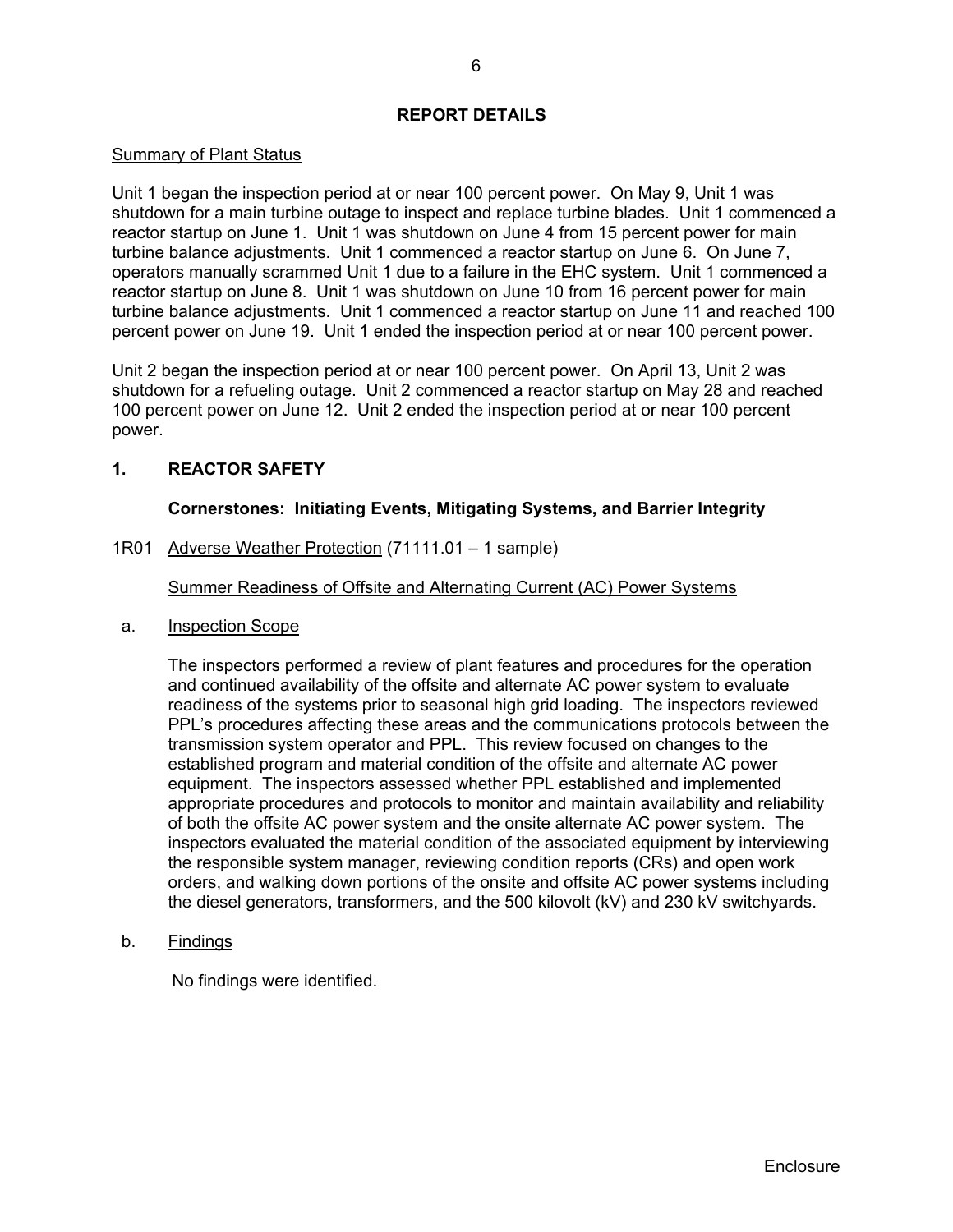### 1R04 Equipment Alignment

.1 Partial System Walkdowns (71111.04Q – 3 samples)

#### a. Inspection Scope

The inspectors performed partial walkdowns of the following systems:

- Unit 1, 1A residual heat removal service water (RHRSW) during Division II RHRSW inoperability
- Unit 2, Division II, core spray (CS)
- Unit 2, Division II 'A' residual heat removal (RHR) following low pressure coolant injection (LPCI) alignment

The inspectors selected these systems based on their risk-significance relative to the reactor safety cornerstones at the time they were inspected. The inspectors reviewed applicable operating procedures, system diagrams, the Updated Final Safety Analysis Report (UFSAR), TSs, work orders (WOs), CRs, and the impact of ongoing work activities on redundant trains of equipment in order to identify conditions that could have impacted system performance of their intended safety functions. The inspectors also performed field walkdowns of accessible portions of the systems to verify system components and support equipment were aligned correctly and were operable. The inspectors examined the material condition of the components and observed operating parameters of equipment to verify that there were no deficiencies. The inspectors also reviewed whether PPL staff had properly identified equipment issues and entered them into the CAP for resolution with the appropriate significance characterization.

b. Findings

No findings were identified.

- .2 Full System Walkdown (71111.04S 1 sample)
- a. Inspection Scope

On April 24, 2013, the inspectors performed a complete system walkdown of accessible portions of the Unit 1 reactor core isolation cooling (RCIC) system to verify the existing equipment lineup was correct. The inspectors reviewed operating procedures, surveillance tests, drawings, equipment line-up check-off lists, and the UFSAR to verify the system was aligned to perform its required safety functions. The inspectors also reviewed electrical power availability, component lubrication, equipment cooling, and operability of support systems. The inspectors performed field walkdowns of accessible portions of the system to verify system components and support equipment were aligned correctly and operable. The inspectors examined the material condition of the RCIC components while in the standby condition to ensure no deficiencies existed. The inspectors also reviewed the latest surveillance test results to ensure operating parameters were in accordance with the design requirements of the system. Additionally, the inspectors reviewed a sample of related CRs and WOs to ensure PPL appropriately evaluated and resolved any deficiencies.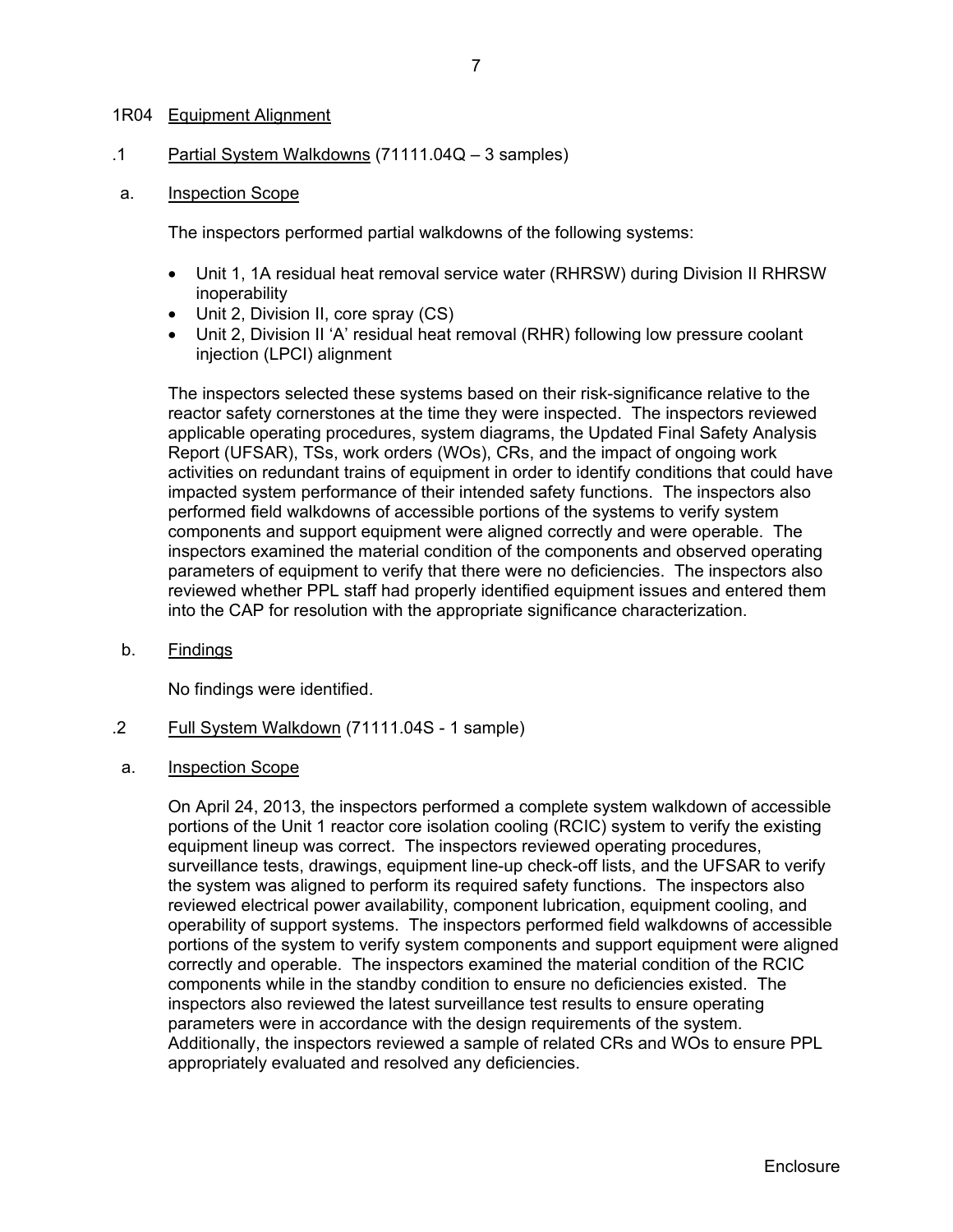## b. Findings

No findings were identified.

- 1R05 Fire Protection
- .1 Resident Inspector Quarterly Walkdowns (71111.05Q 5 samples)
- a. Inspection Scope

The inspectors conducted tours of the areas listed below to assess the material condition and operational status of fire protection features. The inspectors verified that PPL controlled combustible materials and ignition sources in accordance with administrative procedures. The inspectors verified that fire protection and suppression equipment was available for use as specified in the area pre-fire plan, and passive fire barriers were maintained in good material condition. The inspectors also verified that station personnel implemented compensatory measures for out-of-service (OOS), degraded, or inoperable fire protection equipment, as applicable, in accordance with procedures.

- Unit 1, Division II RHR pump room, Fire Zone 1-1E
- Unit 1, high pressure coolant injection (HPCI) and RCIC pump rooms, Fire Zones 1-1C and 1-1D
- Unit 2, Division II, RHR/RHRSW pump room 'B', Fire Zone 2-1E
- Unit 2, upper and lower cable spreading rooms, Fire Zones 0-25A, 0-27C
- Common, equipment and battery rooms, Fire Zones 0-28A-I,G,E,C,D,F,T,II
- b. Findings

No findings were identified.

- 1R08 Inservice Inspection (71111.08 1 sample)
- a. Inspection Scope

A review of implementation of in-service inspection (ISI) program activities for monitoring degradation of the RCS boundary and risk significant piping system boundaries for the Susquehanna Unit 2 Generating Station was conducted from April 22 through 26, 2013 during refueling outage 16 (U2-16RIO). The sample selection was based on the inspection procedure objectives and risk priority of those components and systems where degradation would result in a significant increase in risk of core damage. The inspector reviewed documentation, observed in-process non-destructive examinations (NDE) and interviewed inspection personnel to verify that the activities were performed in accordance with the requirements of the American Society of Mechanical Engineers (ASME) Boiler and Pressure Vessel Code, Section XI, 1998 Edition, 2000 Addenda.

## Non-destructive Examination and Welding Activities (02.01)

The inspectors performed direct observations of NDE activities in process and reviewed records of nondestructive examinations listed below: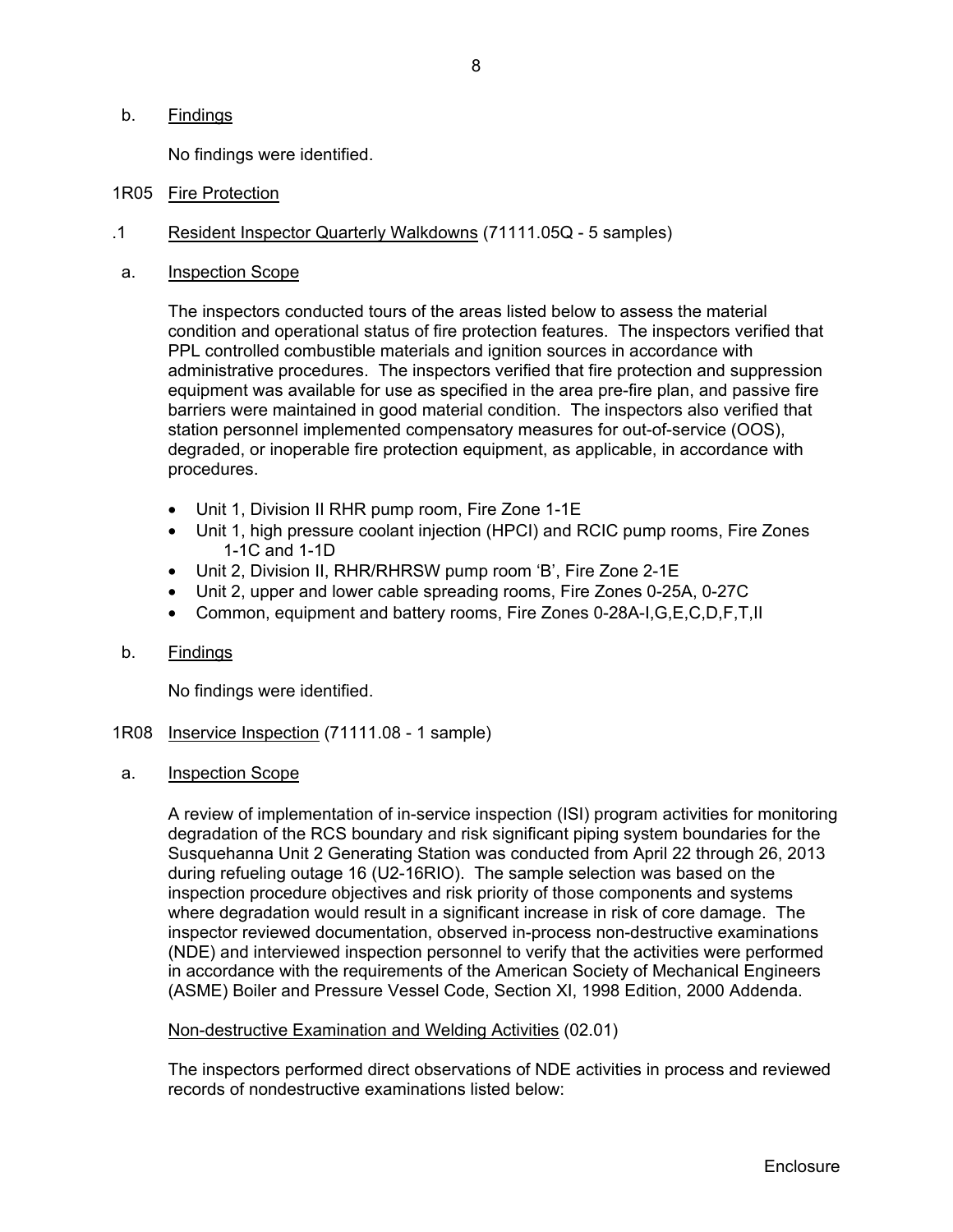## ASME Code Required Examinations

- The inspectors performed a field observation of the ultrasonic examination (UT) of weld GBB2041-1-B in the reactor heat removal piping. The inspectors observed the calibration of the testing equipment, reviewed the results of previous inspections of the weld and reviewed the testing procedure to be used. After observing the technicians performing the inspection and completing the data sheets, the inspectors reviewed the results of the inspection.
- The inspectors performed a field observation of the UT of nozzles N6B and N5B nozzle inner radius and nozzle to vessel welds on the reactor vessel head. The inspectors observed the calibration of the testing equipment, reviewed the results of previous inspection of the weld and reviewed the testing procedure to be used. After observing the technicians performing the inspection and completing the data sheets, the inspectors reviewed the results of the inspection.
- The inspectors conducted a remote visual observation of the UT of portions of the CS piping being done in place inside the reactor vessel. The inspectors discussed the equipment setup and calibration procedure with the technician, observed collection of data and reviewed the reported data after the examination. These examinations were part of the industry initiative In Vessel Visual Inspection (IVVI) scope.
- The inspectors observed the PPL Level III radiographic inspector completing the reading, interpretation and reporting of radiographic inspection of new decontamination connections being installed on the reactor recirculation system piping.
- The inspectors conducted a record review of a sample of eight IWE inspection data sheets from the present outage U2-16RIO.
- The inspectors also reviewed the completed data sheets of UT examinations conducted on two RPV bottom head meridonal welds, and the UT examinations of reactor vessel nozzle N2D inner radius and nozzle to vessel welds.

The inspectors reviewed a sample of certifications for NDE technicians performing examinations and verified that the inspections were performed in accordance with approved procedures and that the results were reviewed and evaluated by certified Level III NDE personnel.

## Other Augmented or Industry Initiative Examinations

The inspectors reviewed inspection records of visual inspections conducted on reactor vessel internals components. These inspections were carried out in accordance with the industry initiative under the Boiling Water Reactor Vessel and Internals Project (BWRVIP), IVVI Program. These inspections monitor and record the condition of the reactor vessel internal components. Specifically, the inspectors reviewed VT examination data records and reviewed the disposition of indications noted by the inspectors. The inspectors verified that the activities were performed in accordance with applicable examination procedures and industry guidance. All recorded indications were dispositioned by the NDE examiner and the licensee as acceptable for further service.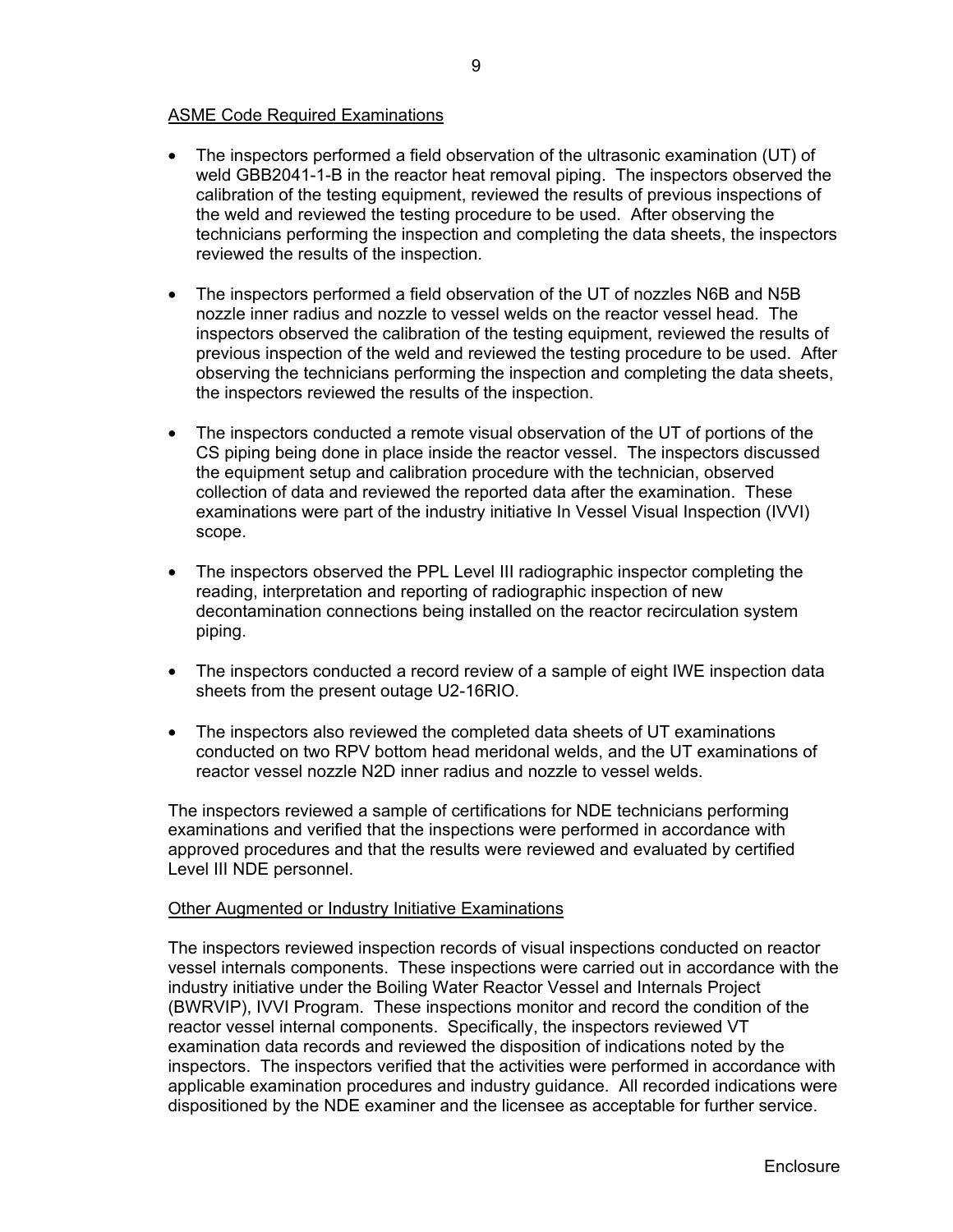## Review of Originally Rejectable Indications Accepted by Evaluation

There were no samples available for review during this inspection that involved examinations with recordable indications that had been accepted for continued service after evaluation or analysis from the present outage or the prior outage at Susquehanna Unit 2.

## Repair/Replacement Activities Including Welding Activities

The inspectors reviewed the repair/replacement package for the modification of the 4 inch decontamination connections on the Unit 2, A and B recirculation loops (PCWO 1592811 during U2-16RIO). The inspector reviewed the work order instructions, the completed work order document, the specified material certifications and material list, and reviewed the post welding NDE tests. Additionally, the inspector reviewed the weld records used to control the welding process.

The inspector reviewed work orders (PCWO 737813 and 1255447) which applied a 2 X 1 weld overlay on several "A" and "B" recirculation loop small bore pipe welds during the previous U2 outage. The inspectors reviewed the work order instructions, the completed work order document, the specified material certifications and material list, and reviewed the post welding NDE tests. Additionally, the inspectors reviewed the weld records used to control the welding process.

## Identification and Resolution of Problems (02.05)

The inspectors reviewed a sample of PPL corrective action reports, which identified NDE indications, deficiencies and other nonconforming conditions since the previous U2- 15RIO outage and during the present, U2-16RIO outage. The inspectors verified that nonconforming conditions were generally properly identified, entered into the CAP, characterized, evaluated, corrective actions identified and dispositioned.

b. Findings

No findings were identified.

1R11 Licensed Operator Requalification Program (71111.11Q – 2 samples)

## .1 Quarterly Review of Licensed Operator Requalification Testing and Training

a. Inspection Scope

The inspectors observed HIT and As-Left Requalification Training on April 4, 2013. The inspectors evaluated operator performance during the simulated event and verified completion of risk significant operator actions, including the use of abnormal and emergency operating procedures (EOPs). The inspectors assessed the clarity and effectiveness of communications, implementation of actions in response to alarms and degrading plant conditions, and the oversight and direction provided by the control room supervisor. The inspectors verified the accuracy and timeliness of the emergency classification made by the shift manager and the TS action statements entered by the shift technical advisor. Additionally, the inspectors assessed the ability of the crew and training staff to identify and document crew performance problems.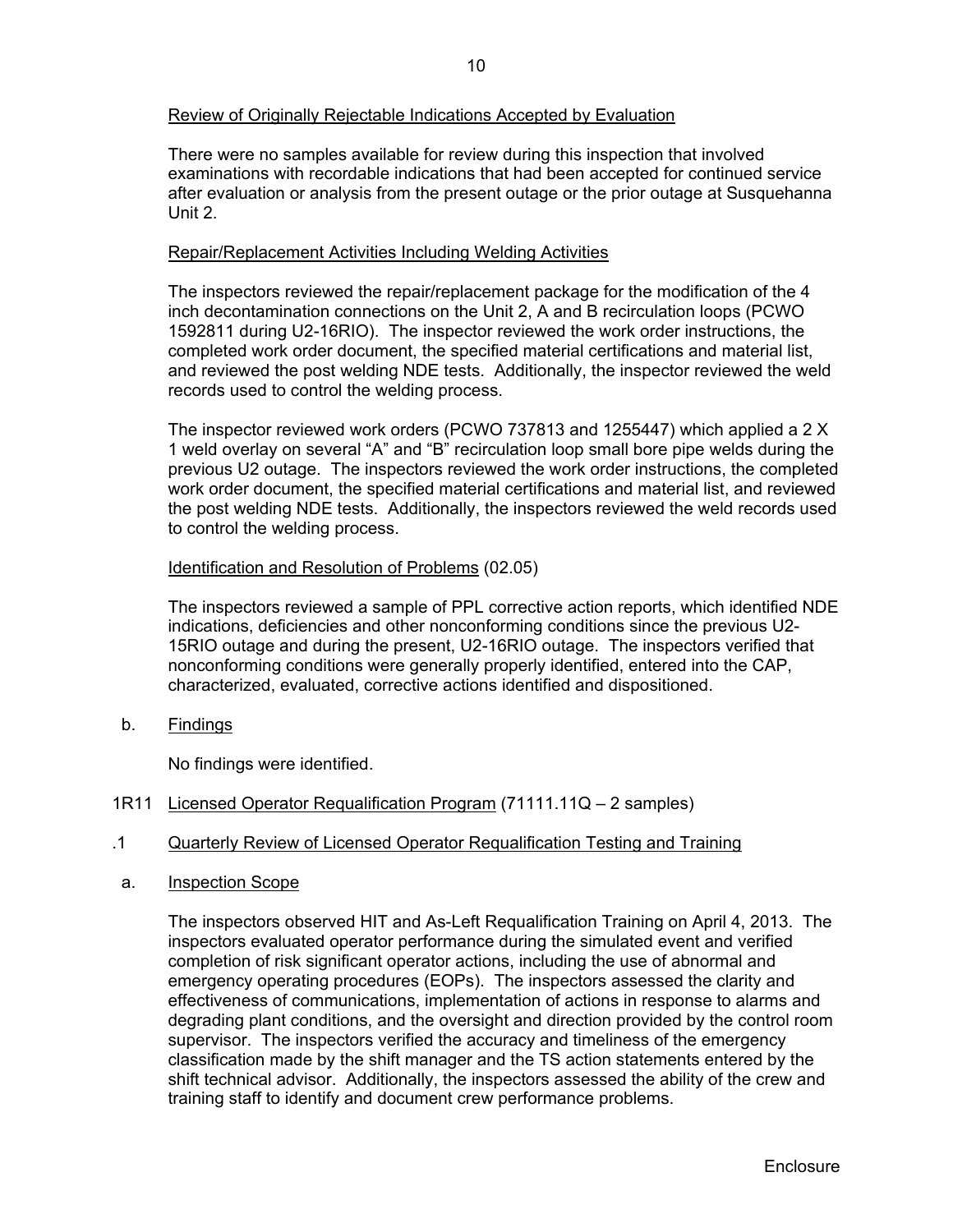### b. Findings

No findings were identified.

### .2 Quarterly Review of Licensed Operator Performance in the Main Control Room

a. Inspection Scope

The inspectors observed the reactor shutdown and cooldown for the 2R16 Unit 2 refuel outage on April 13. The inspectors observed infrequently performed test or evolution briefings, pre-shift briefings, and reactivity control briefings. Additionally, the inspectors observed performance to verify that procedure use, crew communications, and coordination of activities between work groups similarly met established expectations and standards.

b. Findings

No findings were identified.

- 1R12 Maintenance Effectiveness (71111.12 2 samples)
- a. Inspection Scope

The inspectors reviewed the samples listed below to assess the effectiveness of maintenance activities on SSCs performance and reliability. The inspectors reviewed system health reports, CAP documents, maintenance WOs, and maintenance rule basis documents to ensure that PPL was identifying and properly evaluating performance problems within the scope of the maintenance rule. For each sample selected, the inspectors verified that the SSC was properly scoped into the maintenance rule in accordance with the Code of Federal Regulations *(*10 CFR) 50.65 and verified that the (a)(2) performance criteria established by PPL staff was reasonable. As applicable, for SSCs classified as (a)(1), the inspectors assessed the adequacy of goals and corrective actions to return these SSCs to (a)(2). Additionally, the inspectors ensured that PPL staff was identifying and addressing common cause failures that occurred within and across maintenance rule system boundaries.

- Unit 2, DC Breaker Long Time delay trip device performance
- Unit 2, 2A residual heat removal service water (RHRSW) system failure on September 27, 2012
- b. Findings

No findings were identified.

#### 1R13 Maintenance Risk Assessments and Emergent Work Control (71111.13 – 6 samples)

a. Inspection Scope

The inspectors reviewed station evaluation and management of plant risk for the maintenance and emergent work activities listed below to verify that PPL performed the appropriate risk assessments prior to removing equipment for work. The inspectors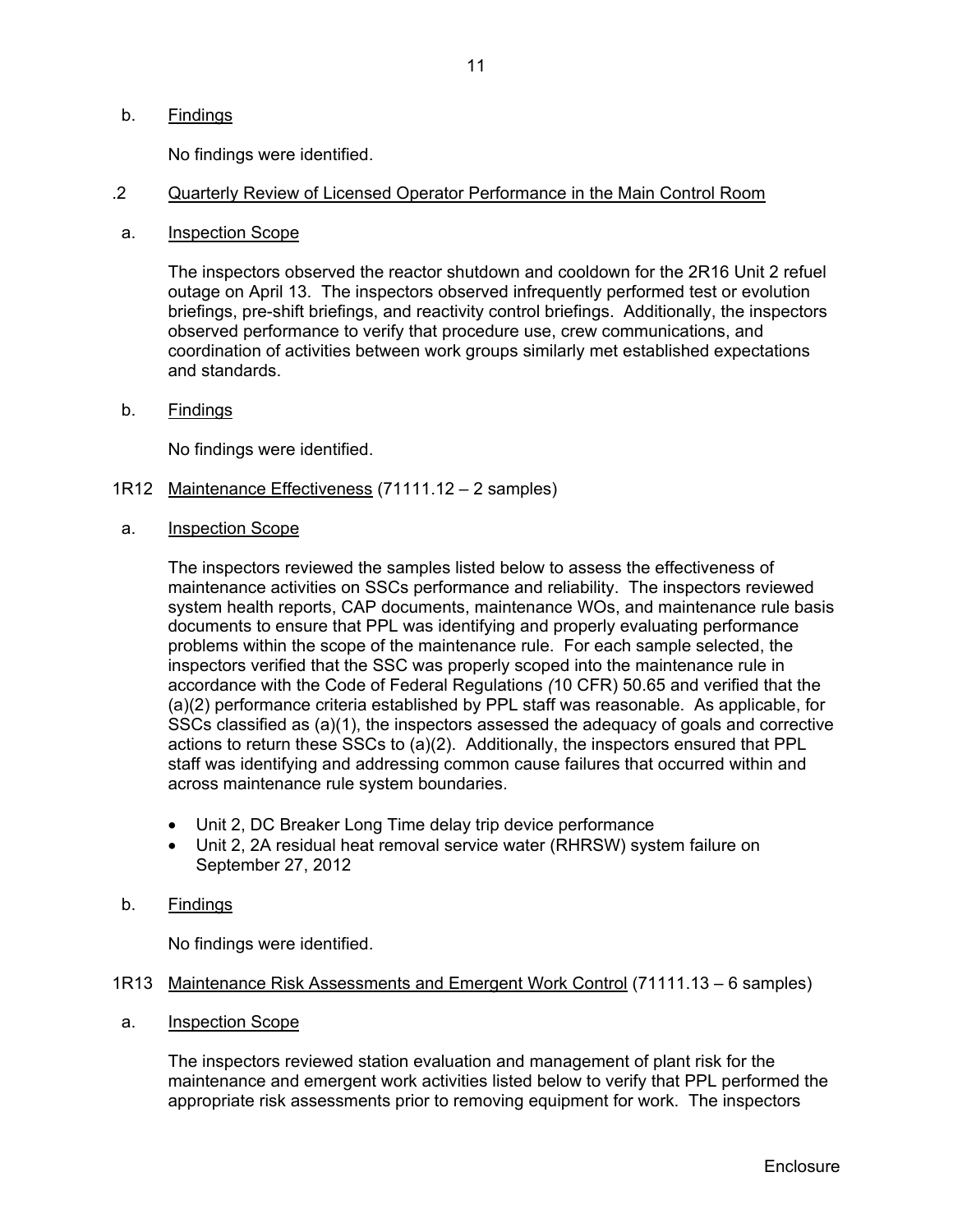selected these activities based on potential risk significance relative to the Reactor Safety cornerstones. As applicable for each activity, the inspectors verified that PPL personnel performed risk assessments as required by 10 CFR 50.65(a)(4) and that the assessments were accurate and complete. PPL performed emergent work, the inspectors verified that operations personnel promptly assessed and managed plant risk. The inspectors reviewed the scope of maintenance work and discussed the results of the assessment with the station's probabilistic risk analyst to verify plant conditions were consistent with the risk assessment. The inspectors also reviewed the TS requirements and inspected portions of redundant safety systems, when applicable, to verify risk analysis assumptions were valid and applicable requirements were met.

- Unit 2, 2A reactor recirculation pump motor replacement (heavy load lift)
- Common, Yellow Risk during B EDG planned maintenance on April 1
- Common, 'A' CS chiller trip on April 12
- Common, Blue Max radiator leak on April 17
- Common, Yellow Risk during 0ATS516 maintenance
- Common, Yellow Risk during recirculation plenum maintenance

## b. Findings

No findings were identified.

## 1R15 Operability Determinations and Functionality Assessments (71111.15 – 7 samples)

a. Inspection Scope

The inspectors reviewed operability determinations for the following degraded or nonconforming conditions:

- Unit 1, RHRSW penetration leakage and external corrosion
- Unit 2, PI-24202B, Division II, reactor pressure vessel (RPV) wide range pressure, reading high
- Unit 2, pitting and erosion identified during HPCI 10 year overhaul
- Unit 2, gel identified in RPS pressure switch
- Common, 'B' CS chiller circulating water pump trips
- Common, 'B' EDG synchroscope switch
- Common, pinhole leak on Division 1 emergency service water (ESW) supply to Unit 1 RB

The inspectors selected these issues based on the risk significance of the associated components and systems. The inspectors evaluated the technical adequacy of the operability determinations to assess whether TS operability was properly justified and the subject component or system remained available such that no unrecognized increase in risk occurred. The inspectors compared the operability and design criteria in the appropriate sections of the TSs and UFSAR to PPL's evaluations to determine whether the components or systems were operable. Where compensatory measures were required to maintain operability, the inspectors determined whether the measures in place would function as intended and were properly controlled by PPL. The inspectors determined, where appropriate, compliance with bounding limitations associated with the evaluations.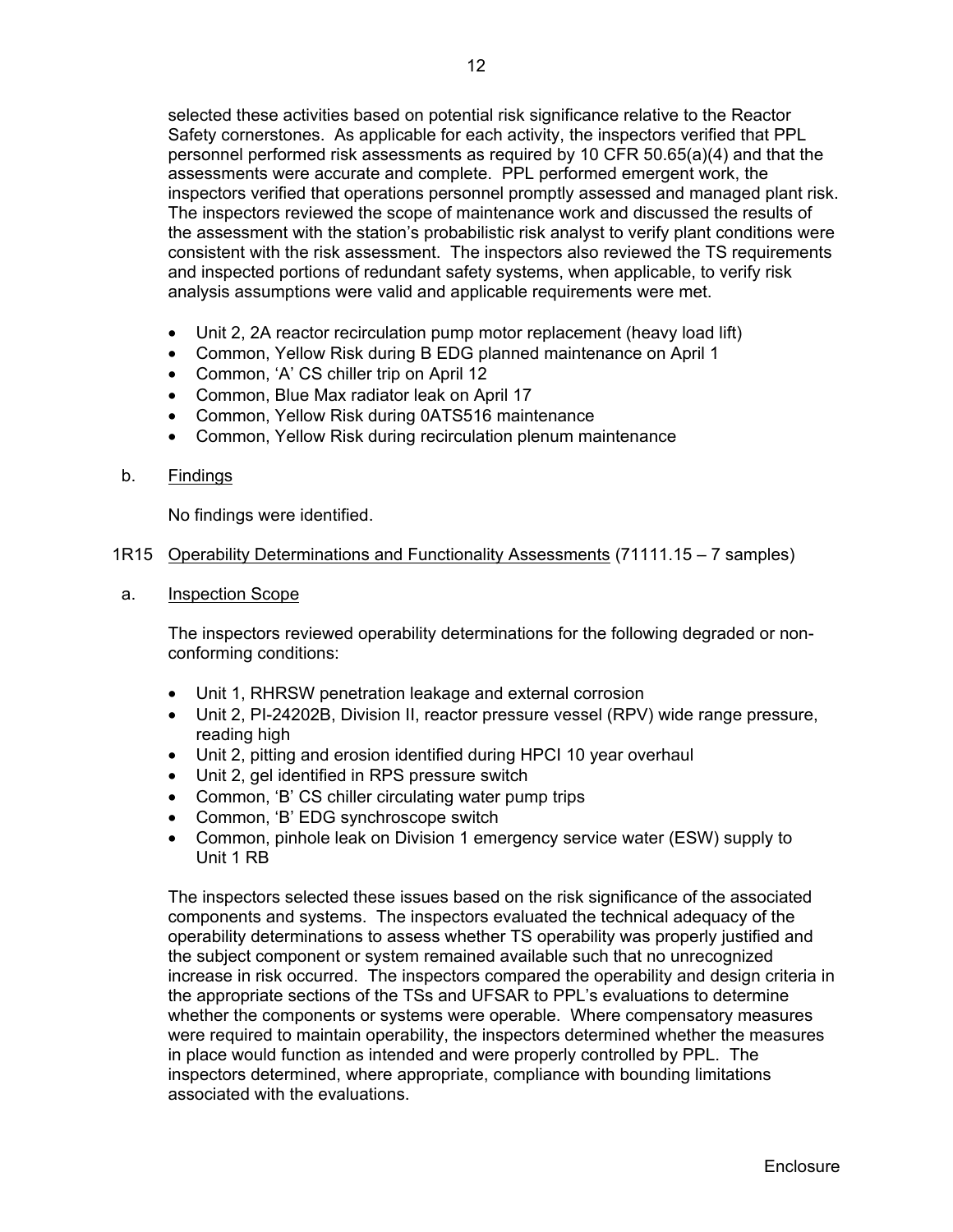## b. Findings

.1 Introduction. Inspectors identified a Green NCV of 10 CFR 50, Appendix B, Criterion V, "Instructions, Procedures, and Drawings," when PPL staff performed an inadequate operability determination for a synchroscope switch failure that rendered offsite power and all four EDGs inoperable. This resulted in PPL being in violation of Unit 1 TSs 3.8.1, 3.8.2, and 3.0.3, and Unit 2 TSs 3.6.4.1 and 3.8.2.

Description. On May 7, 2013, at 12:53 a.m., the synchroscope switch for the 'B' EDG to the 2B 4kV ESS bus failed in the closed position following its monthly surveillance. PPL entered the issue in their CAP as a Level 4 Correct, Condition Not Adverse to Quality (CR 1700407). Operability is evaluated using site procedure, Nuclear Department Administrative Procedure (NDAP)-QA-0703, "Operability Assessments and Requests for Enforcement Discretion," Revision 22, which states, in part, that an initial operability screening shall be documented such that it "provide[s] a basis for operability." PPL operators evaluated the operability as "N/A, no safety function." Operators documented that "a review of TS 3.8.1 and 3.8.7 revealed no safety function; however, with this switch failed in the 'synch' position it prevents all manual synch/parallel operations on all 13.8kV and 4.16kV busses." PPL staff determined that the use of any other synchroscope switch would result in a blown fuse and failure to synchronize the desired electrical source and bus. At the time of the switch failure, Unit 1 was in Mode 1 and Unit 2 was in Mode 5. PPL shut down Unit 1 on May 9 for a main turbine maintenance outage, reaching Mode 3 at 6:47 a.m. and Mode 4 at 12:56 p.m. that same day. PPL repaired the switch on May 10 at 3:32 a.m.

The inspectors subsequently questioned PPL staff as to how the condition affected the ability to successfully pass SR 3.8.1.16, "AC Sources – Operating," applicable in Modes 1, 2, and 3, which verifies that "each DG: (a) synchronizes with offsite power source while loaded with emergency loads upon a simulated restoration of offsite power; (b) transfers loads to offsite power source; and (c) returns to a ready-to-load operation." The inspectors also noted that SR 3.8.2.1, "AC Sources - Shutdown," applicable in Modes 4 and 5, requires that certain SRs from TS 3.8.1 including SR 3.8.1.16 must be met. Per SR 3.0.1, failure to meet a SR is failure to meet an LCO.

Based on the inspectors questions, operators declared all four EDGs were inoperable during the time of the failure. A potential consequence of this condition was that offsite power could not have been restored to safety-related busses following a loss of offsite power (LOOP). Subsequently, inspectors questioned PPL as to how the condition also affected Unit 1 SR 3.8.1.8, which verifies "automatic and manual transfer of unit power supply from the normal offsite circuit to the alternate offsite circuit." The inspectors concluded that offsite power had also been inoperable. Since PPL did not recognize the inoperability prior to performing repair activities, operators did not take the required actions specified in TSs. This resulted in Unit 1 operating in a condition prohibited by TSs 3.8.1, 3.8.2 and 3.0.3 and Unit 2 operating in a condition prohibited by TS 3.8.2. As a result, the EDGs remained capable of performing their safety function to start and provide power to their safety related loads during postulated accident conditions. All automatic transfer functions for off-site power and the EDGs remained functional.

The NRC issued Enforcement Guidance Memorandum (EGM) 11-003, Revision 1, "Dispositioning BWR Licensee Noncompliance with TS Containment Requirements during Operations with a Potential for Draining the Reactor Vessel (OPDRVs)," to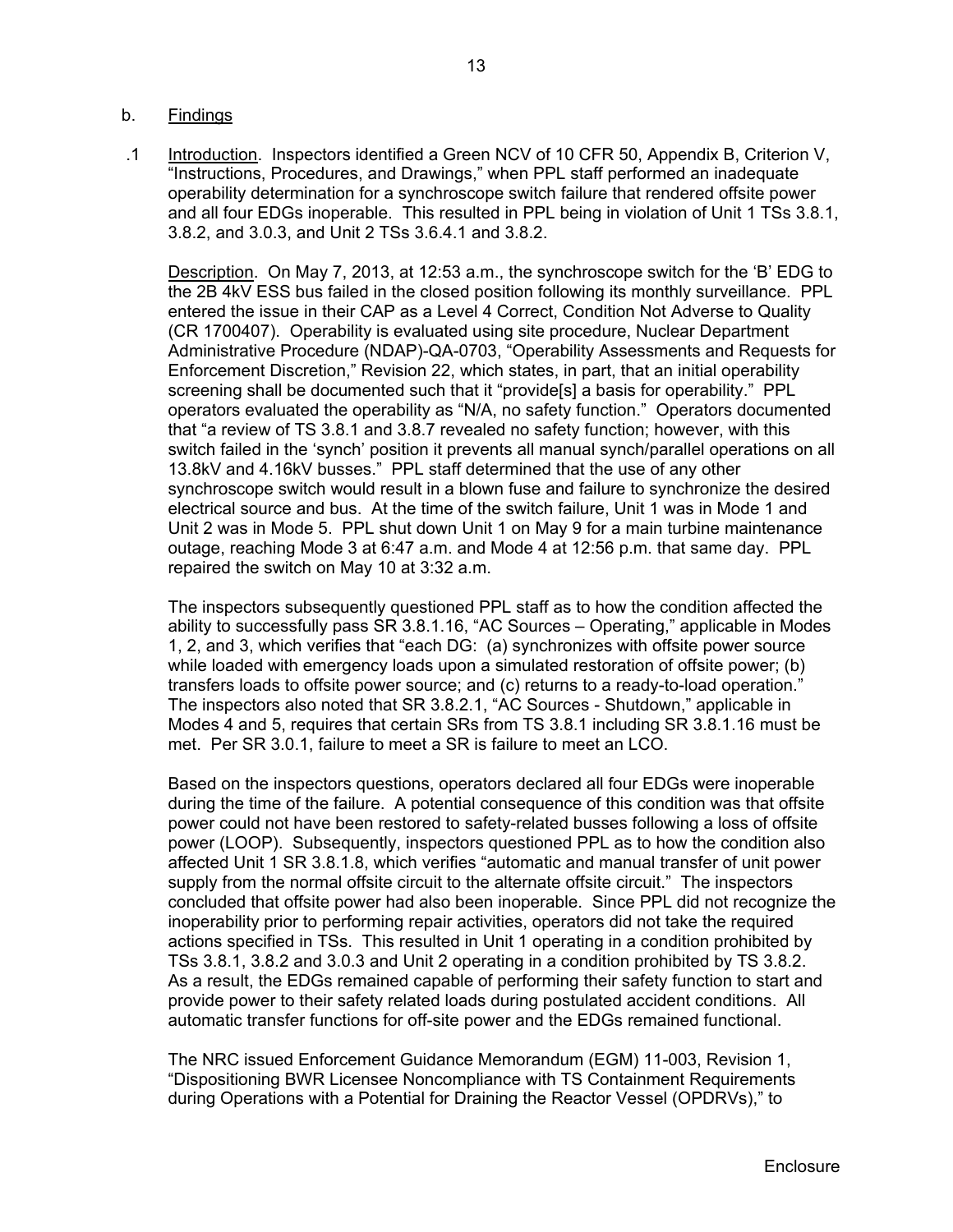exercise enforcement discretion and not cite licensees for TS violations related to conduct of OPDRVs with secondary containment inoperable provided that certain criteria were met. One of those criteria was that the licensee must follow all other TS applicability and action requirements for Mode 5. Since Unit 2 was conducting OPDRVs during the time of the inoperability, PPL did not meet the criteria in EGM 11-003 for the staff to consider exercising discretion at Unit 2 from May 7 to May 10, 2013. For the inoperability, TS 3.8.2 required initiation of action to suspend OPDRVs immediately as did TS 3.6.4.1, Secondary Containment, for inoperable secondary containment. Therefore, Unit 2 was in a condition prohibited by TS 3.6.4.1.

In addition to repairing the synchroscope switch, PPL entered this issue in their CAP as CR 1703293, re-evaluated past operability, and affirmed the TS for SSES Unit 1 and Unit 2 were not complied with while the synchroscope switch was inoperable. PPL staff also submitted LER for the associated condition prohibited by plant TSs on July 8, 2013 (ADAMS Accession No. ML13190A104).

Analysis. The inspectors concluded PPL operators failure to adequately assess operability was a performance deficiency within PPL's ability to foresee and correct. The finding was evaluated using IMC 0612 Appendix B and determined to be more than minor since it was associated with the equipment performance attribute of the Mitigating Systems cornerstone and adversely affected its objective to ensure the availability, reliability, and capability of systems that respond to initiating events to prevent undesirable consequences. The finding was evaluated using the SDP of IMC 0609.04. The finding was evaluated under both the Mitigating System Exhibit of IMC 0609 Appendix A when Unit 1 was at power and Appendix G for the times when one or both units were in a shutdown condition. Under IMC 0609, Appendix A, the finding screened to Green since it was not a design or qualification deficiency and was not a potential or actual loss of system or safety function. Under IMC 0609, Appendix G, Attachment 1, Checklists 5 through 7, the inspectors screened the issue to Green since it affected the requirement for operable DGs under TS 3.8.1 and TS 3.8.2. The inspectors determined that a Phase 2 analysis was not warranted since it did not match those criteria listed for further analysis in these checklists. Specifically, since all automatic transfer functions of off-site power and the EDGs remained functional and capable of powering, inspectors determined that none of the functions evaluated under the SDPs were affected.

The finding had a cross-cutting aspect in PI&R, CAP, because PPL did not thoroughly evaluate problems such that the resolutions address the causes and extent of conditions, to include properly classifying, prioritizing and evaluating for operability. Specifically, PPL did not appropriately evaluate the effect that the synchroscope switch failure had on offsite power and EDG operability. (P.1(c))

Enforcement. 10 CFR 50, Appendix B, Criterion V, "Instructions, Procedures, and Drawings," states, in part, that "activities affecting quality shall be prescribed by documented instructions, procedures, or drawings… and shall be accomplished in accordance with these instructions, procedures, or drawings." NDAP-QA-0703, "Operability Assessments and Requests for Enforcement Discretion," Revision 22, states, in part, that an initial operability screening shall be documented such that it "provide[s] a basis for operability." Contrary to this, on May 7, 2013, PPL performed an initial operability screening for the synchroscope switch failure that did not provide an adequate basis for operability, in that, PPL did not identify that the failure rendered offsite power and the EDGs inoperable. Consequently, all four EDGs and offsite power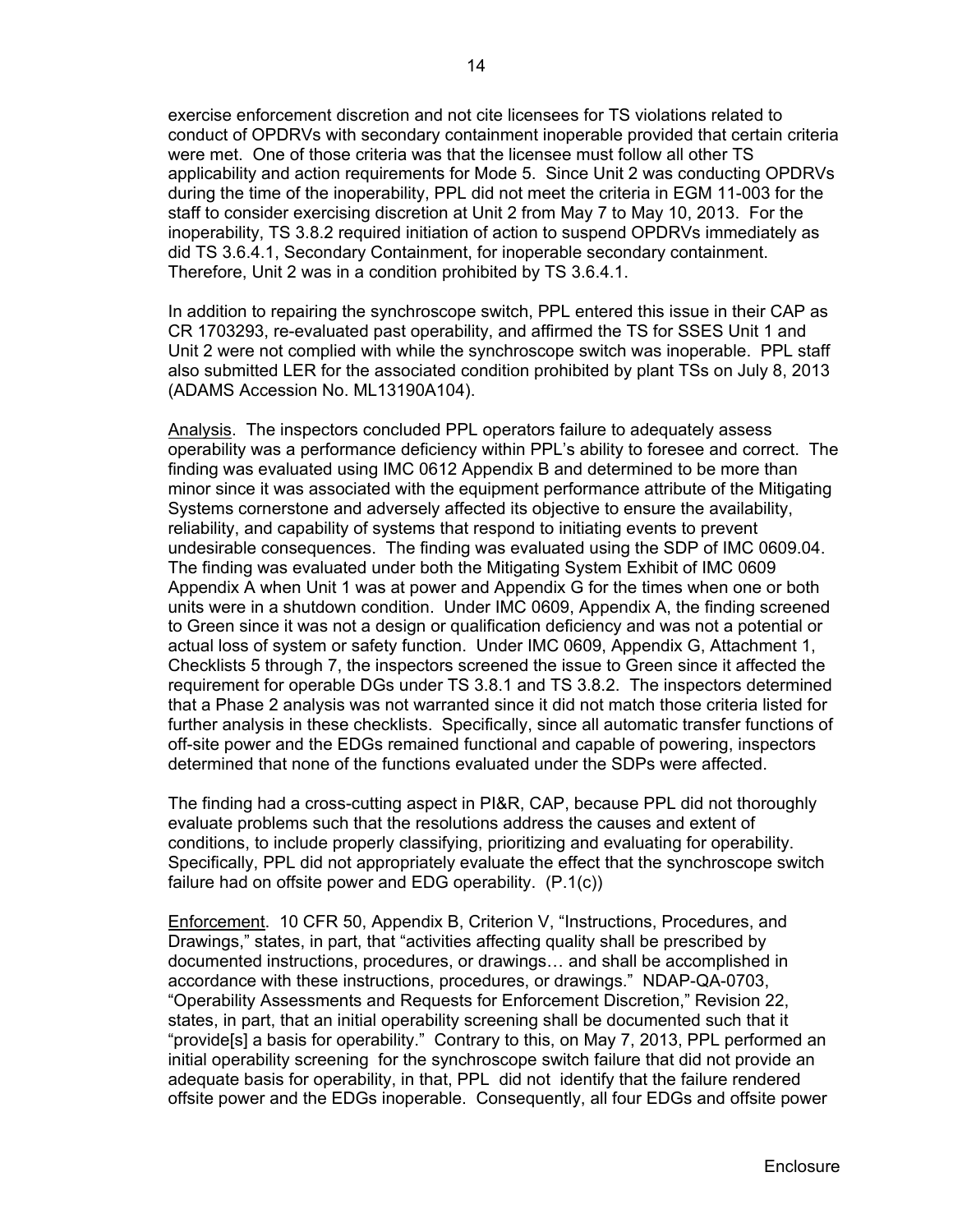remained inoperable from May 7 through May 10, 2013, causing PPL to also be in violation of Unit 1 TSs 3.8.1, 3.8.2, and 3.0.3, and Unit 2 TSs 3.8.2 and 3.6.4.1. PPL entered this issue in their CAP as CR 1703293, re-evaluated past operability, and submitted a licensee event report (LER) for the associated condition prohibited by plant TSs. Because this finding is of very low safety significance and has been entered into PPL's CAP, this violation is being treated as an NCV consistent with the NRC Enforcement Policy. **(NCV 05000387;388/2013003-01, Inadequate Operability Assessment of Synchroscope Switch)** 

.2 Introduction. Inspectors identified a Green NCV of 10 CFR 50, Appendix B, Criterion XI, "Test Control," because PPL performed unacceptable preconditioning by performing corrective maintenance prior to recording the as-found time response of RPS and EOC-RPT for the Unit 2 TCV fast closure function.

Description. TS surveillance testing is performed to verify that operability and performance characteristics of SSCs have not degraded below specific acceptance criteria during a specified period. To validate that the SSC would have performed as designed, testing is performed in an "as-found" condition. TS 3.3.1.1, "RPS Instrumentation," and TS 3.3.4.1, "EOC-RPT Instrumentation," require performance of time response testing every 24 months. Procedure SI-283-433, "24-Month Time Response Test of RPS and EOC-RPT Turbine Stop Valve (TSV)-Closure and TCV-Closure Functions," implements these requirements for both the TSV and TCV closure functions. These tests ensure that an anticipatory reactor scram and recirculation pump trip will occur on a main turbine trip within the time requirements assumed in the accident analysis.

During review of performance history associated with pressure switch, PSL-C72- 2N005C, inspectors identified that unacceptable preconditioning occurred that masked the as-found condition of the SSC. This pressure switch is one of four that provide an RPS scram signal and EOC-RPT based on TCV fast closure. If a TCV fast closure occurs, the FAS valve dumps emergency trip system fluid. The pressure switch senses the rapid drop in pressure and sends a signal to the K8 relay, generating an RPS scram and the EOC-RPT. TS SRs 3.3.1.1.17 and 3.3.4.1.5 require verifying response time of RPS and EOC-RPT are within the acceptance criteria of 50 ms and 175 ms, respectively. Documented performance was as follows:

2011

- June 3 EOC-RPT time response exceeded acceptance criteria at 189.48 ms.
- June 8 Retest #1: Technicians burnished contacts for K8 relay and re-performed applicable section of test. Test results are satisfactory at 136.98 ms, but technicians noted bounce in the contacts indicating it may not be fully picking up.
- June 8 Retest #2: Test re-performed and results are unsatisfactory at 65 ms for RPS and 202.48 ms for the EOC-RPT response times.
- June 8 Retest #3: Results were 147.48 ms for EOC-RPT. Notes from the work order state "it appears test 2 failed based on sluggish SV20150C [the FAS] and/or PSL-C72-2N005C. During test 3 no failures observed."
- June 8 Engineering Work Request (EWR) 1420212 written to document the plan. The EWR stated that "the slow response could have been caused by a slow response of the fast acting solenoid or the pressure switch. It also could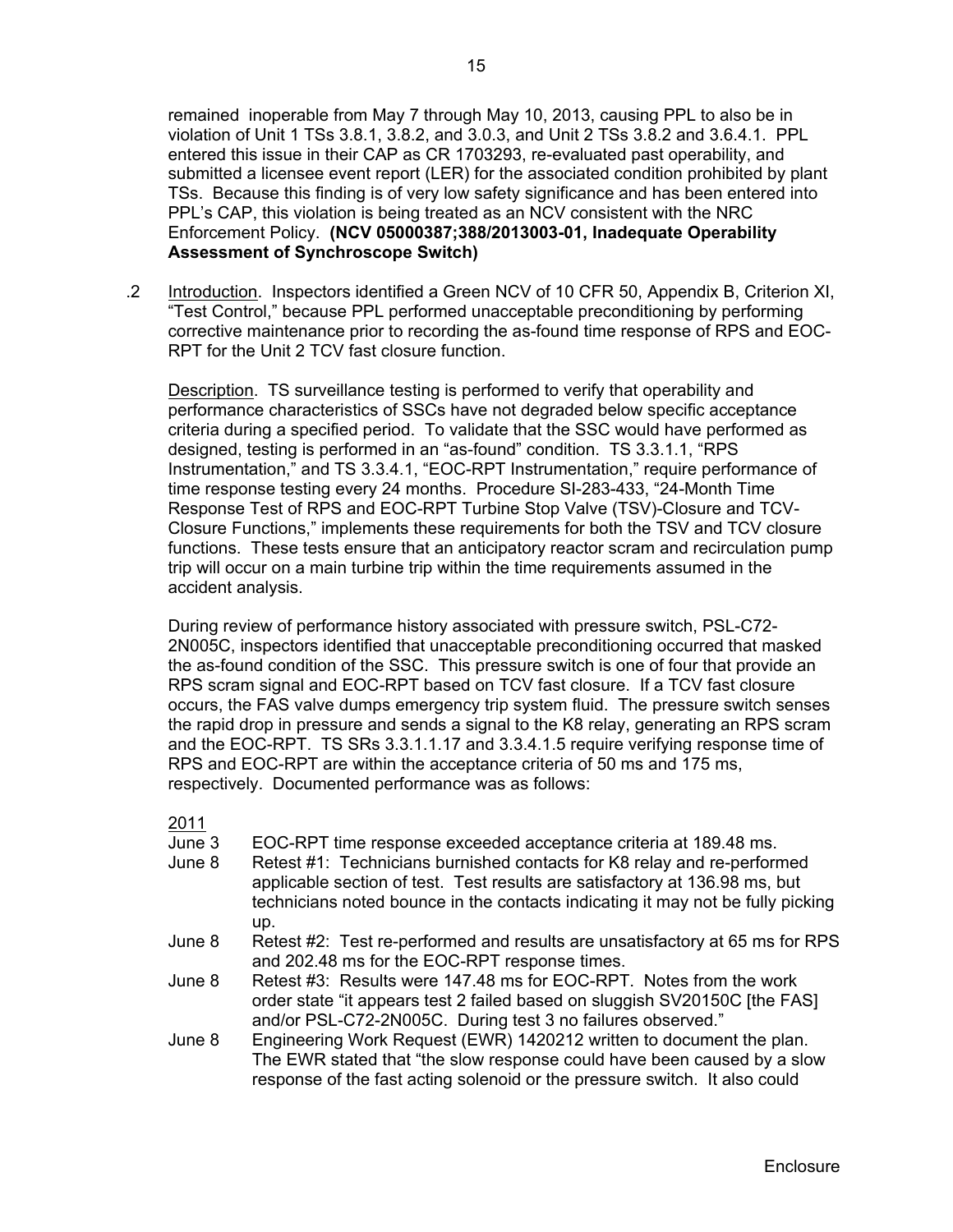have been a sticky K8C relay. No way of knowing for sure." The recommendation of the EWR was to replace the K8 relay and re-test.

June 11 K8C replaced and re-test performed. Results were satisfactory at 43 ms and 170.48 ms for RPS and EOC-RPT, respectively. CR 1421489 was written which states that "times are approaching acceptance criteria of 50 ms (act 43 ms) and 175 ms (act 170.48 ms), respectively. It appears SV20150C and/or PSLC722N005C are contributing to the increased time."

2013

- April 25 PSL-C72-2N005C is replaced and jelly-like substance identified in pressure line. This maintenance was performed prior to collecting as-found data for the 24-month SR.
- May 27 2-year TRT performed. Results indicated improved performance at 26 ms for the K8C relay and 146.48 ms for the EOC-RPT function.

Inspectors questioned whether unacceptable preconditioning occurred on April 25, 2013, when the pressure switch was replaced to improve the system's time response prior to performing TS required time response testing. NDAP-QA-0722 is the station procedure for surveillance testing and defines preconditioning as "the alteration, variation, manipulation, or adjustment of the physical condition of a SSC before TS/TR surveillance or ASME Code testing. Any activity that could affect the outcome of the test." Section 6.2 provides the following additional information:

- 6.2.4.e(5): "Maintenance work may occasionally occur prior to a regularly scheduled surveillance. However, maintenance activities cannot be performed prior to the scheduled surveillance which would affect the test/surveillance results."
- 6.2.5.c: "The performance of maintenance activities prior to a surveillance test with the intent of ensuring favorable test results is unacceptable preconditioning."
- 6.2.6: "The following questions should be considered when evaluating the acceptability of preconditioning:
	- Does the activity ensure that the SSC will meet the surveillance acceptance criteria?
	- Would the SSC have failed the surveillance if the activity was not performed?
	- Does the activity bypass or mask the as-found condition?
	- If Its the preventative maintenance activity routinely performed just before the surveillance test?
	- Is the preventative maintenance activity performed prior to the routine surveillance only for scheduling convenience?

If a question is answered "Yes" and the activity meets the guidelines of Section 6.2.5, then the preconditioning is unacceptable."

Based on the above information, inspectors determined that unacceptable preconditioning occurred.

Analysis. The inspectors determined there was a performance deficiency because PPL performed unacceptable preconditioning prior to recording the as-found time response of RPS and EOC-RPT for the TCV fast closure function. The performance deficiency is more than minor because it was associated with the equipment performance attribute of the Mitigating Systems cornerstone and affected the objective to ensure the availability,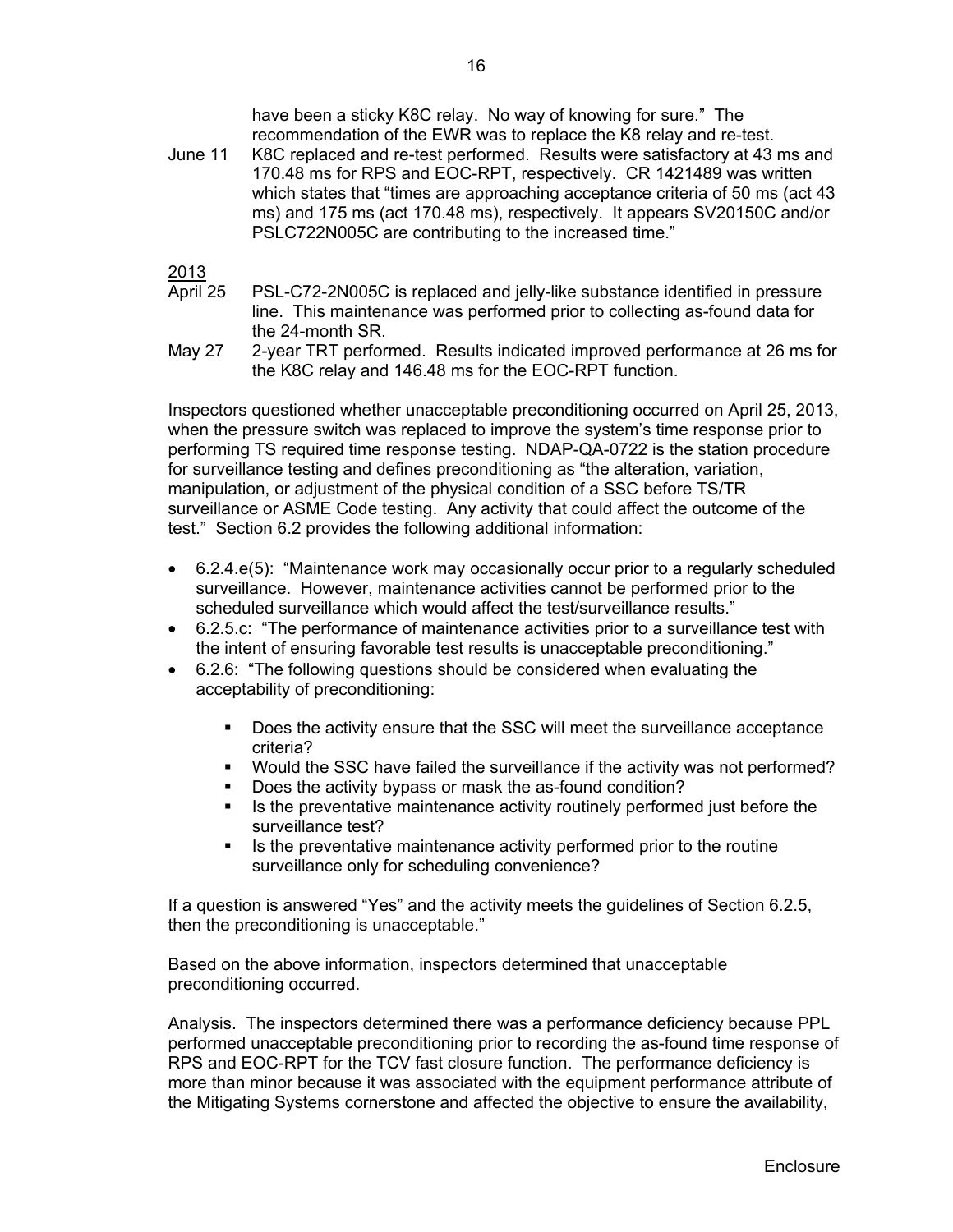reliability and capability of systems that respond to initiating events to prevent undesirable consequences (i.e., core damage). Specifically, the failure to collect asfound data could result in the inability to verify the operability of an SSC. Additionally, in this case, the test of the subject pressure switch had exhibited decreasing margin and inconsistent performance during its previous surveillance test. The inspectors determined through a review of IMC 0609, Appendix A, Exhibit 2, "Mitigating Systems Screening Questions," that the finding was of very low safety significance (Green) because the finding was not related to a design or qualification deficiency, did not represent a loss of a mitigating system safety function, and did not screen as potentially risk significant due to external initiating events.

The finding is related to the cross-cutting area of PI&R, Corrective Actions in that PPL did not take appropriate corrective actions to address safety issues and adverse trends in a timely manner, commensurate with their safety significance and complexity. Specifically, although degraded performance was identified, PPL did not take timely and effective corrective actions to ensure the required maintenance did not unacceptably precondition the 24-month surveillance test. (P.1.d)

Enforcement. 10 CFR 50, Appendix B, Criterion XI, requires, in part, that "a test program shall be established to assure that all testing required to demonstrate that SSCs will perform satisfactorily in service is identified and performed in accordance with written test procedures." Procedure NDAP-QA-0722, "Surveillance Testing," defines preconditioning as "the alteration, variation, manipulation, or adjustment of the physical condition of a SSC before TS/TR surveillance or ASME Code testing." As an example of unacceptable preconditioning, it states that "the performance of maintenance activities prior to a surveillance test with the intent of ensuring favorable test results is unacceptable preconditioning." Contrary to the above, on April 25, 2013, PPL staff unacceptably preconditioned a surveillance test required by plant TSs by performing corrective maintenance prior to collecting as-found data. As-left data was verified to be within acceptance criteria which provided reasonable assurance that the SSC would perform satisfactorily during the subsequent operational period. Because this violation was of very low safety significance, was not repetitive or willful, and was entered into PPL's CAP (CR 1712564), this violation is being treated as an NCV consistent with Section 2.3.2 of the Enforcement Policy. (**NCV 05000388/2013003-02, Unacceptable Preconditioning of RPS and EOC-RPT Time Response Test**)

- 1R18 Plant Modifications
- .1 Temporary Modifications (71111.18 2 samples)
- a. Inspection Scope

The inspectors reviewed the temporary modification listed below to determine whether the modification affected the safety functions of systems that are important to safety. The inspectors reviewed 10 CFR 50.59 documentation and post-modification testing results, and conducted field walkdowns of the modifications to verify that the temporary modifications did not degrade the design bases, licensing bases, and performance capability of the affected systems.

- Units 1 and 2, supplemental decay heat removal (SDHR)
- Units 1 and 2, change in turbine bypass valve sequence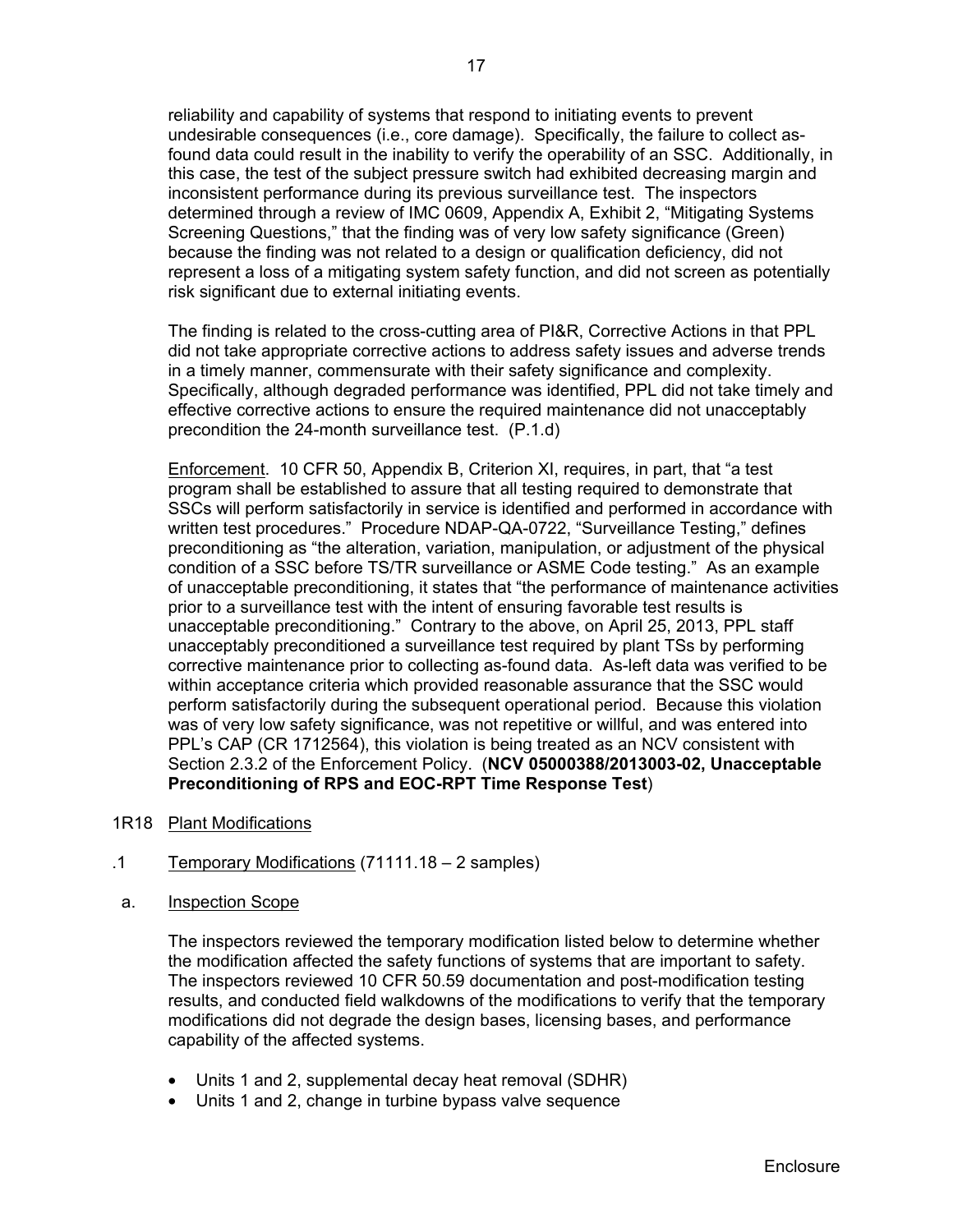### b. Findings

No findings were identified.

- .2 Permanent Modifications (71111.18 1 sample)
- a. Inspection Scope

The inspectors evaluated the permanent plant modifications listed below to determine whether the changes adversely affected system or support system availability, or adversely affected a function important to plant safety. The inspectors reviewed the associated system design bases, including the Final Safety Analysis Report (FSAR), TSs, and assessed the adequacy of the safety determination screenings and evaluations. The inspectors also assessed configuration control of the changes by reviewing selected drawings and procedures to verify whether appropriate updates had been made. The inspectors compared the actual installations to the permanent modification documents to determine whether the implemented changes were consistent with the approved documents. The inspectors reviewed selected post-installation test results to evaluate whether the actual impact of the changes had been adequately demonstrated by the test. Documents reviewed are listed in the Attachment.

- Unit 1, changes to ON-100-101, "Scram, Scram Imminent," and modifications to the setpoint setdown function in response to recent reactor scrams
- b. Findings

No findings were identified.

- 1R19 Post-Maintenance Testing (71111.19 9 samples)
- a. Inspection Scope

The inspectors reviewed the post-maintenance tests (PMTs) for the maintenance activities listed below to verify that procedures and test activities ensured system operability and functional capability. The inspectors reviewed the test procedure to verify that the procedure adequately tested the safety functions that may have been affected by the maintenance activity, that the acceptance criteria in the procedure was consistent with the information in the applicable licensing basis and/or design basis documents, and that the procedure had been properly reviewed and approved. The inspectors also witnessed the test or reviewed test data to verify that the test results adequately demonstrated restoration of the affected safety functions.

- Unit 1, emergency switchgear fan, 1V222A, following bearing failure
- Unit 2, RPV leak test following reassembly
- Unit 2, surveillance tests following HPCI 10-year overhaul
- Unit 2, 'A' RHR motor replacement
- Unit 2, safety relief valve (SRV) stroking following replacement
- Unit 2, drywell personnel hatch following removal
- Common, B EDG following voltage regulator relay replacement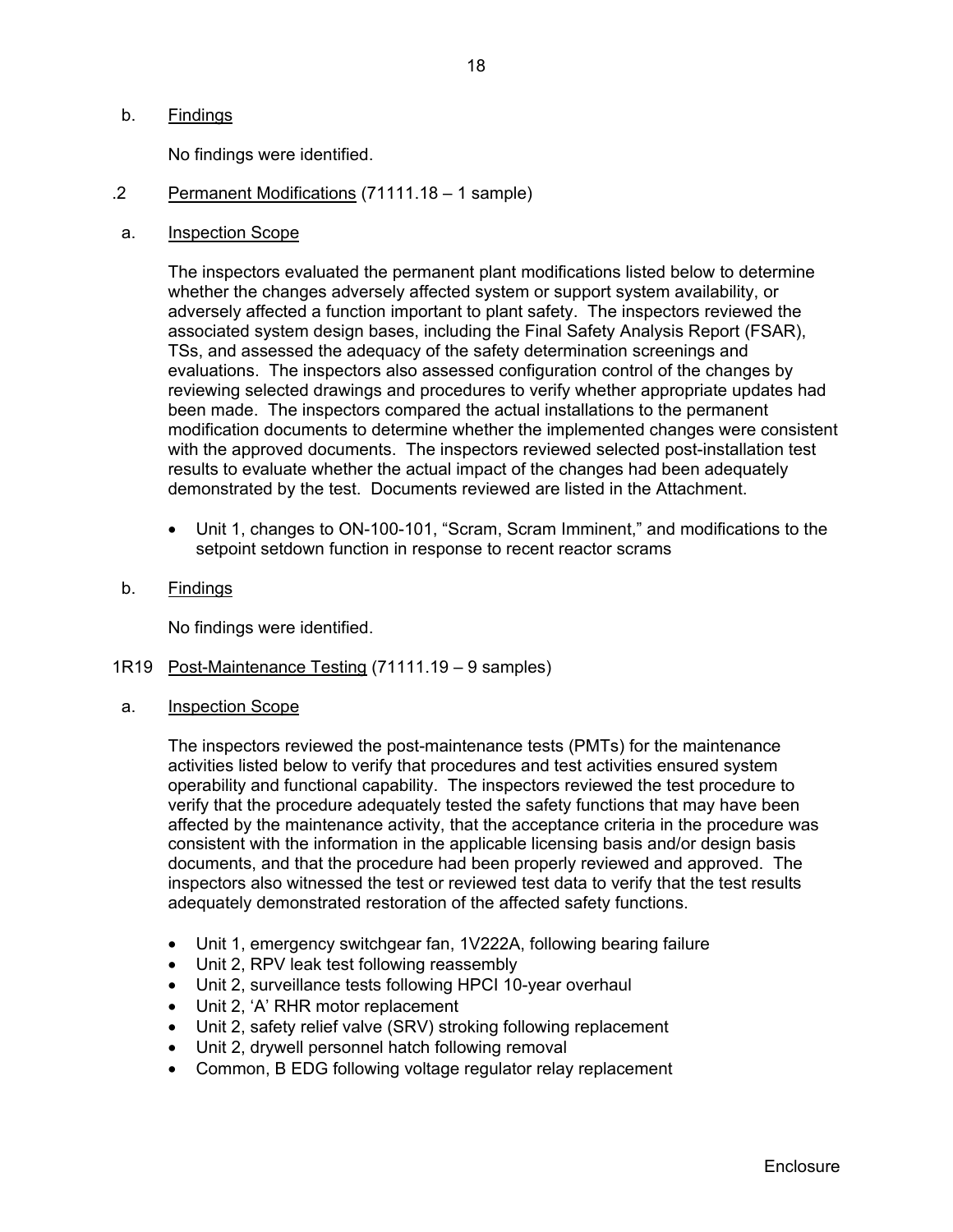- Common, B CS chiller circulation water pump motor breaker following setpoint increase
- Common, 0ATS516 maintenance
- b. Findings

No findings were identified.

- 1R20 Refueling and Other Outage Activities (71111.20 2 samples)
- .1 Unit 2 Refuel Outage (RFO)
- a. Inspection Scope

The inspectors reviewed the station's work schedule and outage risk plan for the Unit 2 refueling outage (2R16), which was conducted April 13 through June 5, 2013. The inspectors reviewed PPL's development and implementation of outage plans and schedules to verify that risk, industry experience, previous site-specific problems, and defense-in-depth were considered. During the outage, the inspectors monitored controls associated with the following outage activities:

- Configuration management, including maintenance of defense-in-depth, commensurate with the outage plan for the key safety functions and compliance with the applicable TSs when taking equipment OOS
- Implementation of clearance activities and confirmation that tags were properly hung and that equipment was appropriately configured to safely support the associated work or testing
- Installation and configuration of reactor coolant pressure, level, and temperature instruments to provide accurate indication and instrument error accounting
- Status and configuration of electrical systems and switchyard activities to ensure that TSs were met
- Monitoring of decay heat removal (DHR) operations
- Impact of outage work on the ability of the operators to operate the spent fuel pool cooling (SFPC) system
- Reactor water inventory controls, including flow paths, configurations, alternative means for inventory additions, and controls to prevent inventory loss
- Activities that could affect reactivity
- Maintenance of secondary containment as required by TSs
- Refueling activities, including fuel handling and fuel receipt inspections
- Fatigue management
- Identification and resolution of problems related to refueling outage activities
- b. Findings

No findings were identified.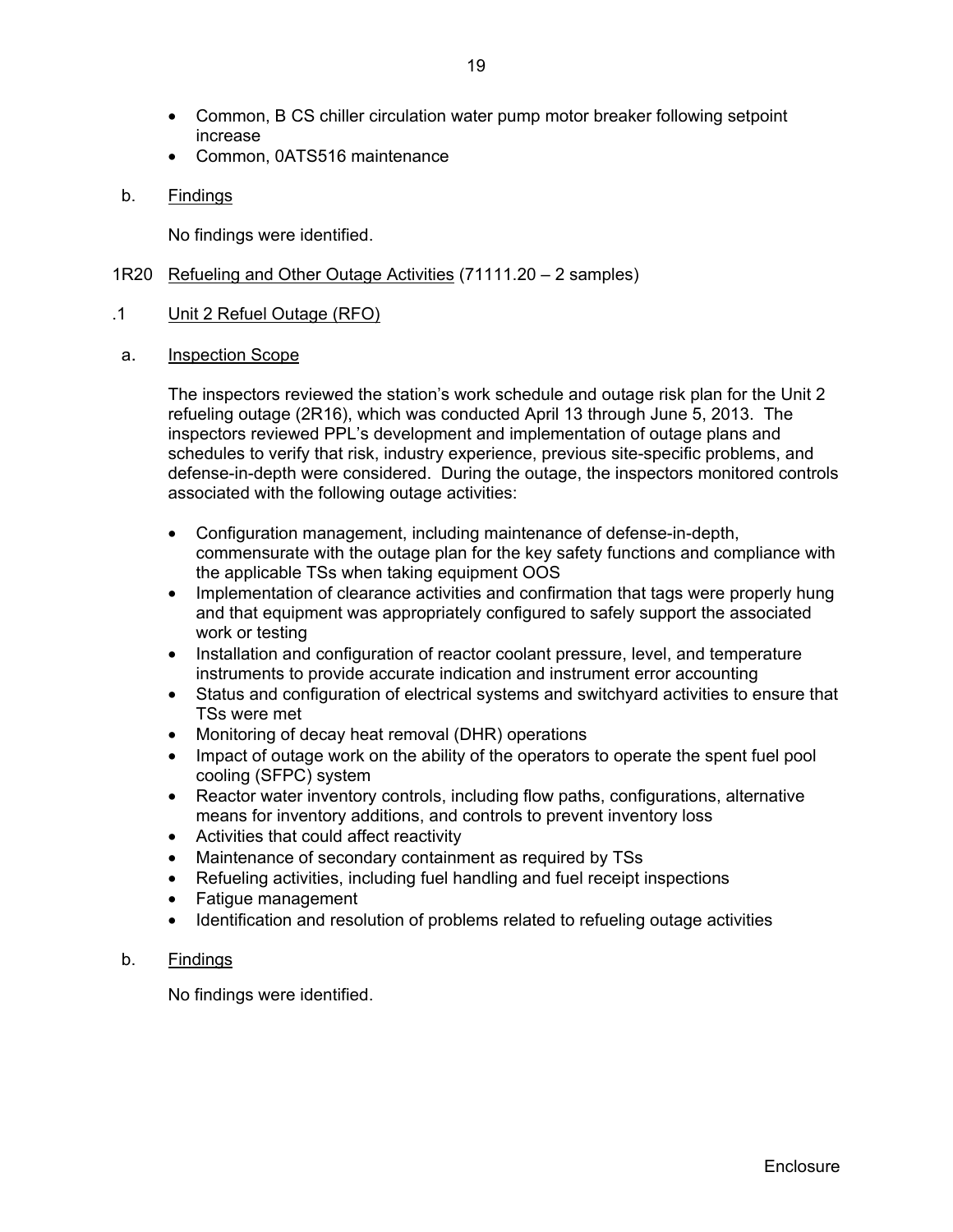## .2 Unit 1 Maintenance Outage

## a. Inspection Scope

The inspectors reviewed the station's work schedule and outage risk plan for the Unit 1 maintenance outage, which was conducted May 9 through June 14, 2013. The inspectors reviewed PPL's development and implementation of outage plans and schedules to verify that risk, industry experience, previous site-specific problems, and defense-in-depth were considered. During the outage, the inspectors observed portions of the shutdown and cooldown processes and monitored controls associated with the following outage activities:

- Configuration management, including maintenance of defense-in-depth, commensurate with the outage plan for the key safety functions and compliance with the applicable TSs when taking equipment OOS
- Implementation of clearance activities and confirmation that tags were properly hung and that equipment was appropriately configured to safely support the associated work or testing
- Installation and configuration of reactor coolant pressure, level, and temperature instruments to provide accurate indication and instrument error accounting
- Status and configuration of electrical systems and switchyard activities to ensure that TSs were met
- Monitoring of DHR operations
- Reactor water inventory controls, including flow paths, configurations, alternative means for inventory additions, and controls to prevent inventory loss
- Activities that could affect reactivity
- Maintenance of secondary containment as required by TSs
- Fatigue management
- Identification and resolution of problems related to outage activities
- b. Findings

No findings were identified.

## 1R22 Surveillance Testing (71111.22 – 8 samples)

## a. Inspection Scope

The inspectors observed performance of surveillance tests and/or reviewed test data of selected risk-significant SSCs to assess whether test results TSs, the UFSAR, and PPL procedure requirements. The inspectors verified that test acceptance criteria were clear, tests demonstrated operational readiness and were consistent with design documentation, test instrumentation had current calibrations and the range and accuracy for the application, tests were performed as written, and applicable test prerequisites were satisfied. Upon test completion, the inspectors considered whether the test results supported that equipment was capable of performing the required safety functions. The inspectors reviewed the following surveillance tests:

- Unit 1, CS valve exercising loop 'B', and pump flow verification Division II (Inservice Testing (IST)
- Unit 2, quarterly calibration of drywell pressure switches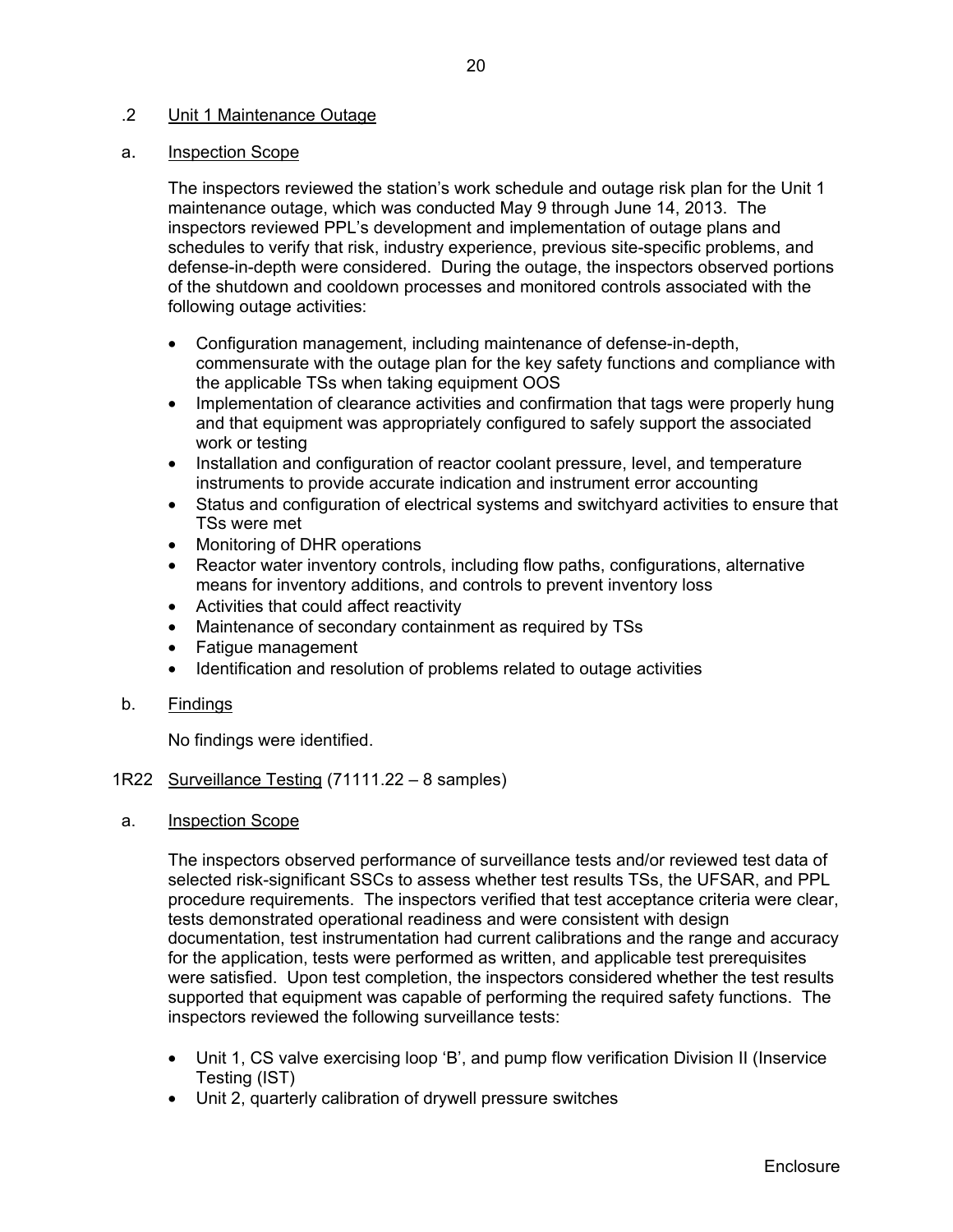- Unit 2, elevated unidentified leakage (RCS)
- Unit 2, reactor vessel temperature and pressure recording
- Unit 2, 'C' and 'D' main steam isolation valve (MSIV) local leak rate test (LLRT) (PCIV)
- Unit 2, RCIC steam supply LLRT (PCIV)
- Unit 2, Division II loss of coolant accident/loss of offsite power (LOCA/LOOP) testing
- Common, offsite power during 'B' and 'E' EDG swaps

## b. Findings

Introduction. Inspectors identified a Green NCV of 10 CFR 50, Appendix B, Criterion V, "Procedures," because PPL's surveillance implementing procedure for monitoring adherence to pressure and temperature requirements during plant heatup and cooldown did not adequately incorporate the acceptance criteria for heatup rate specified in the plant TSs and TS basis. Based on this procedure inadequacy, operators did not take timely and appropriate action with regard to controlling heatup rate during a plant startup on May 28, 2013.

Description. During a reactor startup on May 28, 2013, operators exceeded the TS 3.4.10 limit for reactor vessel heatup rate. Specifically, heatup rate was assessed as high as 105°F for two different periods during the plant startup. Operators recognized that heatup of recirculation loop suction temperatures exceeded the 100°F in one hour limit, but did not enter the TS action statement because steam dome temperature heatup was recorded at 97°F in the same hour. Operators determined no action was required because procedure SO-200-011, "Reactor Vessel Temperature and Pressure Recording," which stated "TS Required Actions should only be entered if Reactor Steam Dome Temperature  $\Delta T$ 's are > 100°F in any one hour." Operators continued with plant heatup and generated CR 1709058 to document the approach to the limit. Approximately 15 hours later, following review of the data and TS basis, PPL engineering concluded that the TS limit was exceeded. PPL entered the TS action statement and performed an in-depth evaluation of acceptability of the RCS for continued operation by determining that the actual heatup observed during plant startup was within the bounds of the current plant P/T analysis.

The inspectors followed up with plant staff to understand the issues and further reviewed associated documentation. The inspection noted TS 3.4.10, "RCS Pressure and Temperature (P/T) Limits," provides limits for reactor coolant system (RCS), heatup and cooldown rates to ensure stresses remain within the analyses of record. The inspectors reviewed PPL procedure SO-200-011, "Reactor Vessel Temperature and Pressure Recording," which implements these requirements.

The inspectors noted that during a previous plant startup in June 2012, inspectors questioned whether procedure SO-200-011 adequately incorporated the heatup rate limits prescribed by TS 3.4.10. Specifically, at the time the procedure stated that "TS Required Actions should only be entered if Reactor Steam Dome Temperature ΔT's are >100°F in any one hour."

Inspectors determined this statement was inconsistent with the TS SR 3.4.10.1 which states to verify "RCS heatup and cooldown rates are  $\leq 100^{\circ}$ F in any one hour period." This is amplified in the TS basis which states: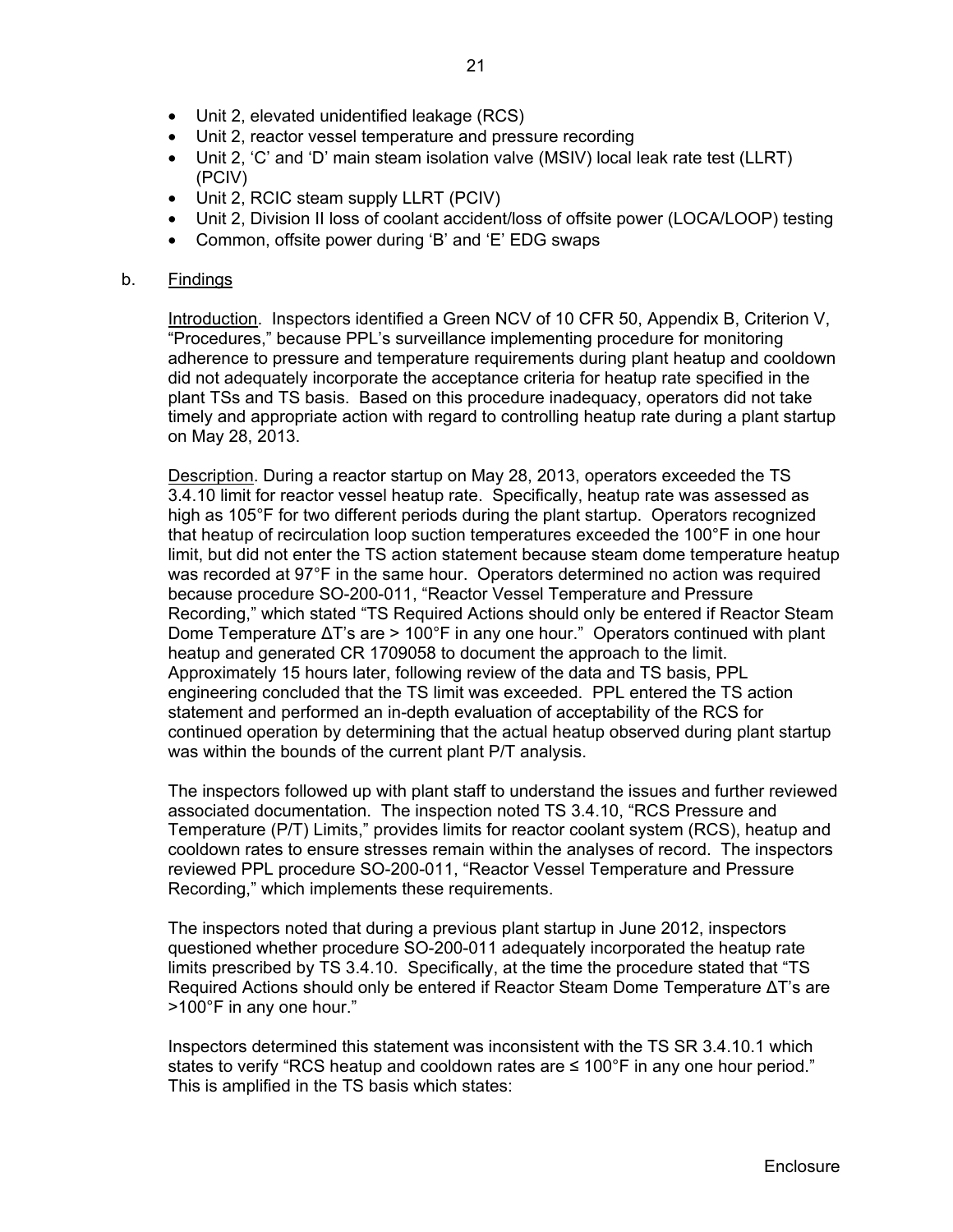"The 100°F limit in a one-hour period applies to the coolant in the beltline region, and takes into account the thermal inertia of the vessel wall. Steam Dome saturation temperature  $(T<sub>SAT</sub>)$  as derived from steam dome pressure, should be monitored to determine the beltline temperature change rate at temperatures above 212°F. At temperatures below 212°F, the recirculation loop suction temperatures should be monitored."

CR 1584097 was generated to address the inspector's concerns and actions were taken in September 2012 to clarify the procedure. Inspectors determined that the actions taken in 2012 were inadequate to correct the deficient procedure. Specifically, though some clarifications were made in the body of the procedure, the note in Attachment D, which is referenced continuously by operators during plant heatup still stated that TS actions were only required if Reactor Steam Dome Temperature ΔT's are > 100°F in any one hour.

Analysis. Inspectors determined that PPL's failure to adequately include acceptance criteria as specified in TSs into plant procedures was a performance deficiency. This performance deficiency is more than minor because it was associated with the human performance and procedure quality attribute of the Barrier Integrity Cornerstone and affected the objective to provide reasonable assurance that physical design barriers (fuel cladding, RCS, and containment) protect the public from radionuclide releases caused by accidents or events.

Using IMC 0609, "Significance Determination Process," Appendix A, Exhibit 3, "Barrier Integrity Screening Questions," the inspectors determined that this issue required a detailed risk evaluation. In consultation with a Region I Senior Reactor Analyst, the inspectors completed a qualitative risk assessment and determined this issue is of very low safety significance (Green). Specifically, there was no impact on the integrity of the reactor vessel due to the short duration temperature gradient imposed by exceeding the TS heatup rate. Consistent with the licensee's evaluation, the observed heatup rate minimally exceeded the specified limit during plant startup and remained within the acceptable bounds of the current plant pressure and temperature analysis.

The finding is related to the cross-cutting area of PI&R, Corrective Actions, in that PPL did not take appropriate corrective actions to address safety issues and adverse trends in a timely manner, commensurate with their safety significance and complexity. Specifically, PPL did not take effective corrective actions to correct an inadequate procedure for monitoring adherence to P/T limits after it was identified by inspectors. (P.1.d)

 Enforcement. 10 CFR 50, Appendix B, Criterion V, requires, in part, that "activities affecting quality shall be prescribed by documented… procedures." Additionally, it requires that procedures "include appropriate quantitative or qualitative acceptance criteria for determining that important activities have been satisfactorily accomplished." Contrary to the above, on May 28, 2013, it was identified that SO-200-011, "Reactor Vessel Temperature and Pressure Recording," did not adequately translate the acceptance criteria described in the plant TSs, as amplified by its basis, into the procedure. This resulted in operators exceeding the TS limit for heatup rate during a startup on May 28, 2013. After identification, PPL revised the procedure and entered the issue into the station's CAP as CR 1709058. Because this violation was of very low safety significance, was not repetitive or willful, and was entered into PPL's CAP, this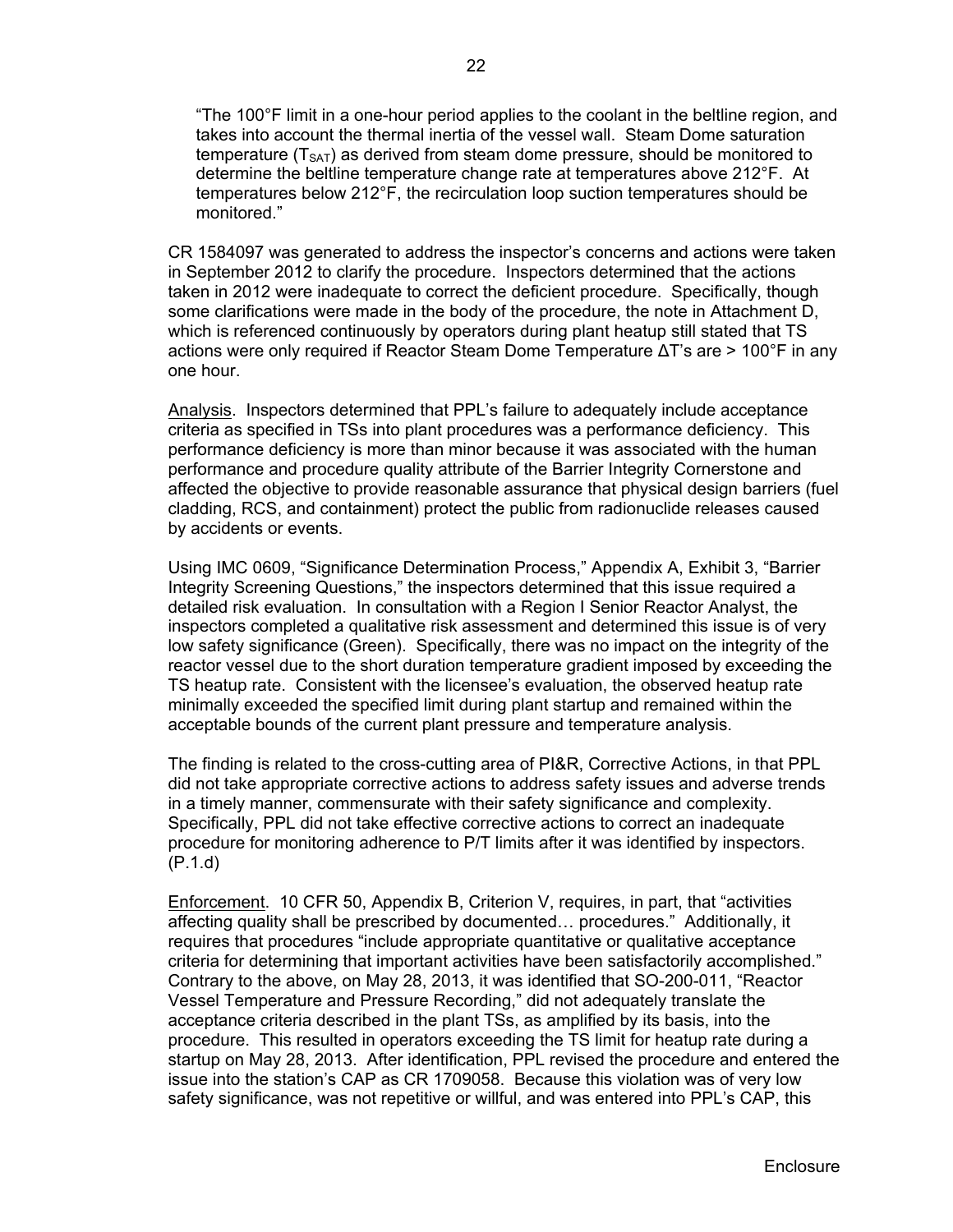violation is being treated as an NCV consistent with Section 2.3.2 of the Enforcement Policy. (**NCV 05000388/2013003-03, Inadequate Procedure to Control and Monitor Reactor Coolant System Heatup Rate**)

## **Cornerstone: Emergency Preparedness**

- 1EP4 Drill Evaluation (71114.04 1 sample)
- a. Inspection Scope

The Nuclear Security and Incident Response (NSIR) headquarters staff performed an inoffice review of the latest revisions of various Emergency Plan Implementing Procedures (EPIPs) and the EP located under ADAMS accession numbers ML13114A202 and ML13003A135 as listed in the Attachment.

PPL determined that in accordance with 10 CFR 50.54(q), the changes made in the revisions resulted in no reduction in the effectiveness of the Plan, and that the revised Plan continued to meet the requirements of 10 CFR 50.47(b) and Appendix E to 10 CFR Part 50. The NRC review was not documented in a safety evaluation (SE) report and did not constitute approval of PPL-generated changes; therefore, this revision is subject to future inspection. The specific documents reviewed during this inspection are listed in the Attachment.

b. Findings

No findings were identified.

- 1EP6 Drill Evaluation (71114.06 1 sample)
- a. Inspection Scope

The inspectors evaluated the conduct of a routine PPL emergency drill on June 25 to identify weaknesses and deficiencies in the classification, notification, and protective action recommendation development activities. The inspectors observed emergency response operations in the simulator and technical support center to determine whether the event classifications, notifications, and protective action recommendations were performed in accordance with procedures. The inspectors also attended the station drill critique to compare inspector observations with those identified by PPL staff in order to evaluate PPL's critique and to verify whether the PPL staff was properly identifying weaknesses and entering them into the CAP.

- Common, white team HP drill on June 25
- b. Findings

No findings were identified.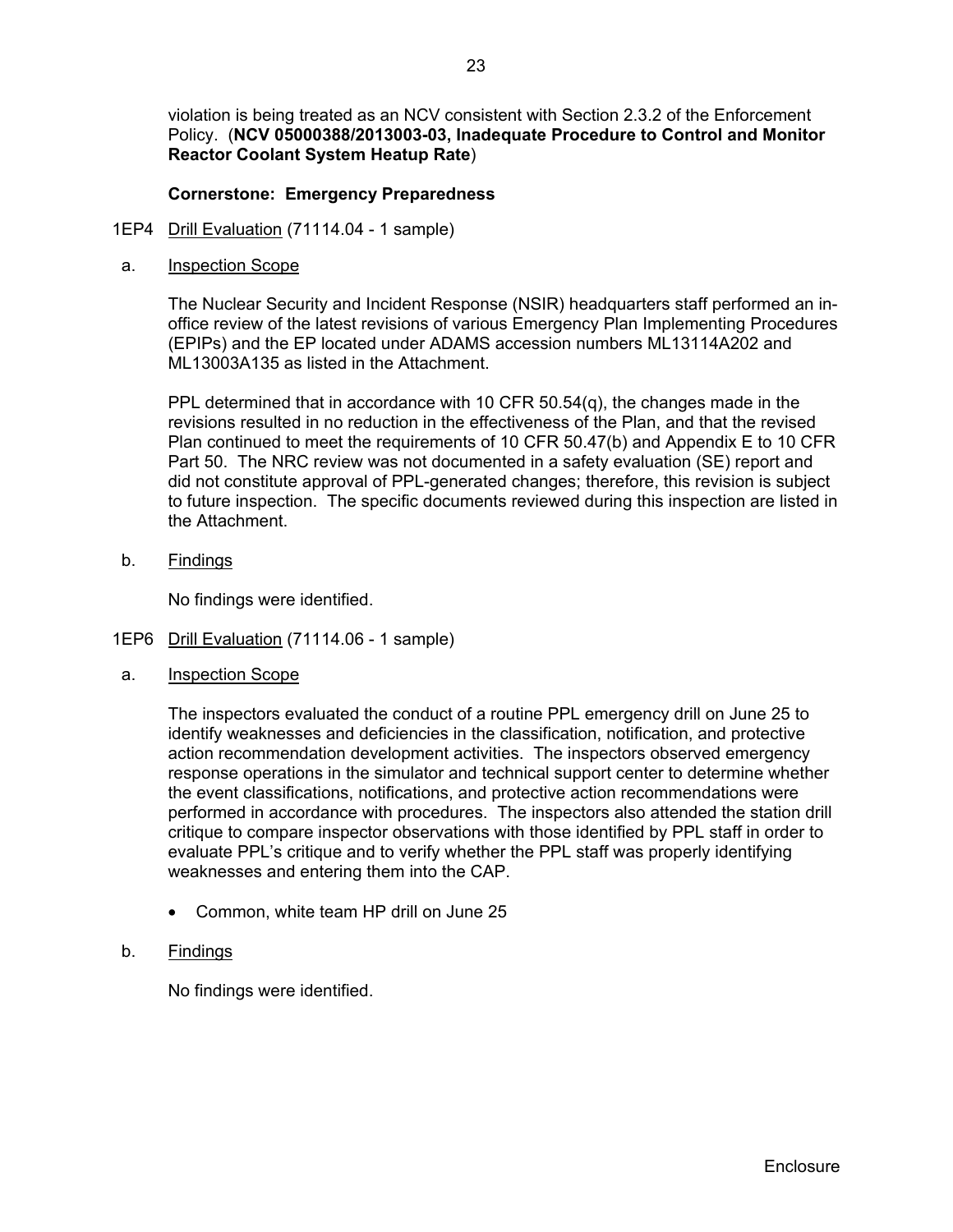## **2. RADIATION SAFETY**

## **Cornerstone: Occupational/Public Radiation Safety (PS)**

#### 2RS1 Radiological Hazard Assessment and Exposure Controls (71124.01)

During April 22 - 26, 2013, the inspectors reviewed and assessed PPL's performance in assessing the radiological hazards and exposure control in the workplace. The inspectors used the requirements in 10 CFR Part 20 and guidance in Regulatory Guide (RG) 8.38 Control of Access to High and Very High Radiation Areas (VHRA) for Nuclear Plants, TSs, and the Susquehanna procedures required by TSs as criteria for determining compliance.

### a. Inspection Scope

### Inspection Planning

The inspectors reviewed 2012 PPL performance indicators (PIs) for the Occupational Exposure cornerstone for Susquehanna. The inspectors reviewed the results of radiation protection (RP) program audits. The inspectors reviewed any reports of operational occurrences related to occupational radiation safety since the last inspection.

### Radiological Hazard Assessment

The inspectors determined if there have been changes to plant operations since the last inspection that may result in a significant new radiological hazard for onsite workers or members of the public and any hazards have been adequately evaluated by PPL. The inspectors reviewed the last two radiological surveys from Unit 2 drywell shutdown surveys, RB 719', 749/762', HPCI, and RCIC. The inspectors evaluated whether the thoroughness and frequency of the surveys were appropriate with respect to the radiological hazard.

The inspectors conducted walkdowns in the facility, including radioactive waste processing, storage, and handling areas to evaluate material and radiological conditions.

The inspectors selected the following radiological risk-significant work activities.

- Scaffold building in the Unit 2 drywell
- Unit 2 'A' recirculation pump
- Unit 2 drywell ISI

For these work activities, the inspectors assessed whether the pre-work surveys performed were appropriate to identify and quantify the radiological hazard and to establish adequate protective measures.

The inspectors observed work in potential airborne radioactivity areas and evaluated whether the air samples from the Unit 2 control rod drive (CRD) rebuild room and the under vessel area work locations were representative of the breathing air zone and were properly evaluated. The inspectors evaluated whether continuous air monitors were located in areas that were representative of actual work areas and provided adequate alarm setpoints. The inspectors evaluated PPL's program for monitoring levels of loose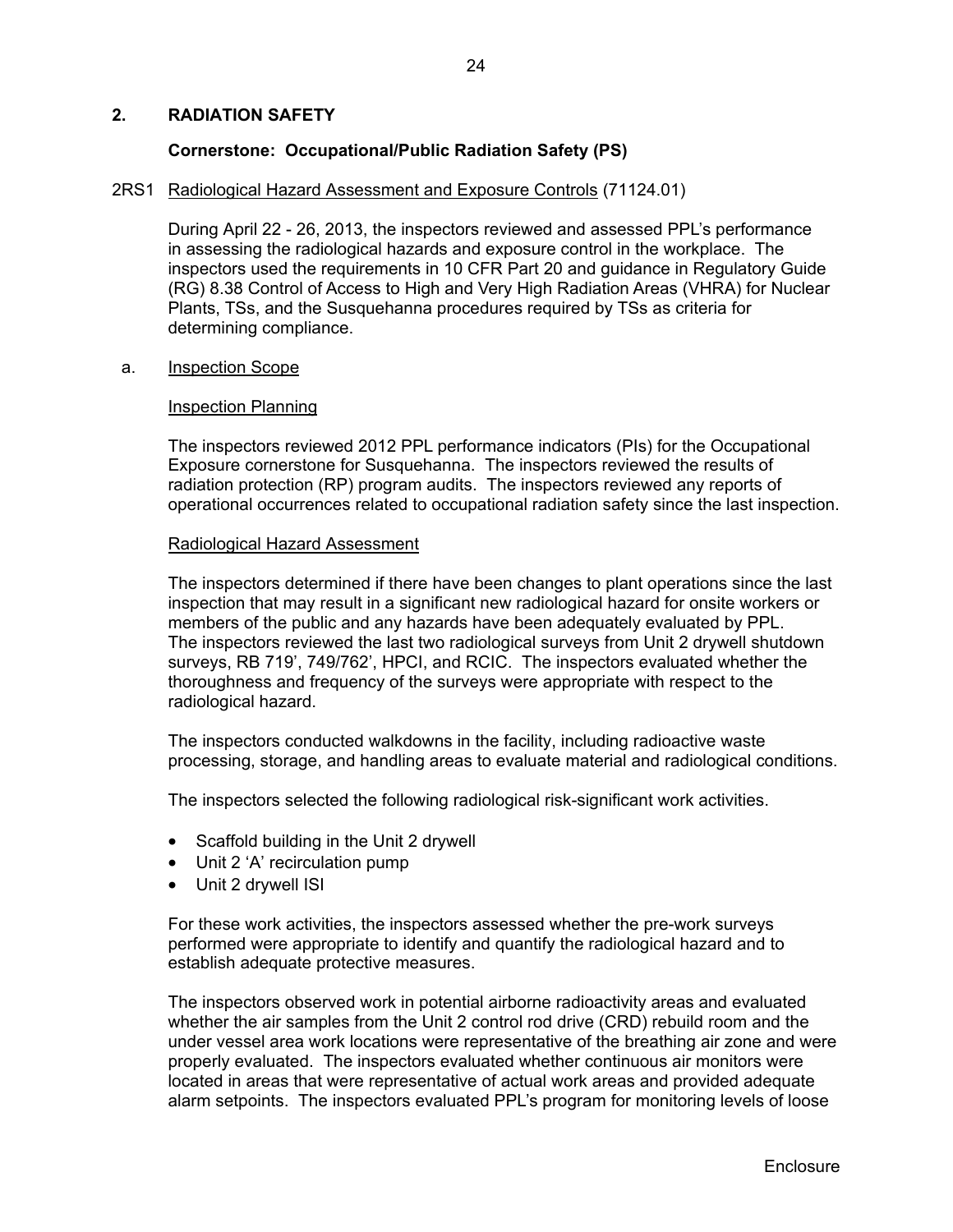surface contamination in areas of the plant with the potential for the contamination to become airborne.

#### Instructions to Workers

The inspectors selected three containers of non-exempt licensed radioactive material. The inspectors assessed whether the containers were adequately labeled and controlled.

The inspectors reviewed the following radiation work permits (RWPs) used to access high radiation areas (HRA) and evaluated if the specified work control instructions and control barriers were consistent with requirements.

- 2013-2324 2 A recirculation pump and motor replacement including small bore piping modifications and support
- 2013-2320 scaffolding work in the drywell
- 2013-2370 Nozzle and Vessel ISI and associated support

For these RWPs, the inspectors assessed whether the permissible dose for each RWP was clearly identified and whether electronic personal dosimeter (EPD) alarm set-points were in conformance with survey indications and procedure requirements.

The inspectors reviewed two occurrences where a worker's EPD noticeably malfunctioned or alarmed. The inspectors assessed whether the issue was included in the CAP and whether compensatory dose evaluations were conducted as appropriate. For work activities that could cause a transient increase in radiological conditions, the inspectors assessed PPL's means to inform workers of these changing conditions.

#### Contamination and Radioactive Material Control

The inspectors observed the Unit 2 radiological controlled area (RCA) where PPL monitors potentially contaminated material leaving the RCA and inspected the methods used for control, survey, and release material from this area. The inspectors observed the performance of personnel surveying and releasing material for unrestricted use and evaluated whether the work was performed in accordance with procedures. The inspectors assessed whether the radiation monitoring instrumentation used for equipment release and personnel contamination surveys had appropriate sensitivity for the types of radiation present.

The inspectors reviewed PPL's procedures and records for the survey and release of potentially contaminated material to verify that the radiation detection instrumentation was used at its typical sensitivity level based on appropriate counting parameters. The inspectors selected two sealed sources from PPL's inventory records and assessed whether the sources were accounted for and were tested for loose surface contamination. The inspectors evaluated whether any recent transactions involving nationally tracked sources were reported in accordance with regulatory requirements.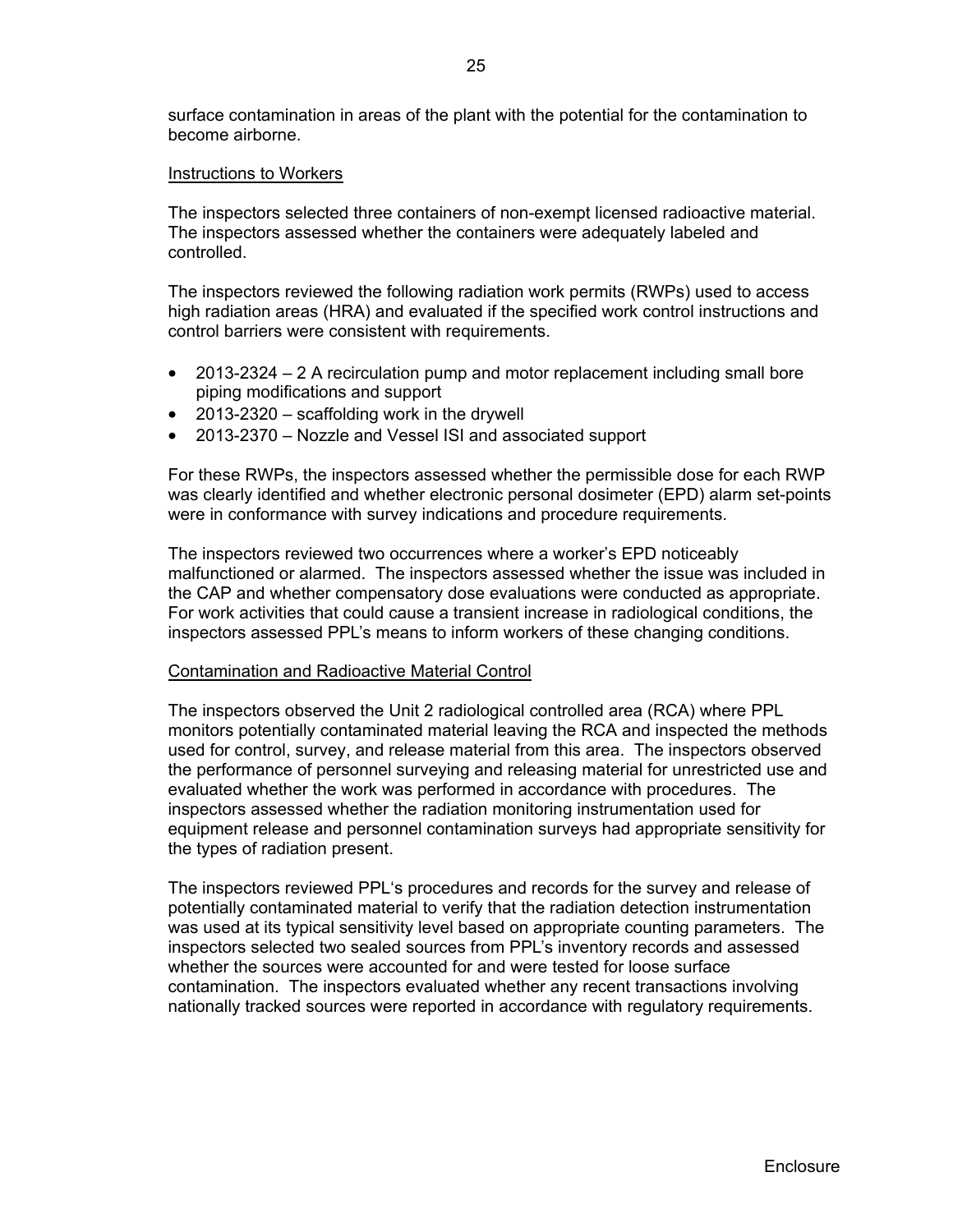## Radiological Hazards Control and Work Coverage

The inspectors evaluated radiological conditions during walkdowns of the facility. The inspectors assessed whether the conditions were consistent with applicable posted surveys, RWPs, and associated worker briefings.

The inspectors evaluated the adequacy of radiological controls, such as required surveys, RP job coverage, and contamination controls. The inspectors evaluated PPL's use of EPDs in high noise areas that were also HRAs or locked high radiation areas (LHRA).

The inspectors assessed whether radiation monitoring devices in high radiation work areas with significant dose rate gradients, were placed on the individual's body in the location of highest expected dose to monitor exposure to personnel or that PPL properly implemented an NRC-approved method of determining effective dose equivalent.

The inspectors did not review RWPs for work within airborne radioactivity areas as none were available during the inspection period.

The inspectors assessed applicable containment barrier integrity and the operation of temporary high-efficiency particulate air ventilation systems.

The inspectors examined the posting and physical controls for selected HRAs, LHRAs and VHRA to verify conformance with the occupational PI.

#### Radiation Worker Performance

The inspectors observed the performance of radiation workers with respect to RP work requirements. The inspectors assessed whether workers were aware of the radiological conditions in their workplace and the RWP controls/limits in place, and whether their behavior reflected the level of radiological hazards present.

#### RP Technician Proficiency

The inspectors observed the performance of the RP technicians with respect to controlling radiation work. The inspectors evaluated whether technicians were aware of the radiological conditions in their workplace and the RWP controls/limits, and whether their behavior was consistent with their training and qualifications with respect to the radiological hazards and work activities.

The inspectors reviewed five radiological problem reports since the last inspection that attributed the cause of the event to RP technician error. The inspectors evaluated whether there was an observable pattern traceable to a similar cause. The inspectors assessed whether this perspective matched the corrective action approach taken by PPL to resolve the reported problems.

### Problem Identification and Resolution

The inspectors evaluated whether problems associated with radiation monitoring and exposure control were being identified by PPL at an appropriate threshold and were properly addressed for resolution in PPL's CAP. The inspectors assessed the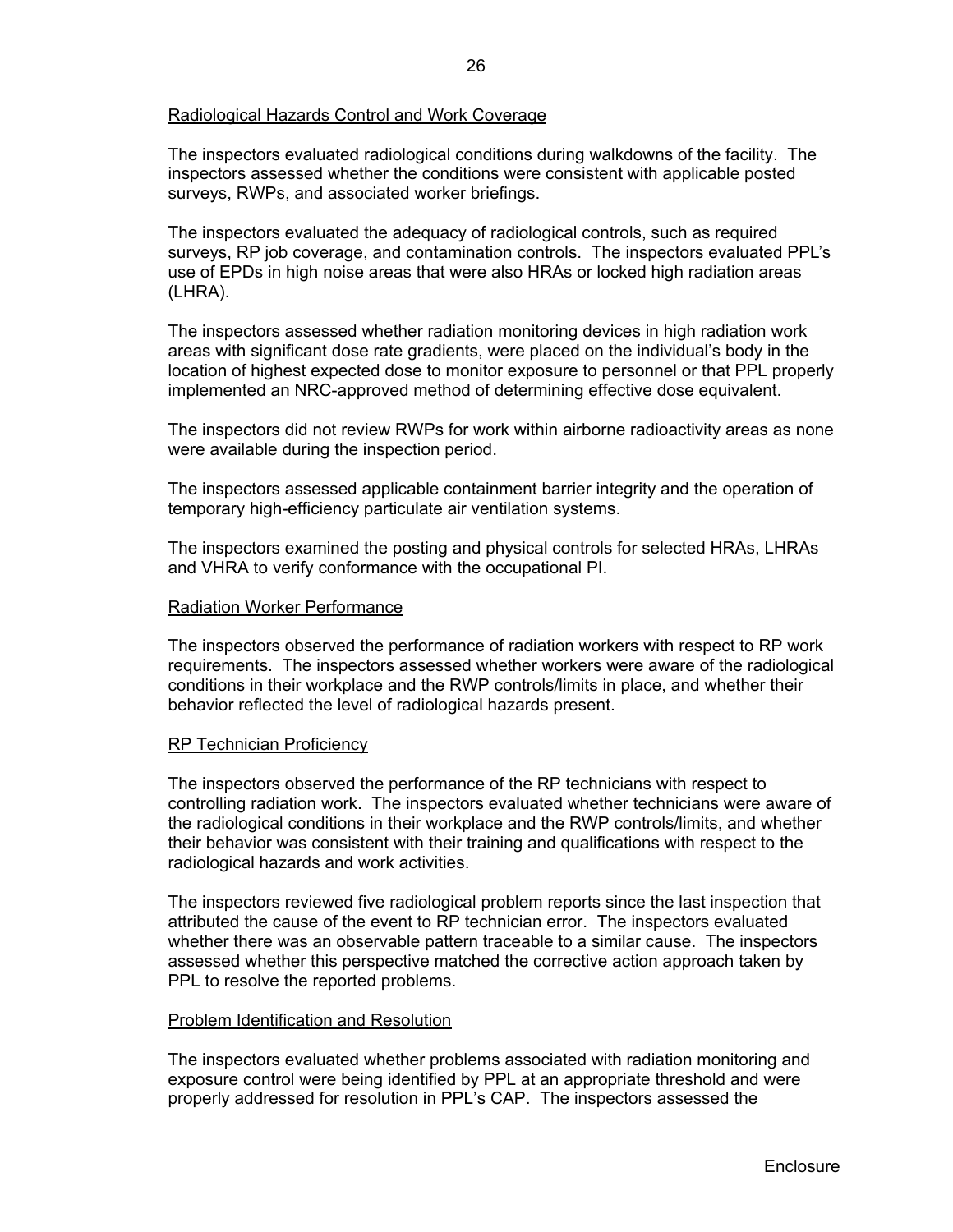appropriateness of the corrective actions for a selected sample of problems documented by PPL that involve radiation monitoring and exposure controls. The inspectors assessed PPL's process for applying operating experience (OE) to their plant.

b. Findings

No findings were identified.

### 2RS2 Occupational ALARA Planning and Controls (71124.02)

During April 22 through 26, 2013, the inspectors assessed performance with respect to maintaining occupational individual and collective radiation exposures as low as is reasonably achievable (ALARA). The inspectors used the requirements in 10 CFR 20, RG 8.8 - Information Relevant to Ensuring that Occupational Radiation Exposures at Nuclear Power Plants will be ALARA, RG 8.10 - Operating Philosophy for Maintaining Occupational Radiation Exposure ALARA, TSs, and PPL procedures required by TSs as criteria for determining compliance.

#### a. Inspection Scope

#### Inspection Planning

The inspectors reviewed pertinent information regarding Susquehanna's collective dose history, current exposure trends, and ongoing or planned activities in order to assess current performance and exposure challenges. The inspectors reviewed the plant's three year rolling average collective exposure. The inspectors compared the sitespecific trends in collective exposures against the industry average values and those values from similar vintage reactors. The inspectors reviewed site-specific procedures associated with maintaining occupational exposures ALARA, which included a review of processes used to estimate and track exposures from specific work activities.

#### Radiological Work Planning

The inspectors selected the following work activities that had the highest exposure significance.

- 2013-2324 2A recirculation pump and motor replacement including small bore piping modifications and support
- 2013-2320 Scaffolding work in the drywell
- 2013-2370 Nozzle and Vessel ISI and associated support

The inspectors reviewed the ALARA work activity evaluations, exposure estimates, and exposure reduction requirements. The inspectors determined whether PPL reasonably grouped the radiological work into work activities, based on historical precedence and industry standards.

The inspectors assessed whether PPL's planning identified appropriate dose reduction techniques, considered alternate dose reduction features, and estimated reasonable dose goals. The inspectors evaluated whether PPL's ALARA assessment had taken into account decreased worker efficiency from use of respiratory protective devices and/or heat stress mitigation equipment. The inspectors determined whether PPL's work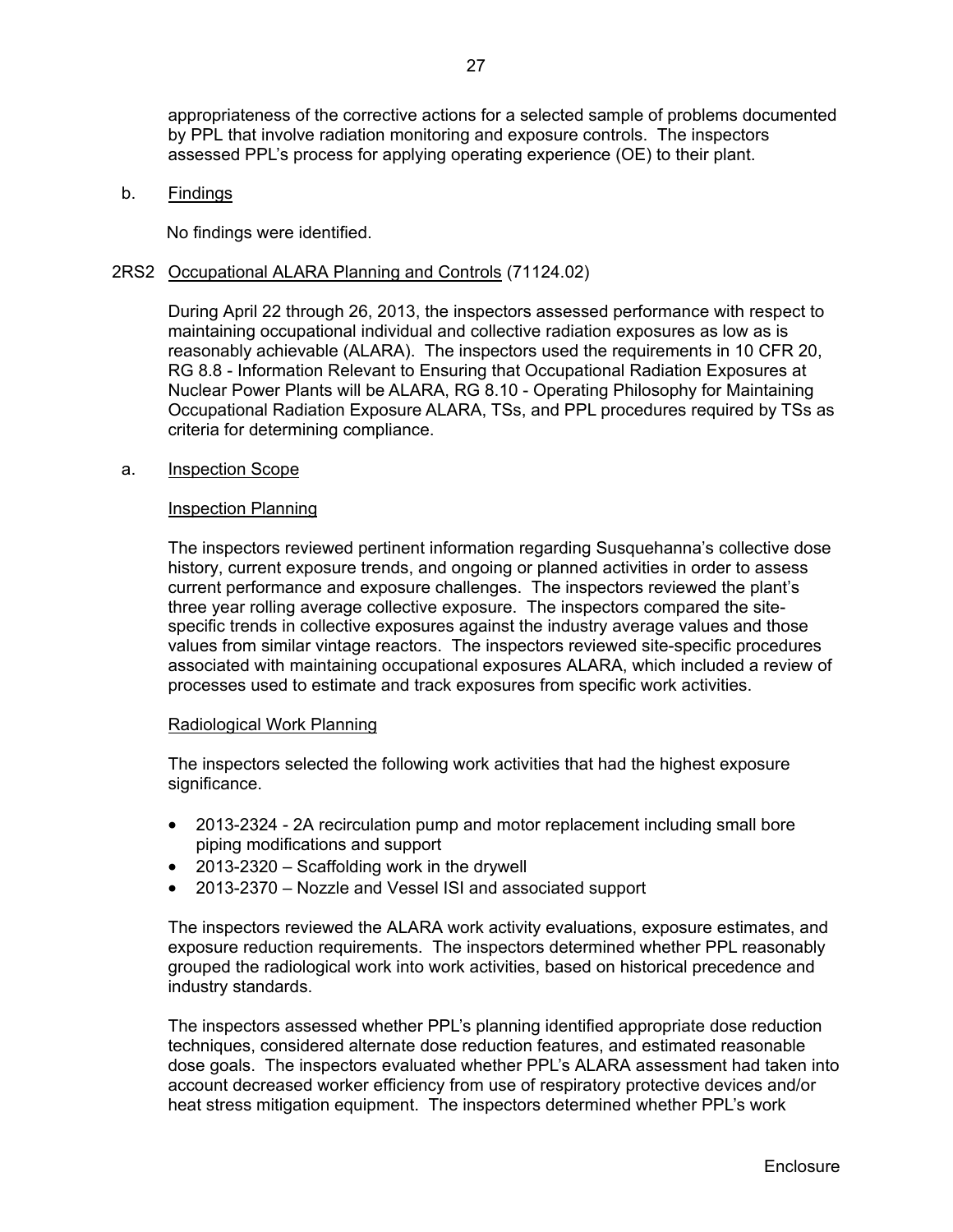planning considered the use of remote technologies as a means to reduce dose and the use of dose reduction insights from industry OE and plant-specific lessons learned. The inspectors assessed the integration of ALARA requirements into work procedure and RWP documents.

### Verification of Dose Estimates and Exposure Tracking Systems

The inspectors reviewed the assumptions and basis for the current annual collective dose estimate for accuracy. The inspectors reviewed applicable procedures to determine the methodology for estimating exposures from specific work activities and for department and station collective dose goals.

The inspectors evaluated whether PPL had established measures to track, trend, and reduce occupational doses for ongoing work activities. The inspectors assessed whether dose threshold criteria was established to prompt additional reviews and/or additional ALARA planning and controls.

The inspectors evaluated PPL's method of adjusting exposure estimates, or re-planning work for emergent work. The inspectors assessed whether adjustments to exposure estimates were based on sound RP and ALARA principles or if they were adjusted to account for failures to plan/control the work.

### Source Term Reduction and Control

The inspectors used PPL's records to determine the historical trends and current status of plant source term known to contribute to elevated facility collective dose. The inspectors assessed whether PPL had made allowances or developed contingency plans for expected changes in the source term as the result of changes in plant fuel performance issues or changes in plant primary chemistry.

#### Radiation Worker Performance

The inspectors observed radiation worker and RP technician performance during work activities being performed in radiation areas and HRAs. The inspectors evaluated whether workers demonstrated the ALARA philosophy in practice and whether there were any procedure or RWP compliance issues.

#### Problem Identification and Resolution

The inspectors evaluated whether problems associated with ALARA planning and controls are being identified by PPL at an appropriate threshold and were properly addressed for resolution in PPL's CAP. The inspectors assessed PPL's process for applying OE to their plant.

b. Findings

No findings were identified.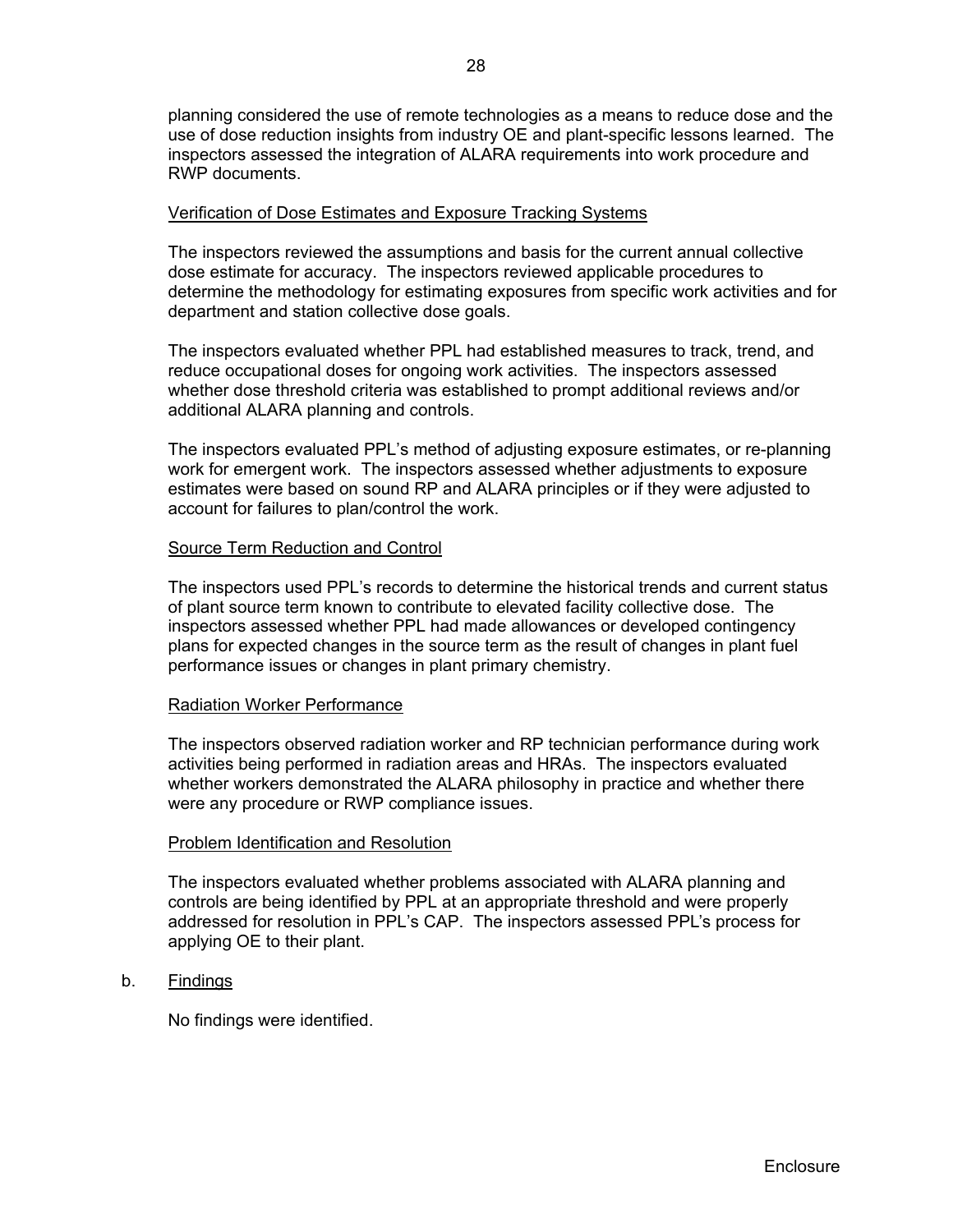### 2RS3 In-Plant Airborne Radioactivity Control and Mitigation (71124.03)

During April 22 - 26, 2013, the inspectors verified in-plant airborne concentrations were being controlled consistent with ALARA principles. The inspectors used the requirements in 10 CFR Part 20, the guidance in RG 8.15 Acceptable Programs for Respiratory Protection, RG 8.25 Air Sampling in the Workplace, NUREG-0041 Manual of Respiratory Protection Against Airborne Radioactive Material, TSs, and PPL's procedures required by TSs as criteria for determining compliance.

### a. Inspection Scope

### Inspection Planning

The inspectors reviewed Susquehanna's UFSAR to identify areas of the plant designed as potential airborne radiation areas and any associated ventilation systems or airborne monitoring instrumentation. This review included instruments used to identify changing airborne radiological conditions.

### Engineering Controls

The inspectors reviewed PPL's use of permanent and temporary ventilation to determine whether PPL uses ventilation systems as part of its engineering controls to control airborne radioactivity. The inspectors reviewed procedural guidance for use of installed plant systems to reduce dose and assessed whether the systems are used during highrisk activities

The inspectors selected one installed ventilation system used to mitigate the potential for airborne radioactivity. The inspectors evaluated whether the ventilation system operating parameters were consistent with maintaining concentrations of airborne radioactivity in work areas below the concentrations of an airborne radioactivity area. The inspectors selected one temporary ventilation system setup used to support work in a contaminated area. The inspectors assessed whether the use of this system was consistent with PPL's procedural guidance and the principles of ALARA.

The inspectors reviewed airborne monitoring protocols by selecting one installed system used to monitor and warn of changing airborne concentrations in the plant. The inspectors evaluated whether the alarms and set-points are sufficient to prompt licensee/worker action to ensure that doses are maintained ALARA.

#### Use of Respiratory Protection Devices

The inspectors selected one work activity where respiratory protection devices were used to limit the intake of radioactive materials, and assessed whether PPL performed an evaluation concluding that further engineering controls were not practical and that the use of respirators is ALARA. The inspectors also evaluated whether PPL had established means to determine if the level of protection was at least as good as that assumed in PPL's work controls and dose assessment.

The inspectors assessed whether respiratory protection devices used to limit the intake of radioactive materials were certified by the National Institute for Occupational Safety and Health/Mine Safety and Health Administration (NIOSH/MSHA. The inspectors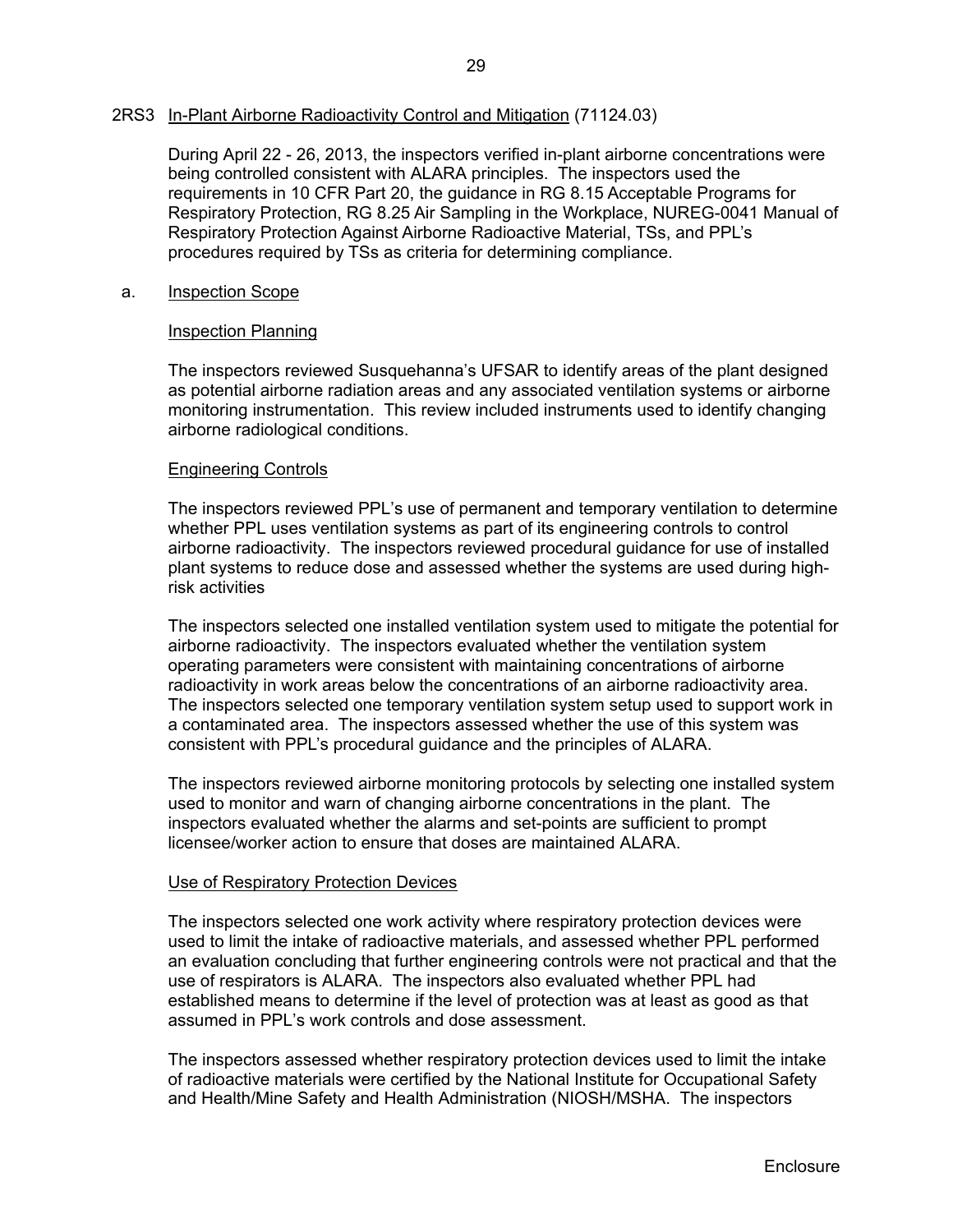evaluated whether the devices were used consistent with their NIOSH/MSHA certification.

b. Findings

No findings were identified.

#### 2RS7 Radiological Environment Monitoring Program (71124.07 – 1 sample)

During June 17- 21, 2013, the inspectors verified that the radiological environmental monitoring program (REMP) quantifies the impact of radioactive effluent releases to the environment.

The inspectors used the requirements in 10 CFR Part 20; 10 CFR Part 50 Appendix A Criterion 60 - Control of Release of Radioactivity to the Environment; 10 CFR 50 Appendix I Numerical Guides for Design Objectives and LCO to Meet the Criterion "ALARA" for Radioactive Material in Light-Water - Cooled Nuclear Power Reactor Effluents; 40 CFR Part 190 Environmental Radiation Protection Standards for Nuclear Power Operations; 40 CFR Part 141 Maximum Contaminant Levels for Radionuclides; the guidance in RGs 1.23 Meteorological Measurements Program for Nuclear Power Plants, RG 4.1 Radiological Environmental Monitoring Programs for Nuclear Power Plants; RG 4.15 Quality Assurance (QA) for Radiological Monitoring Programs; NUREG 1302 Offsite Dose Calculation Manual (ODCM) Guidance: Standard Radiological Effluent Controls; applicable industry standards; and licensee procedures as criteria for determining compliance.

#### a. Inspection Scope

#### Inspection Planning

The inspectors reviewed the Susquehanna Annual Radiological Environmental Operating Reports for 2011 and 2012, and the results of PPL's assessments since the last inspection to verify that the REMP was implemented and reported in accordance with requirements. This review included changes to the ODCM with respect to environmental monitoring, sampling locations, monitoring and measurement frequencies, land use census, inter-laboratory comparison program, and analysis of data.

The inspectors reviewed the Susquehanna ODCM to identify locations of environmental monitoring stations.

The inspectors reviewed the FSAR for information regarding the environmental monitoring program and meteorological monitoring instrumentation.

The inspectors reviewed quality assurance audits and technical evaluations performed on the vendor analytical laboratory program.

The inspectors reviewed the Susquehanna Annual Radioactive Effluent Release Reports and the most recent results from waste stream analysis, to determine if PPL is sampling and analyzing for the predominant radionuclides likely to be released in effluents.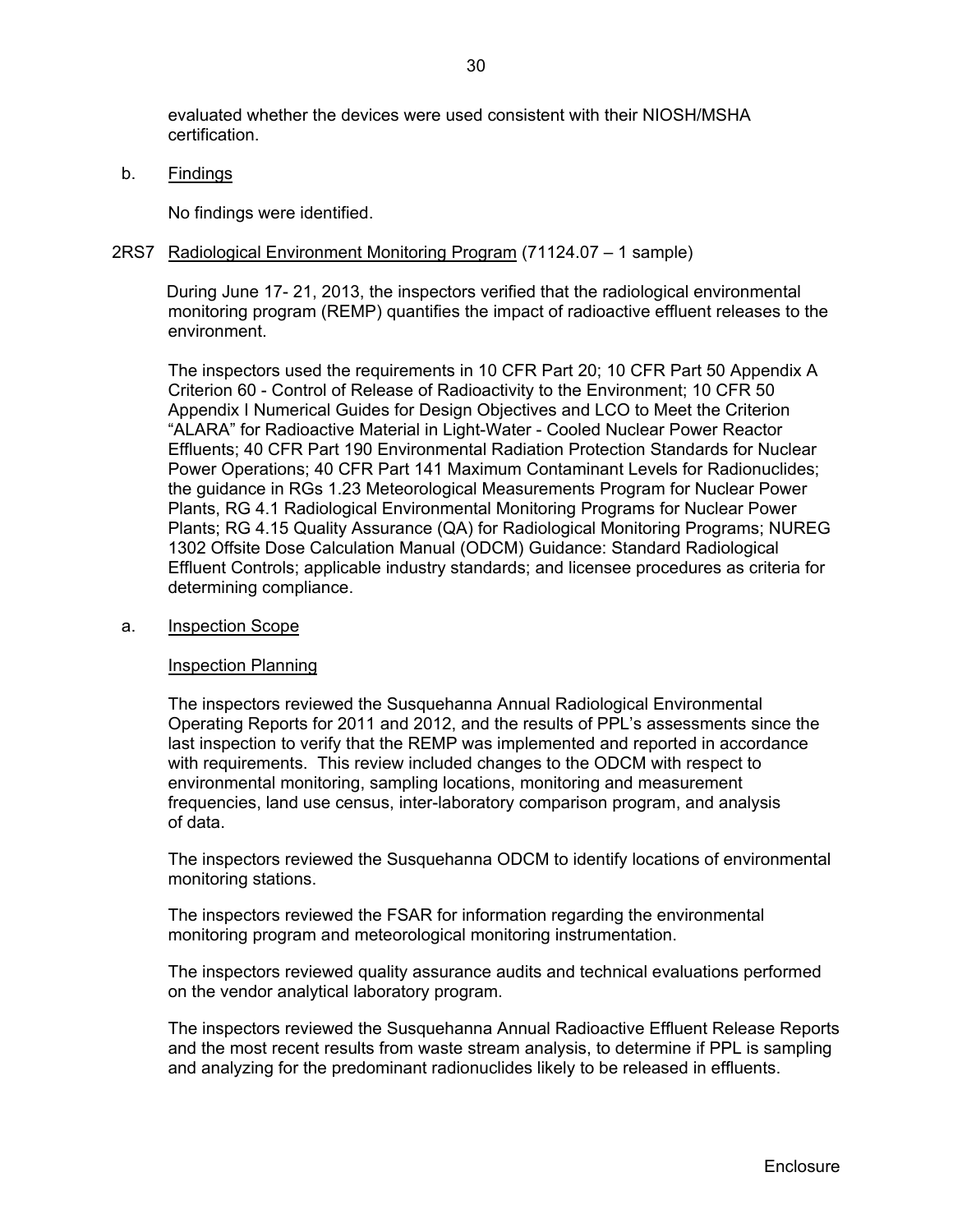#### Site/Environmental Inspection

The inspectors walked down five air sampling stations and five thermoluminescent dosimeter (TLD) monitoring stations.

For the air samplers and TLD stations selected, the inspectors reviewed the calibration and maintenance records. Additionally, the review included the calibration and maintenance records of two composite water samplers.

The inspectors verified the performance of compensatory sampling upon loss of a required sampling station.

The inspectors observed the collection and preparation of one environmental sample from surface water and the simulated collection and preparation of a soil sample, to verify that environmental sampling is representative of the release pathways as specified in the ODCM and that sampling techniques are in accordance with procedures.

Based on direct observation and review of records, the inspectors assessed whether the meteorological instruments were operable, calibrated, and maintained in accordance with procedures and that readout values were commensurate with the control room.

The inspectors evaluated whether missed and/or anomalous environmental samples were identified and reported in the Annual Radiological Environmental Operating Reports. The inspectors selected three events that involved a missed sample, inoperable sampler, lost TLD, or anomalous measurement to verify that PPL has identified the cause and has implemented corrective actions. The inspectors reviewed the assessment of any sample results detected above the lower limits of detection and reviewed PPL's evaluation of associated radioactive effluent release data.

The inspectors selected three SSCs where there is a credible mechanism for radioactive material to reach ground water. The inspectors assessed whether PPL has implemented a sampling and monitoring program sufficient to provide early detection of leakage from these SSCs.

The inspectors evaluated whether decommissioning records of leaks, spills, and environmental remediation are retained in the 10 CFR 50.75(g) decommissioning file.

The inspectors reviewed any significant changes made to the ODCM as the result of changes to the land census, long-term meteorological conditions (three year average), or modifications to the sampler stations since the last inspection. The inspectors reviewed technical justifications for any changed sampling locations to verify that the changes did not affect the ability to monitor the impacts of radioactive effluent releases on the environment.

The inspectors assessed whether the detection sensitivities for environmental samples were below the lower limits of detection specified in the ODCM. The inspectors reviewed the results of the vendor's quality control program, including the interlaboratory comparison, to assess the adequacy of the vendor's program.

The inspectors reviewed the results of inter-laboratory and intra-laboratory comparison program to verify the quality of environmental sample analyses performed by PPL.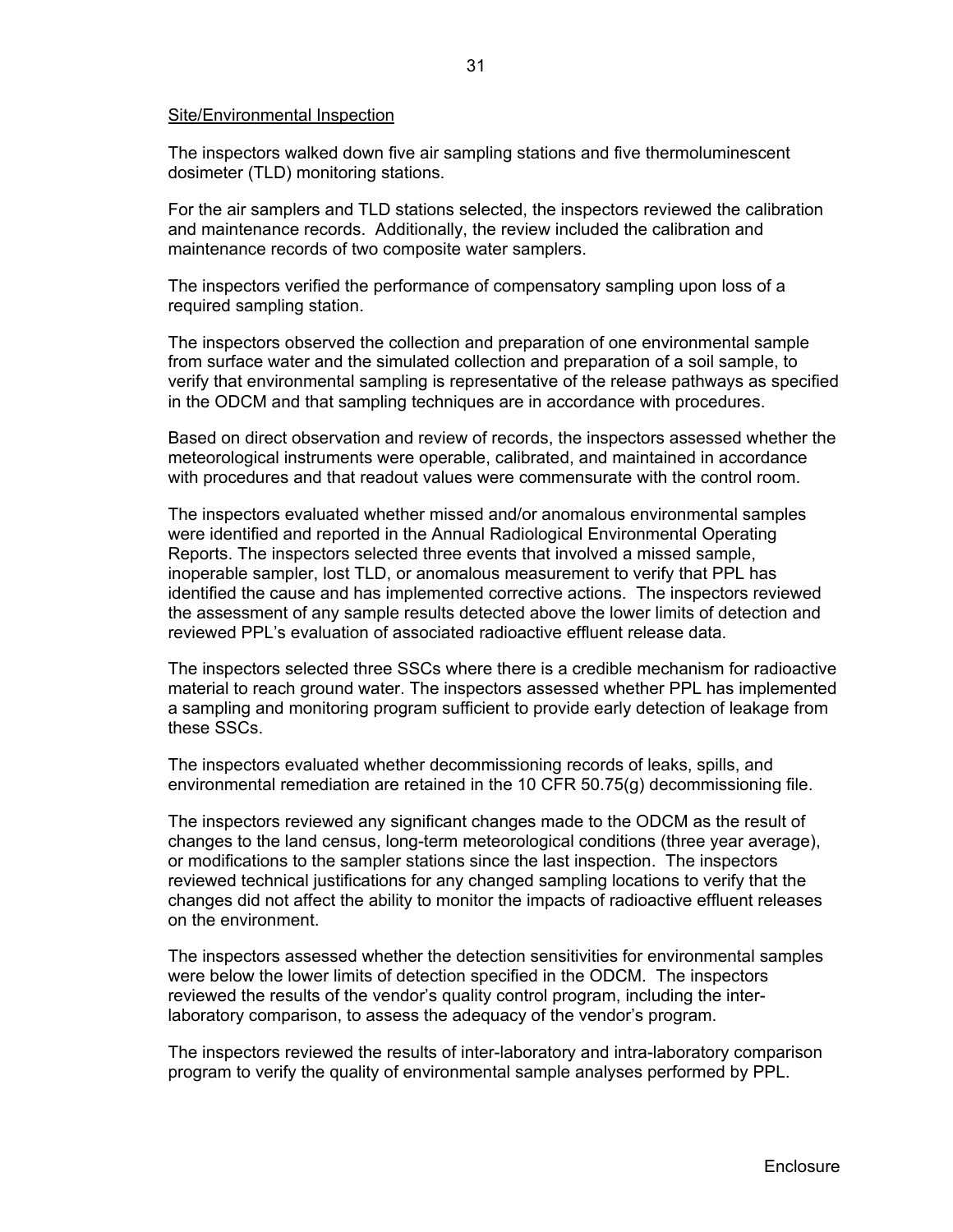The inspectors assessed whether problems associated with the REMP are being identified by PPL at an appropriate threshold and appropriate corrective actions are assigned for resolution in PPL's corrective action program.

## **4. OTHER ACTIVITIES**

- 4OA1 Performance Indicator Verification (71151 6 samples)
- .1 Mitigating Systems Performance Index (MSPI) (2 samples)
- a. Inspection Scope

 The inspectors reviewed PPL's submittal of the Mitigating Systems Performance Index for the following systems for the period of April 2012 through March 2013:

• Units 1 and 2, High Pressure Injection Systems, MS07

To determine the accuracy of the performance indicator data reported during those periods, the inspectors used definitions and guidance contained in NEI Document 99-02, "Regulatory Assessment Performance Indicator Guideline," Revision 6. The inspectors also reviewed PPL's operator narrative logs, condition reports, mitigating systems performance index derivation reports, event reports, and NRC integrated inspection reports to validate the accuracy of the submittals.

b. Findings

No findings were identified.

- .2 Reactor Coolant System (RCS) Specific Activity (2 samples)
- a. Inspection Scope

The inspectors reviewed PPL's submittal for the RCS specific activity performance indicator for both Unit 1 and Unit 2 for the period of April 2012 through March 2013. To determine the accuracy of the performance indicator data reported during those periods, the inspectors used definitions and guidance contained in NEI Document 99-02, "Regulatory Assessment Performance Indicator Guideline," Revision 6.

b. Findings

No findings were identified.

- .3 RCS Leak Rate (2 samples)
- a. Inspection Scope

The inspectors reviewed PPL's submittal for the RCS leak rate performance indicator for both Unit 1 and Unit 2 for the period of April 2012 through March 2013. To determine the accuracy of the performance indicator data reported during those periods, the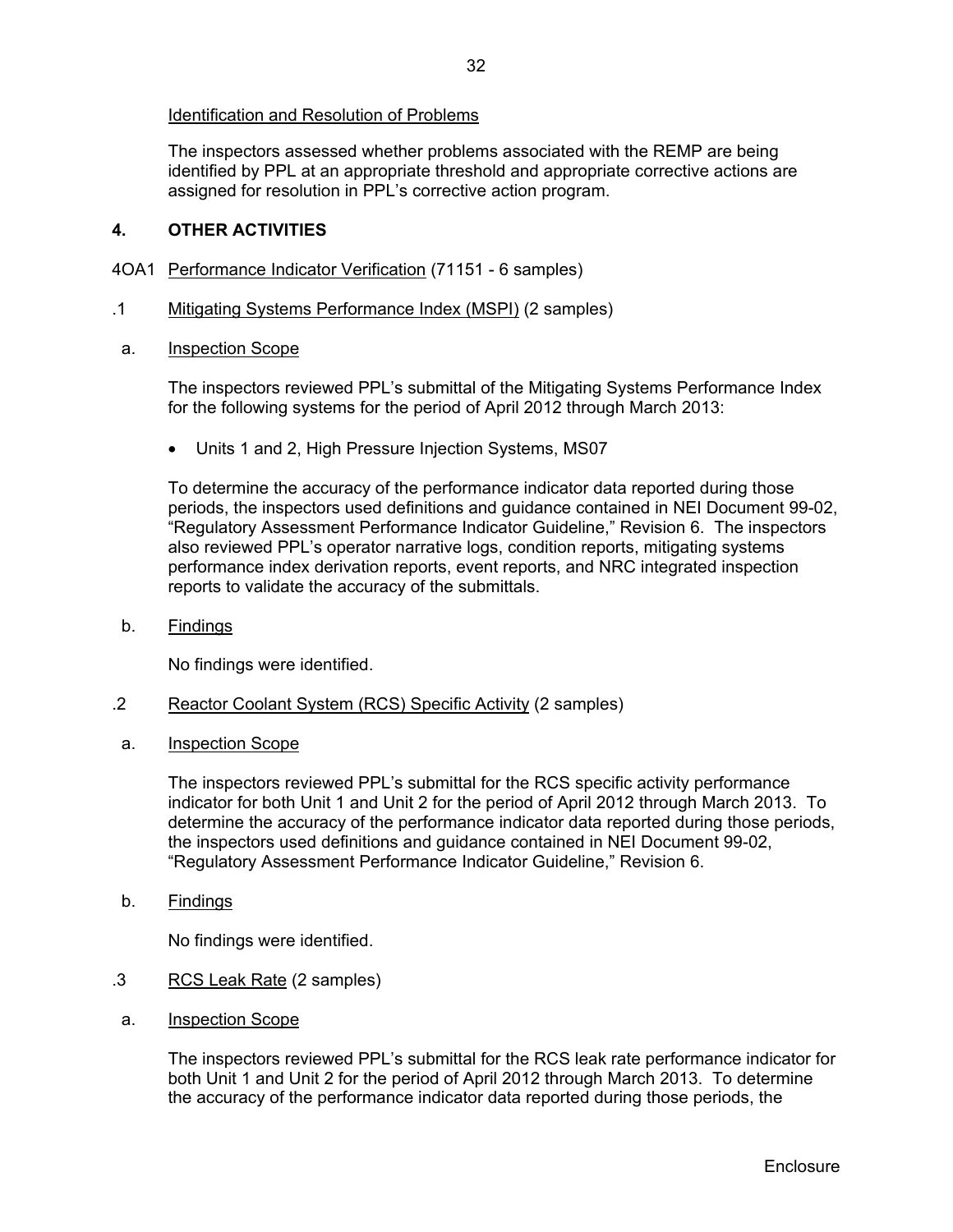inspectors observed surveillance activities that determined the RCS identified leakage rate.

b. Inspection Findings

No findings were identified.

## .4 RETS/ODCM Radiological Effluent Occurrences

a. Inspection Scope

The inspectors reviewed relevant effluent release reports for the period January 1 through December 31, 2012, for issues related to the public radiation safety performance indicator.

b. Findings

No findings were identified.

- 4OA2 Problem Identification and Resolution (71152)
- .1 Routine Review of Problem Identification and Resolution (PI&R) Activities
- a. Inspection Scope

As required by Inspection Procedure (IP) 71152, "PI&R," the inspectors routinely reviewed issues during baseline inspection activities and plant status reviews to verify that PPL entered issues into the CAP at an appropriate threshold, gave adequate attention to timely corrective actions, and identified and addressed adverse trends. In order to assist with the identification of repetitive equipment failures and specific human performance issues for followup, the inspectors performed a daily screening of items entered into the CAP and periodically attended periodically attended condition report screening meetings.

b. Findings

No findings were identified.

- .2 Annual Sample: Loss of One of Two Offsite Power Sources
- a. Inspection Scope

The inspectors performed an in-depth review of PPL's RCA and corrective actions associated with CR 1592976. CR 1592976 documented a June 28, 2012 lockout condition that occurred on startup transformer T-20 while measuring phase currents with an installed local ammeter and phase selector switch at an associated 13.8kV buss. During normal electric plant lineups, T-20 supplies an offsite power line to each SSES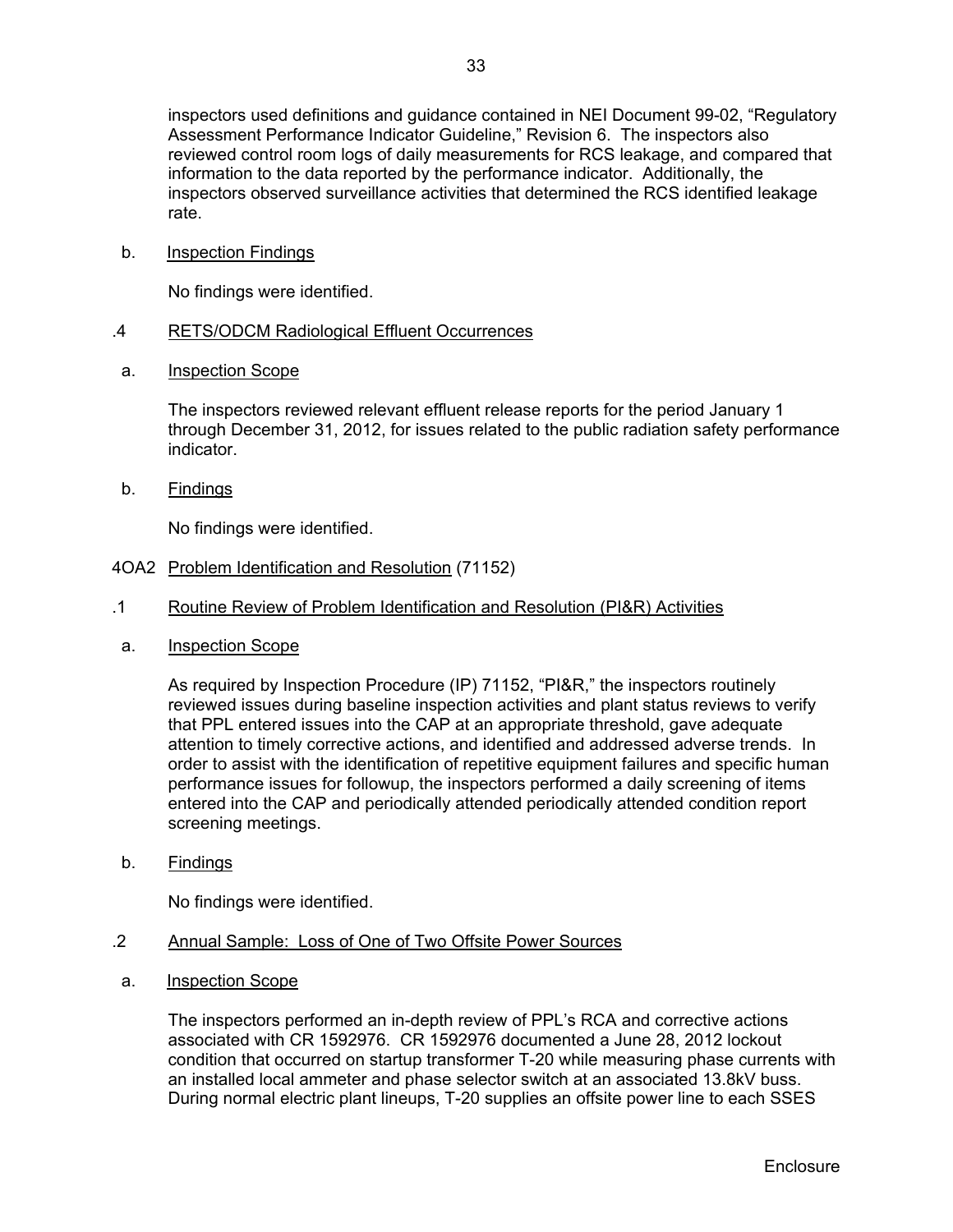unit. As a result of the lockout condition, Unit 1, which was operating in cold shutdown, temporarily lost shutdown cooling for 32 minutes. Unit 2 remained at full power. Both Units 1 and 2 were at increased risk to a loss of offsite power initiating event. PPL completed its RCA report for the loss of T-20 startup transformer on September 4, 2012.

The inspectors assessed PPL's problem identification threshold, causal analyses, technical analyses, extent of condition reviews, compensatory actions, and the prioritization and timeliness of corrective actions to determine whether PPL was appropriately identifying, characterizing, and correcting problems associated with this issue. The inspectors focused on technical and equipment issues. Onsite resident inspectors previously reviewed PPL staff response and evaluation of the event during and promptly after the event and documented these inspection activities in NRC Integrated Inspection Report 05000387; 388/2012003 (ADAMS ML122223A) Section 4OA3.1. The inspectors compared the actions taken to the requirements of PPL's CAP and 10 CFR 50, Appendix B, Criterion XVI, "Corrective Action." In addition, the inspectors reviewed documentation associated with this issue, including condition and failure analysis reports, and interviewed engineering personnel to assess the effectiveness of the implemented corrective actions and the actions planned to complete full resolution of the issue.

### b. Findings and Observations

No findings were identified.

The T-20 lockout was directly attributed to an anomaly with the operation of ammeter phase selector switch AS-0A10401. Operators had recently begun taking individual phase current readings of each startup transformer, T-10 and T-20, as a compensatory measure in response to OE and an industry event at the Byron Nuclear Station. The Byron event occurred on January 30, 2012, and was described in NRC Information Notice 2012-03, Design Vulnerability in Electric Power System (ADAMS Accession Number ML120480170). The cause of the Byron Unit 2 full power trip and event was determined to be an unbalanced condition on station busses that occurred when a phase to both unit auxiliary transformers was lost due to an insulator failure in the 345kV switchyard. The phase imbalance went undetected by the existing bus undervoltage protective relaying scheme. PPL reviewed the OE and its applicability to SSES Units 1 and 2, and determined SSES was similarly vulnerable to an undetected single-phase open circuit condition. SSES entered this OE issue into the CAP as AR 1528510 and completed an operational decision making (ODM) plan (1578080) that included compensatory measures that required shiftly readings of the T-10 and T-20 individual phase currents at associated 13.8kV busses. On June 24, 2012, plant operators began implementing the compensatory measure and recording T-10 and T-20 individual phase currents. On June 28, 2012, a lockout of T-20 occurred when the AS-0A10401 switch was operated and ground differential relay 87A1N0A10401 and primary lockout relay 86A10A10401A actuated.

PPL promptly investigated the cause of the protective relay actuation for the T-20 transformer and determined that the 'A' phase contact of the Westinghouse W2 AS-0A10401 switch failed to close. PPL reviewed circuit diagrams and determined that the switch was not only a part of a metering circuit but also an integral part of a protective relaying scheme and the high resistance or open contact caused the protective action or lockout condition to occur. PPL promptly suspended the ODM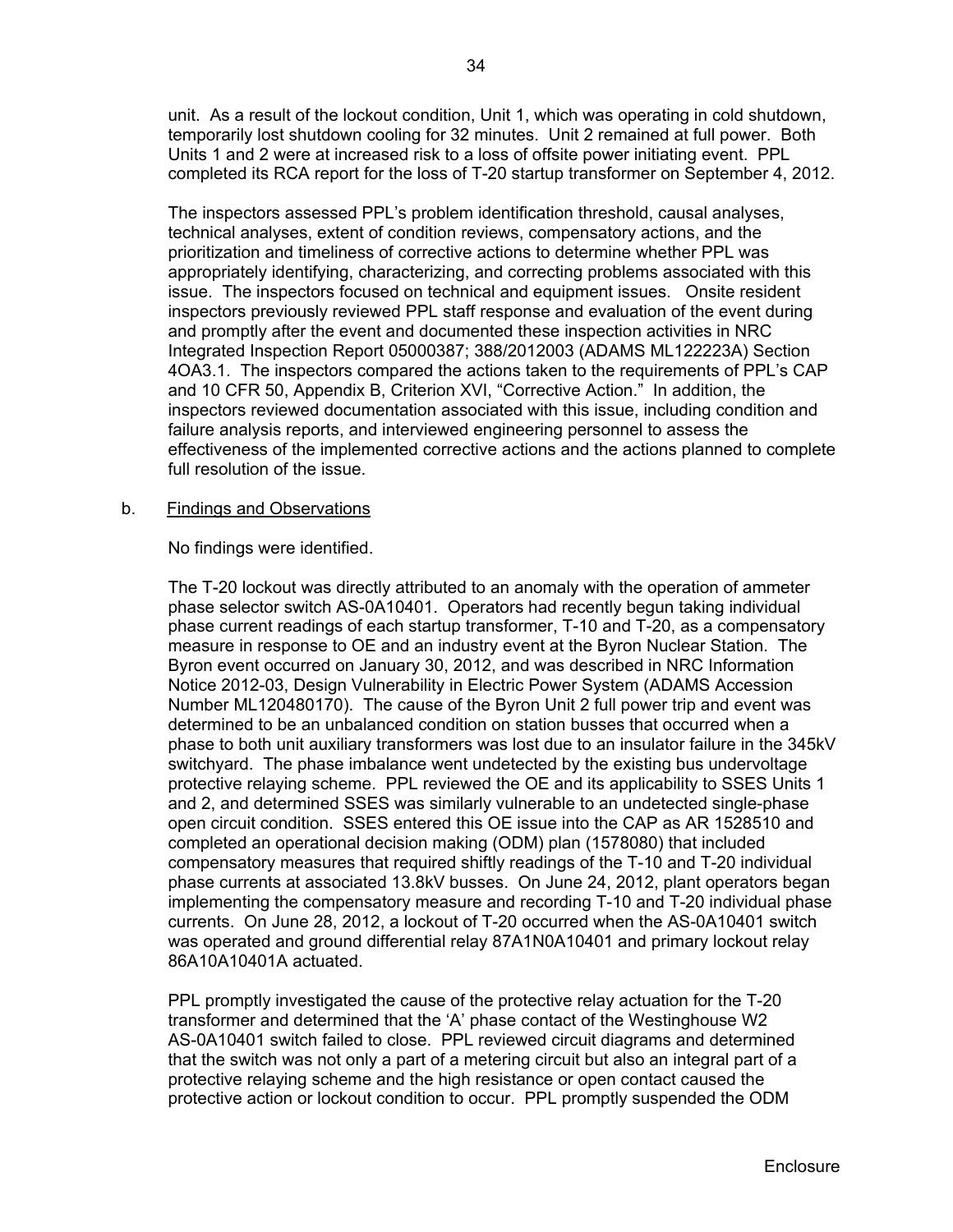compensatory measures to read individual phase currents and established administrative measures to prevent operation of similar switches in other switchgear applications until the issues and potential vulnerabilities were more fully investigated. Additionally, PPL chartered a root cause team and sent the suspect switch to an independent laboratory for failure analysis. The laboratory observed the same contact open/high resistance condition. The laboratory determined the most likely explanation was that a small piece of insulating material became stuck to one of the contacts at the point where the two portions meet.

PPL established several corrective actions from its RCA to ensure Westinghouse W2 metering switches installed in similar circuits were reviewed for potential vulnerabilities, administrative controls established to prevent their operation, and modifications developed and implemented for long-term resolution. PPL also reviewed its configuration management program to ensure future design changes would not integrate metering circuits with protective relaying circuits.

The inspectors determined that PPL's overall response to the issue was commensurate with the safety significance, was timely, and the actions taken and planned were reasonable to resolve the metering switch issues. The inspectors determined that the switch malfunction and its impact on the protective relaying circuit was not a foreseeable condition. PPL acted in good faith response to OE and established compensatory measures to identify potential power imbalances. A legacy design, metering circuits combined with protective relaying circuits, in addition to a switch malfunction, were a root cause and direct cause of the event respectively. The root cause team and the inspectors did not identify an industry standard that required metering circuits isolated from protective relay circuits. The inspectors also determined that PPL remained committed to resolving its design vulnerability in promptly detecting unbalanced phase conditions on SSES's offsite power system, and is represented in the industry working groups on this issue. Finally, the inspectors verified PPL continued to implement other compensatory measures within ODM 1578080 to detect unbalanced phase conditions on SSES's offsite power system.

## .3 Review of Substantive Cross Cutting Issue for Problem Evaluation (P.1.(c))

#### a. Inspection Scope

The inspectors performed an annual sample review, as required by IP 71152, "Problem Identification and Resolution," to verify that PPL had taken corrective actions commensurate with the significance of this issue. This included an in-depth review of PPL's root cause analysis and corrective actions associated with a substantive cross cutting issue (SCCI) for problem evaluation cross cutting aspect (P.1.(c)).

The inspectors also interviewed selected PPL staff to assess their understanding of the causal analyses, technical analyses, and other evaluation techniques that were described in NDAP-00-0752, Cause Analysis. During this review, the inspectors specifically reviewed ongoing evaluations for a number of open condition reports in various stages of review.

The results of a 2013 nuclear safety culture assessment were reviewed to assess perceptions of PPL staff on the effectiveness of CAP.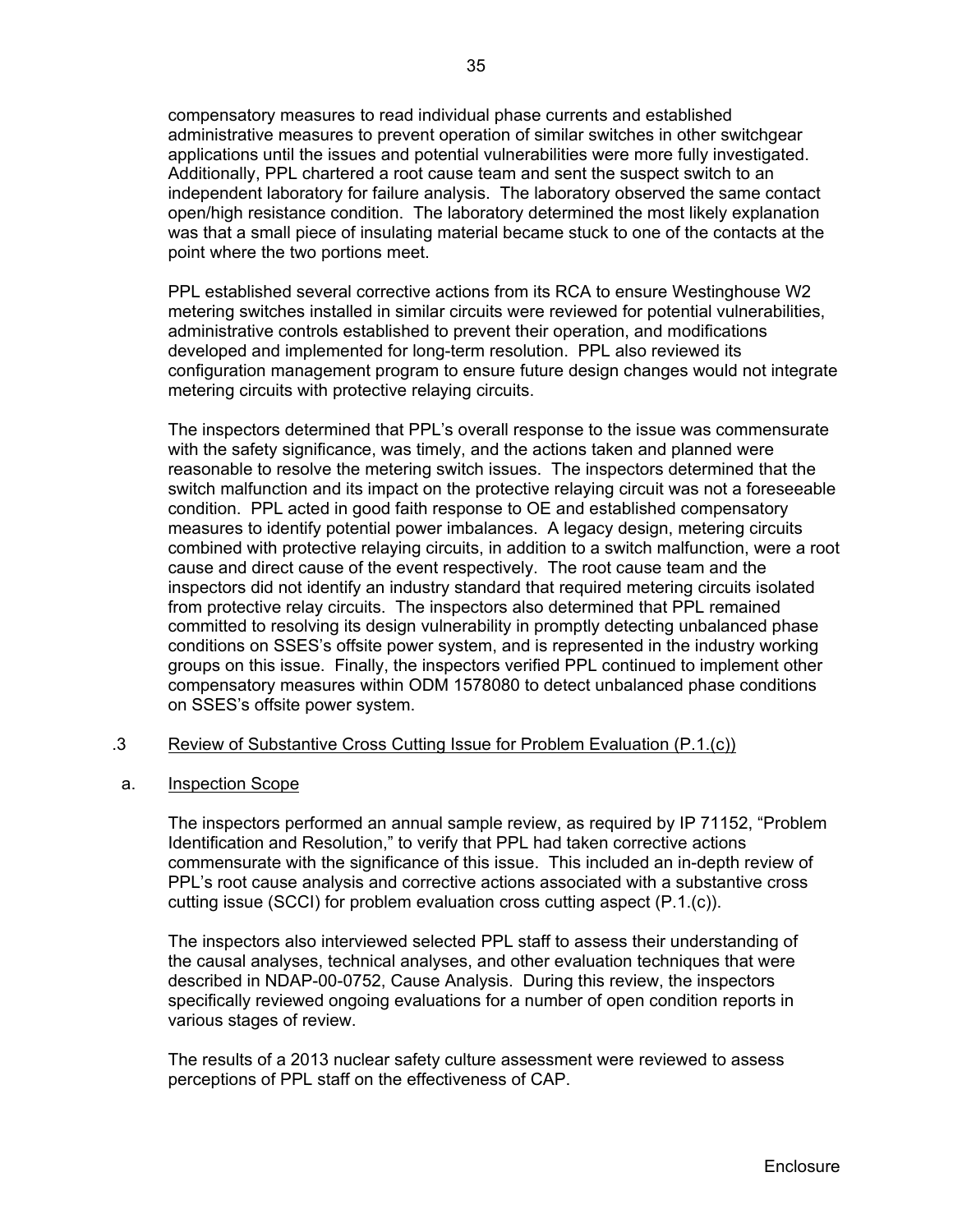#### b. Findings and Observations

No findings were identified.

The NRC originally identified this SCCI in the 2011 Mid-Cycle assessment letter. In the Annual Assessment letter dated March 1, 2012, the NRC sustained this SCCI because of six previous findings with a cross cutting aspect of P.1(c). PPL developed improvement plans to address this issue and documented them in an April 16, 2013 letter to the NRC. These plans describe their actions taken to date and additional actions planned to improve their evaluation of problems. A major facet of this effort was the implementation of a comprehensive set of station and department CAP performance indicators (PIs). The inspectors reviewed these PIs from June 2012 until May 2013 and noted general improvements in the health of the CAP. Specifically, the timeliness and backlog of CRs improved, and the total number of CRs ready to be closed that were older than 30 days was also reduced significantly. The inspectors also noted that the Utilities Service Alliance (USA) key performance indicator, which compares eight nonfleet nuclear sites, showed consistent improvement over the last few months.

In NRC Inspection Report 05000387;388/2012005, the inspectors questioned the quality of Corrective Action Review Board (CARB) reviewed CR evaluations because PPL asserted that the trend in October and December 2012 was slowly and consistently improving. At that time, the inspectors determined that this was an erroneous characterization of the trend because evaluation rejection rate had increased from 12.5 percent in both July and August, to 25 percent in September, to 50 percent for October and November, without a corresponding decline in overall metric performance. PPL examined the input data to the PI and determined that the metric was incorrect. During the current inspection, the inspectors examined this PI and noted a general reduction in the evaluation rejection rate since December 2012, as well as a slight increase in the CAP system health scores. There was a slight increase in the May 2013 rejection rate which was attributable to a small sample size (one in five rejected due scheduling issues). The Department CARB scores remained above 90 percent for this entire period. The inspectors did not identify problems with PI calculations or internal reporting.

During interviews, the inspectors questioned plant staff on their use of the various evaluation techniques described in NDAP-00-0752, Cause Analysis, and noted a general understanding of the analysis techniques. The inspectors also verified that they had specific training on the performance of root and apparent cause evaluations and that this training was completed, as required. Most of the evaluators knew that each apparent cause evaluation had to implement at least one root cause technique to ensure a thorough review. These techniques included, for example, events and causal factors charting, cause and effect (why) chart, and equipment apparent cause analysis. They were able to describe, in detail, how they used these techniques for Level 2 CRs. The inspectors also noted that these evaluators were also able to adequately describe the steps they use to evaluate direct causes per NDAP-00-0752.

The inspectors also reviewed the Nuclear Safety Culture Assessment (NSCA) Executive Summary Report to assess plant management and staff perceptions regarding the effectiveness of the CAP. The inspectors noted a general decline in a number of areas that were reflective of CAP performance. Six of the twelve questions in this area were rated as Areas for Improvement and five of the remaining questions indicated a decline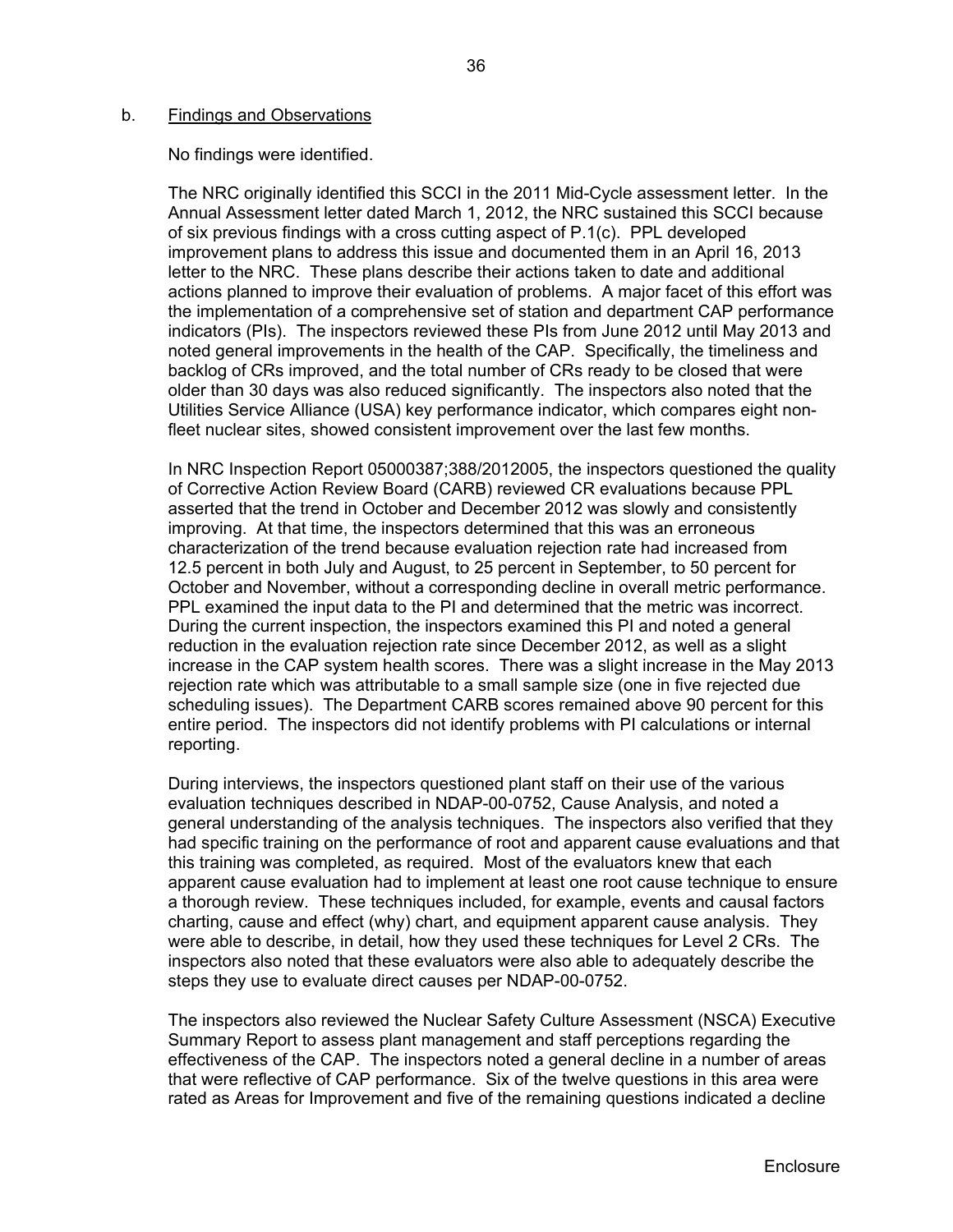from the previous survey. This was indicative of PPL staff's perceptions on the health of the CAP. While the decline was widespread and did represent a significant change since the last NSCA in 2011, one indicator did show a modest improvement in the attitudes towards CAP over the last year. PPL staff did not identify changes to their plans as a result of these perceptions.

### .4 Semi-Annual Trend Review

### a. Inspection Scope

The inspectors performed a semi-annual review of site issues, as required by IP 71152, "PI&R," to identify trends that might indicate the existence of more significant safety issues. In this review, the inspectors included repetitive or closely-related issues that may have been documented by PPL outside of the CAP, such as trend reports, performance indicators, major equipment problem lists, system health reports, maintenance rule assessments, and maintenance or corrective action program backlogs. The inspectors also reviewed PPL's CAP database for the first and second quarters of 2013 to assess CRs written in various subject areas (equipment problems, human performance issues, etc.), as well as individual issues identified during the NRC's daily CR review (Section 4OA2.1). The inspectors reviewed PPL quarterly trend reports for the third quarter of 2012 through first quarter of 2013, conducted under NDAP-QA-0710, "Station Trending Program," Revision 6, to verify that PPL personnel were appropriately evaluating and trending adverse conditions in accordance with applicable procedures.

### b. Findings and Observations

No findings were identified.

Operability Determinations. During the inspection period, the inspectors identified a trend in operability evaluations. During daily CAP review, the inspectors made observations on several CRs that generally fell within three themes: 1) operability was not assessed for the installed condition when degradation was identified during testing after removal from service, 2) operability of degraded equipment was assessed based on the as-left condition instead of the as-found condition, or 3) CRs were awaiting immediate operability determinations for extended periods of time. With the exception of CR 1703293, discussed in section 1R15 of this report, inspector observations did not question operability; rather PPL's following of the operability determination process. PPL entered this item in their CAP as CR 1704034, issued Hot Box 13-24 to notify the Operations department of the observations and requirements, and implemented interim weekly reviews of operability determinations.

 Traditional Enforcement. During the fourth quarter 2011 trend review, the inspectors identified a trend in Traditional Enforcement (TE) violations (IR 05000387;388/2012005). Following this report, the NRC identified three SLIV NCVs in 2012 and an additional three TE violations during the first half of 2013. Additionally, the inspectors observed that PPL continues to have challenges in reporting NRC performance indicators. Specific examples included omission of an hour of EDG unavailability, not reporting a December 2012 scram as complicated, and seven out of twenty-four RCS leakage data points being reported incorrect.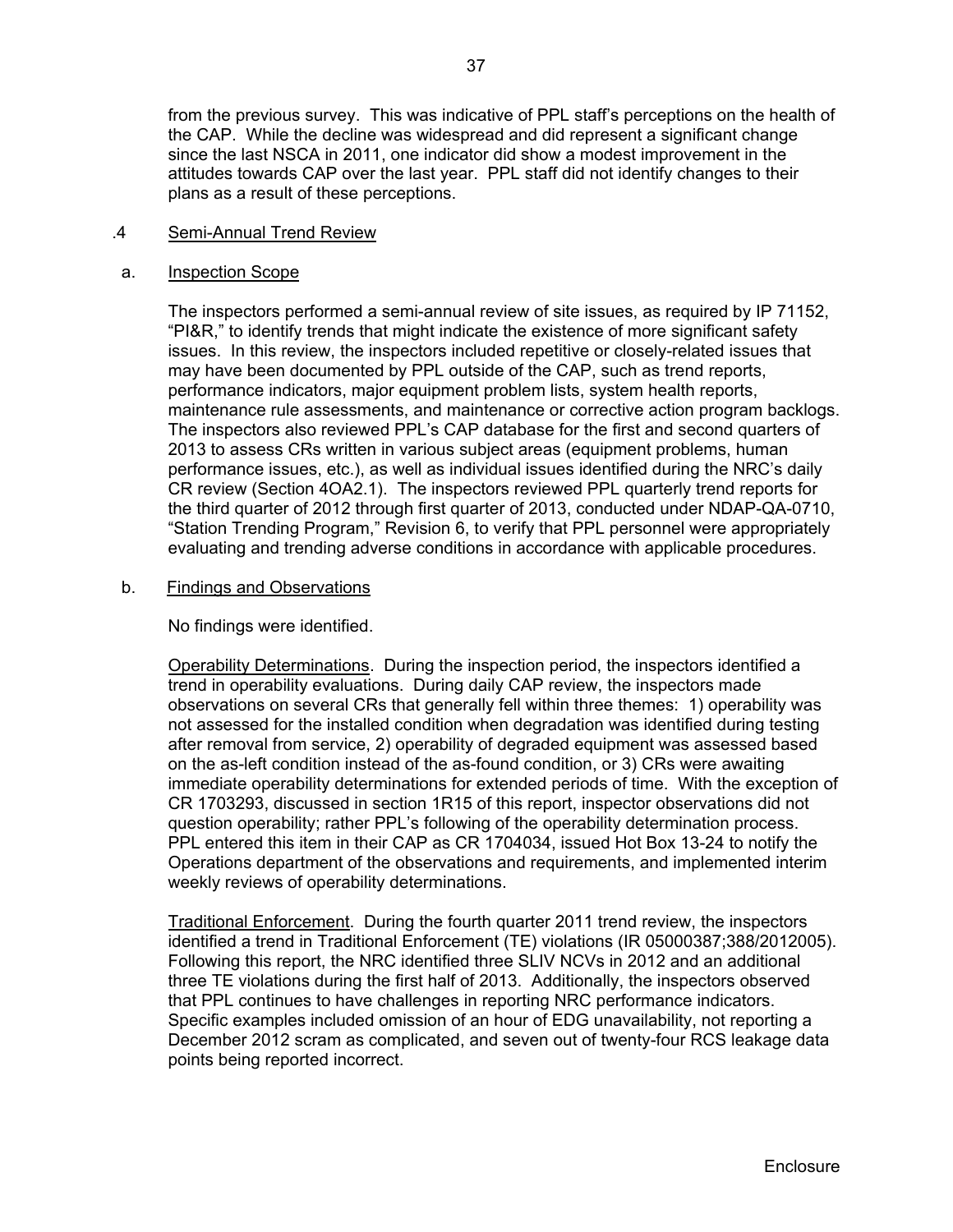Mispositioning Events. The inspectors identified a potential trend in mispositioning events during the first half of 2013. Specifically, a comparison of the six month period from June to November 2012 to December 2012 to May 2013, reveals that the average number of status control events rose 50 percent. Additionally, the average risk category of those events rose from a Level 3 to a Level 2 over the same time periods.

Handswitches. The inspectors identified a potential trend in handswitch performance. Over the first half of 2013, there have been at least nine examples of handswitches with degraded conditions. While there have been a comparable number in the previous six month period, 73 percent have occurred in the latter two-thirds of the overall timeframe and all of the control room handswitch issues occurred during that subset period. Though none of these handswitch equipment problems resulted in more than minor performance deficiencies, the inspectors concluded they collectively represent a potential challenge to operations personnel. PPL staff placed this issue in their corrective action program.

## 4OA3 Followup of Events and Notices of Enforcement Discretion (71153 – 3 samples)

- .1 Plant Events
	- a. Inspection Scope

For the plant events listed below, the inspectors reviewed and/or observed plant parameters, reviewed personnel performance, and evaluated performance of mitigating systems. The inspectors communicated the plant events to appropriate regional personnel, and compared the event details with criteria contained in IMC 0309, "Reactive Inspection Decision Basis for Reactors," for consideration of potential reactive inspection activities. As applicable, the inspectors verified that PPL made appropriate emergency classification assessments and properly reported the event in accordance with 10 CFR 50.72. The inspectors reviewed PPL's follow-up actions related to the events to assure that PPL implemented appropriate corrective actions commensurate with their safety significance.

- Unit 1, manual reactor scram on June 7, 2013 due to unexpected opening of turbine bypass valves
- b. Findings

No findings were identified.

## .2 (Closed) Licensee Event Report (LER) 05000387/2012-008: Loss of One of Two Offsite Power Sources

a. Inspection Scope

On June 28, 2012, at 1:53 p.m., SSES experienced a loss of power from one of two offsite power sources when startup transformer T-20 automatically locked out. The direct cause of the event was an open ammeter phase selector switch contact causing a phase imbalance that was detected by the protective relaying and initiated a transformer lockout. Details of the ammeter phase selector switch operation and its malfunction are described in Section 4OA2.1 of this report. The LER and associated RCA were reviewed for accuracy, the appropriateness of corrective actions, violations of requirements, and generic issues. This LER is closed.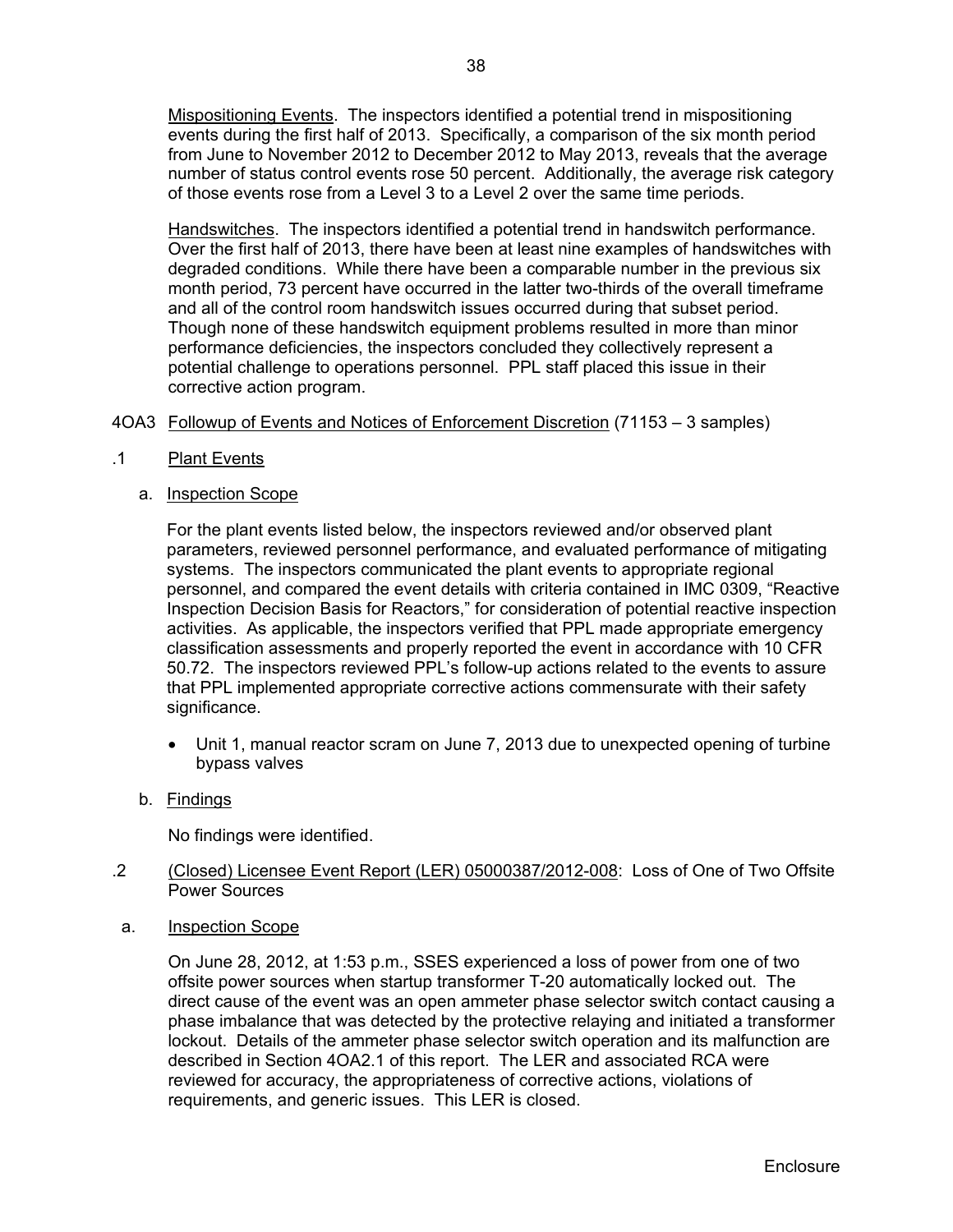## b. Findings

No findings were identified.

- .3 (Closed) LER 05000388/2013-001-00: Implementation of Enforcement Guidance Memorandum (EGM) 11-003, Revision 1
- a. Inspection Scope

From April 17 through May 17, PPL performed OPDRVs without establishing secondary containment integrity. An OPDRV is an activity that could result in the draining or siphoning of the RPV water level below the top of fuel, without crediting the use of mitigating measures to terminate the uncovering of fuel. TS 3.6.4.1, "Secondary Containment" requires that secondary containment be operable and is applicable during OPDRVs. The required action for this specification if secondary containment is inoperable in this condition of applicability is to initiate actions to suspend OPDRVs immediately. Therefore, failing to maintain secondary containment operability during OPDRVs without initiating actions to suspend the operation was considered a condition prohibited by TSs as defined by 10 CFR 50.73(a)(2)(i)(B).

As reported in LER 05000388/2013-001, PPL conducted the following OPDRVs during the period of secondary containment inoperability:

- Recirculation system drain and maintenance;
- RWCU system removal from service, maintenance, testing and restoration;
- RHR system LLRT, drain, maintenance and testing;
- Hydraulic Control Unit (HCU) replacement;
- Local Power Range Monitor (LPRM) replacement;
- Scram Discharge Volume (SDV) maintenance and testing;
- CRD mechanism replacements;
- Scram Pilot Solenoid Valve testing;
- Reset of Reactor Scram; and
- Dynamic vent of CRD headers.

NRC EGM 11-03, "Enforcement Guidance Memorandum On Dispositioning BWR Licensee Noncompliance With TS Containment Requirements During Operations With A Potential For Draining The Reactor Vessel," provides, in part, for the exercise of enforcement discretion only if the licensee demonstrates that it has met four specific criteria during an OPDRV activity. The inspectors' assessments of PPL's implementation of these four criteria during the LPRM replacement activity are described below:

- 1) The inspectors observed that, as required by the EGM, the OPDRV activities were logged in the control room narrative logs and that the log entries appropriately documented actions being taken to ensure water inventory was maintained and defense-in-depth criteria were in place.
- 2) The inspectors noted that the reactor vessel water level was maintained above the RHR high water level setpoint of 22 feet. The inspectors also noted that at least one safety-related pump was the standby source of makeup designated in the control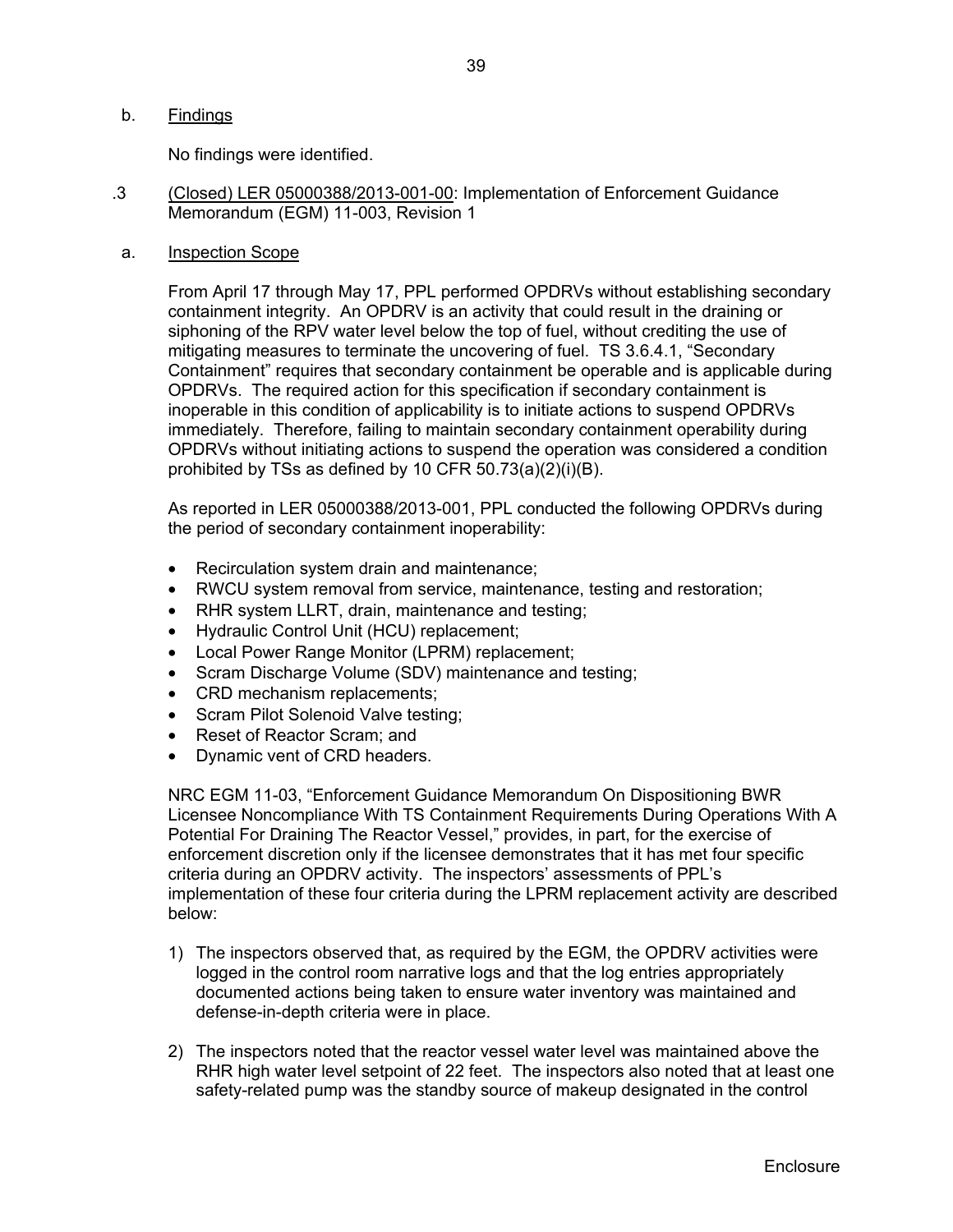room narrative logs for the evolutions. PPL logged that the worst case estimated time to drain the reactor cavity to the RPV flange was greater than the EGM criteria of 24 hours.

- 3) The inspectors verified that the OPDRVs were not conducted in Mode 4 and that PPL maintained secondary containment operability for the refueling floor while moving irradiated fuel during OPDRVs. The inspectors noted that PPL had contingency plans in place for isolating the potential leakage paths, should difficulty arise during the LPRM replacement activities. Additionally, the inspectors verified that two independent means of measuring RPV water level (one alarming) were available for identifying the onset of loss of inventory events.
- 4) Inspectors verified that, for the periods of April 17 through May 7 and May 10 through May 17, all other TSs were met during OPDRVs with secondary containment inoperable. For the period of May 7 through May 10, inspectors identified that the requirements of TS 3.8.2, "AC Sources- Shutdown" was not met when operators failed to adequately assess the operability of the EDGs and offsite power. Enforcement associated with performance deficiency is discussed in Section 1R15 of this report.

TS 3.6.4.1 is applicable during OPDRVs and requires that secondary containment be operable. TS 3.6.4.1, action C.3, requires operators to initiate actions to suspend OPDRVs immediately upon discovery that secondary containment is inoperable. Contrary to the above, between 12:02 a.m. on April 17, 2013, and 12:53 a.m. on May 7, 2013, and between 3:32 a.m. on May 10, 2013, and 10:00 p.m. on May 17, 2013, PPL did not maintain secondary containment operable while performing OPDRVs. Because the violation was identified during the discretion period described in EGM 11-003, the NRC is exercising enforcement discretion in accordance with Section 3.5, "Violations Involving Special Circumstances," of the NRC Enforcement Policy and, therefore, will not issue enforcement action for this violation. In accordance with EGM 11-003, each licensee that receives discretion must submit a license amendment request within 4 months of the NRC staff's publication in the Federal Register of the notice of availability for a generic change to the Standard TSs to provide more clarity to the term OPDRV. The inspectors observed that PPL is tracking the need to submit a license amendment request in its CAP as CR 1707662. This LER is closed.

b. Findings

A violation associated with the period between 12:53 a.m. on May 7, 2013 and 03:32 a.m. on May 10, 2013 was identified and is documented in section 1R15 of this report.

#### 4OA6 Meetings, Including Exit

On July 12, 2013, the inspectors presented the inspection results to Mr. T. Rausch, CNO and other members of the PPL staff. PPL acknowledged the findings. No proprietary information is contained in this report.

## ATTACHMENT: SUPPLEMENTAL INFORMATION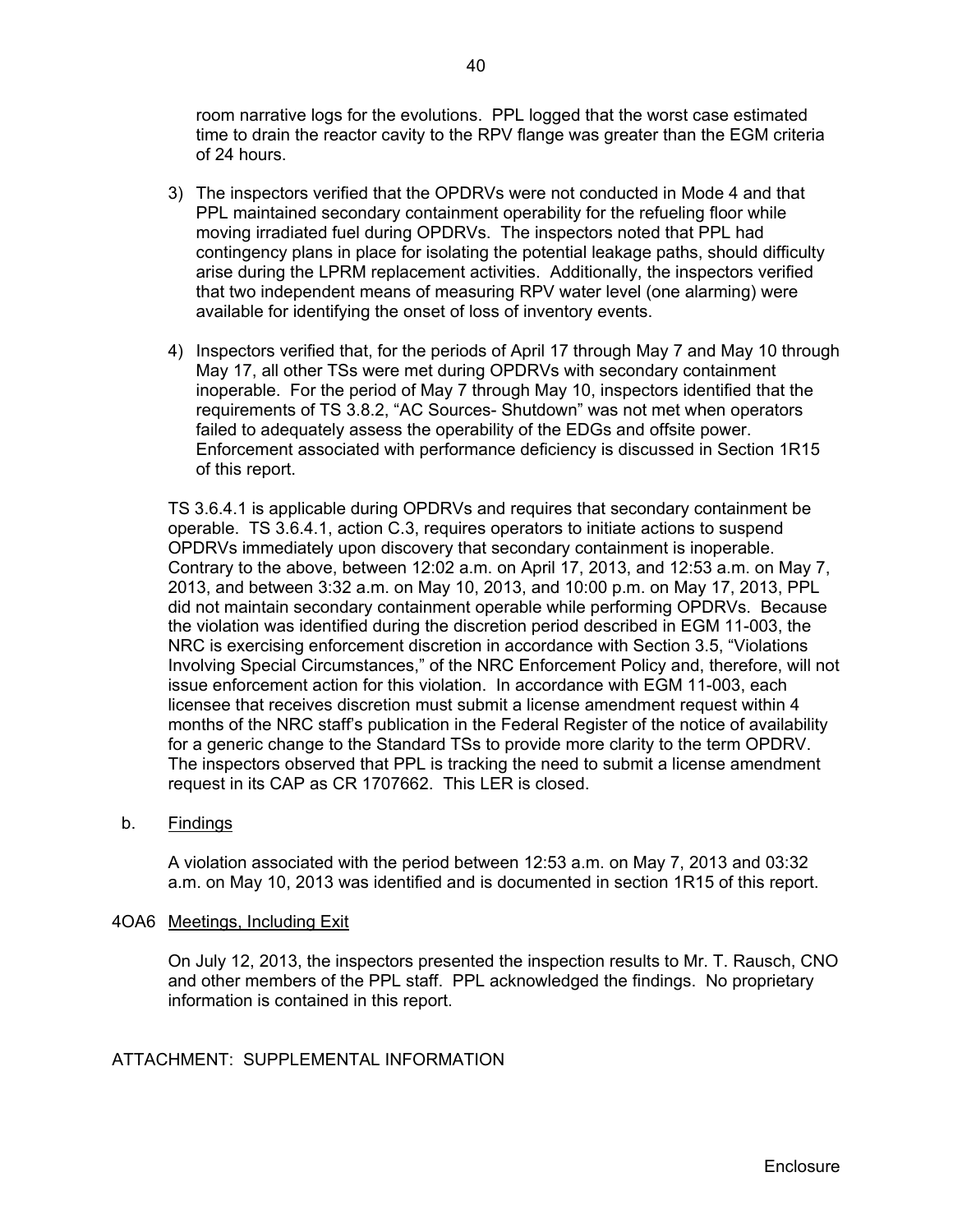## A-1

## **SUPPLEMENTAL INFORMATION**

## **KEY POINTS OF CONTACT**

#### Licensee Personnel

- K. Anderson, PPL Engineering
- M. Baldwin, Principal Engineer
- D. Brophy, Senior Emergency Planning Coordinator
- M. Broski, PPL Welding Engineer
- T. Case, PPL Licensing
- L. Crawford, Assistant Operations Manager
- N. D'Angelo, Chemistry Manager
- N. Davis, Supervisor, Corrective Action
- R. Day, PPL ISI Program Manager
- A. Durzynski, Environmental Scientist
- M. Dziedzic, PPL NDE Level III
- J. Frank, Site Vice President
- E. Gerlach, PPL ISI Engineer
- J. Grisewood Manager, Performance Indicators
- J. Griswald, Radiation Operations Supervisor
- J. Hartzell, Supervisor Plant Analysis
- B. Heacock, Senior Engineer
- J. Helsel, Plant General Manager and Acting Site Vice-President
- F. Hickey, Chemistry Support
- M. Hidlay, Ecology III, Supervisor
- J. Knorr, Maintenance Production Foreman
- T. Jacobsen, Ecology III, Project Director
- W. Laubach, Environmental Scientist
- R. Linden, PPL NDE Level III
- D. Lock, Manager Nuclear Maintenance
- G. Merenich, RP Instrument Foreman
- P. Merrell, Contractor
- S. Muntzenberger, Engineering Supervisor
- B. O'Rourke, Licensing Engineer
- E. Ortuba, Health Physicist
- O. Ortwine, Maintenance Production Supervisor
- J. Oswald, Electrical Design Engineer
- S. Peterkin, RP Manager
- T. Reichart, Maintenance Production Foreman
- S. Renner, Predictive Specialist
- R. Rodriguez-Gillroy, Radiation Operations Supervisor
- B. Satteson, Predictive Specialist
- C. Saxton, Senior Environmental Scientist
- R. Senick, Instrument and Control Technician
- S. Sienkiewicz, Supervisor Programs and Testing
- R. Vasquez, PPL Corporate Engineering
- T. Walters, Senior Engineer
- J. Weik, PPL Engineering
- C. Young, ANII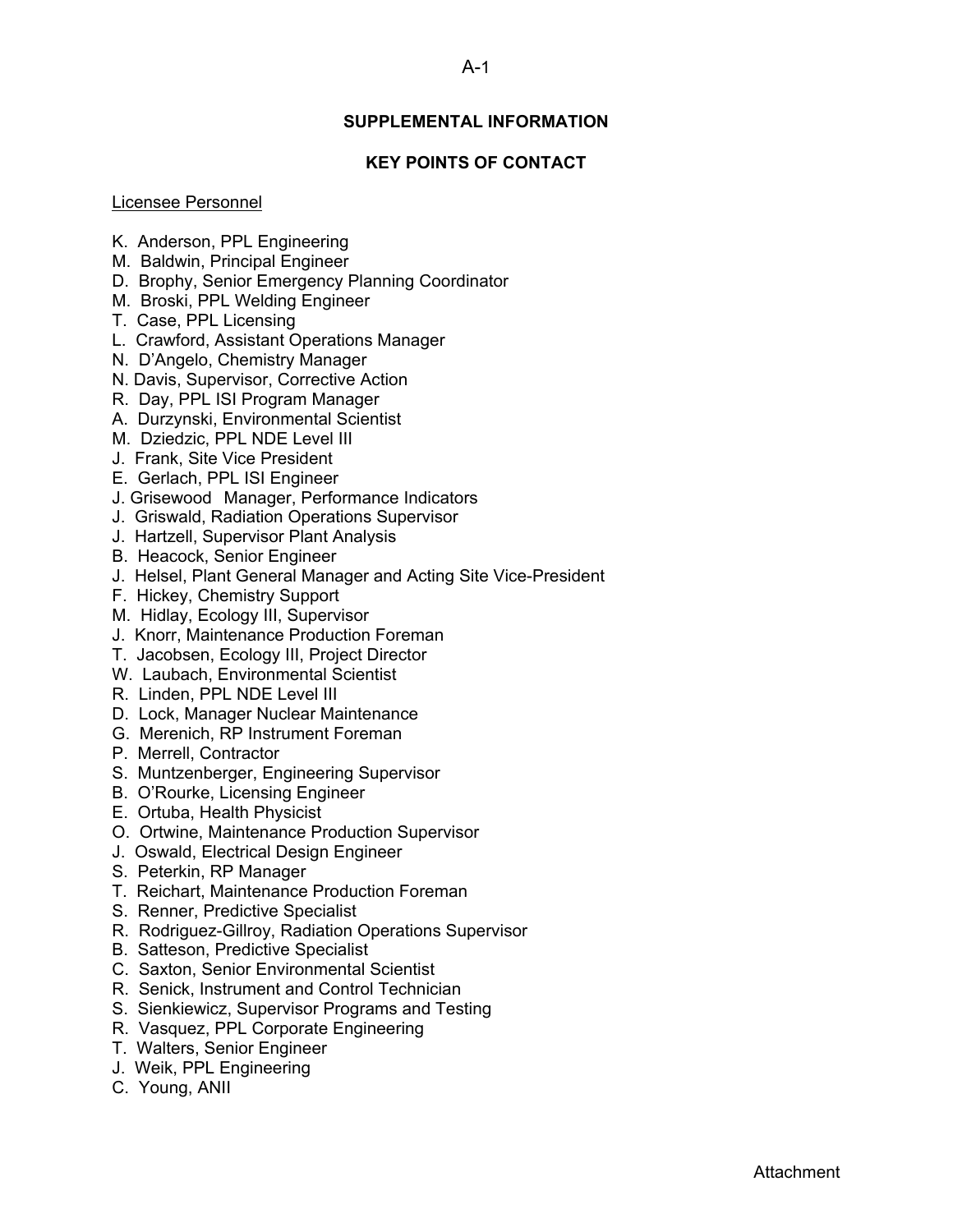## **LIST OF ITEMS OPENED, CLOSED, AND DISCUSSED**

- Opened
- None.
- Opened/Closed

| 05000388/2013003-01  | <b>NCV</b> | Inadequate Operability Assessment of<br>Synchroscope Switch (1R15)            |
|----------------------|------------|-------------------------------------------------------------------------------|
| 05000388/2013003-02  | <b>NCV</b> | Unacceptable Preconditioning of RPS and<br>EOC-RPT Time Response Test (1R15)  |
| 05000388/2013003-03  | <b>NCV</b> | Inadequate Procedure to Control and<br>Monitor RCS Heatup Rate (1R22)         |
| Closed               |            |                                                                               |
| 05000387/2012-008-00 | LER        | Loss of One of Two Offsite Power Sources<br>(Section 4OA3.1)                  |
| 05000388/2013-001-00 | LER        | Implementation of Enforcement Guidance<br>Memorandum (EGM) 11-003, Revision 1 |

## **LIST OF DOCUMENTS REVIEWED**

(Not Referenced in the Report)

## **Section 1R01: Adverse Weather Protection**

Procedures: NDAP-00-1913, Seasonal Readiness, Revision 0 NDAP-00-0334, Summer Operation Preparations, Revision 5 GO-1(2)00-0014, Unit 1(2) Hot Weather Operation, Revision 6(4) OI-AD-029, Emergency Load Control, Revision 15 OI-AD-032, Station Operation Reporting, Revision 14 CL-149-0012, Unit 1 RHRSW System Division I Mechanical, Revision 22 CL-149-0015, Unit 1 RHRSW System Division II Mechanical, Revision 17 CL-149-0014, Unit 1 RHRSW System Division II Electrical, Revision 13 OP-149-001, "RHR System," revision 42 OP-149-002, "RHR Shutdown Cooling," Revision 52

Condition Reports: 1579977, 1585274, 1598613, 1661149, 1666906, 1705261, 1714338, 1640160, 1490631, 1717203, 1717219, 1625663, 1162673, 1247022, 1333186, 1484320, 1546173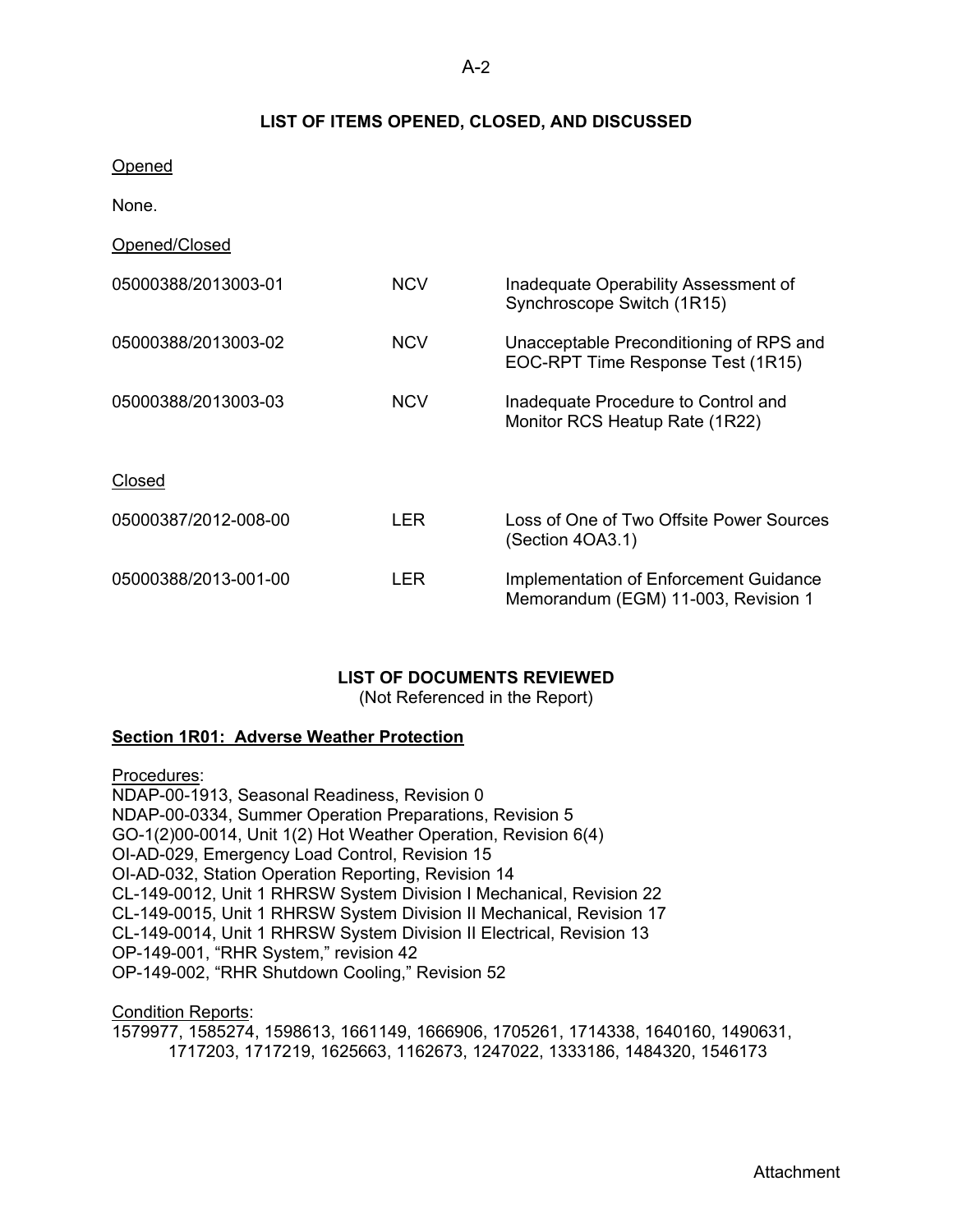Work Orders:

1717322, 1692079, 1626253, 1632912, 1703689, 1688423

Drawing:

M-80-2, Emergency Safeguards Service Water (ESSW) Spray Pond Network A1 and B1 Plan, Revision 2

Miscellaneous: Generic Letter 2006-02 PJM Manuals 03, 13, and 39

## **Section 1R04: Equipment Alignment**

Procedures:

OP-150-001, Unit 1 RCIC System, Revision 38 SE-150-002, Unit 1 RCIC Logic System Functional Test (LSFT) (On-Line Version), Revision 2 SO-150-002, Unit 1 Quarterly RCIC Flow Verification, Revision 47 OP-249-001, "RHR System," Revision 41

Condition Reports (\* NRC identified): 1549568, 1575676, 1549568, 1453148, 1444679, 1491628, 1566734

Drawings:

E-154, Sheet 2, Schematic Diagram RCIC Injection Shutoff Valve, Unit 1, Revision 20 M-149, Sheet 1, Unit 1 P&ID Reactor Core Isolation Cooling, Revision 47 M-2151, Sheet 1, "Unit 2 P&ID RHR," Revision 57 M-152, Sheet 1, "Unit 1 P\*ID CS," Revision39

Miscellaneous: TM-OP-051-ST, "Core Spray System," Revision 4

## **Section 1R05: Fire Protection**

Procedures:

FP-113-103, HPCI Pump Room (I-II), Fire Zone 1-1C, Elevation 645'0", Revision 5 FP-113-104, RCIC Pump Room (I-12), Fire Zone 1-10, Elevation 645'0", Revision 4 FP-113-105, RHR Pump Room 'B', Fire Zone 1-1E, Elevation 645'-0", Revision 3 FP-213-240, RHR Pump Room 'B' (II-13) Fire Zone 2-1E, Elevation 645'-0", Revision 5 NDAP-QA-0440, Control of Transient Combustible/Hazardous Material, Revision 11 NDAP-QA-0442, Control of Ignition Sources: Cutting, Welding, and Hot Work Permits, Revision 6 NDAP-QA-0443, Firewatch Procedures, Revision 21 FP-013-171, Equipment and Battery Rooms Unit 2 East Side (C-613, 609, 614, 615) Fire Zones 0-28A-1, 0-28G, 0-28E, 0-28C, Elevation 771' FP-013-170, Equipment and Battery Rooms Unit 2 West Side (C-611, 612, 610, 616, 617) Fire Zones 0-28-11, 0-28F, 0-28D, 0-28T, Elevation 771'

FP-013-162, Unit 2 Upper Cable Spreading Room (C-507) Fire Zone 0-27B, Elevation 754', Revision 6

FP-013-146, Unit 2 Lower Cable Spreading Room (C-301), Fire Zone 0-25A, Elevation 714', Revision 15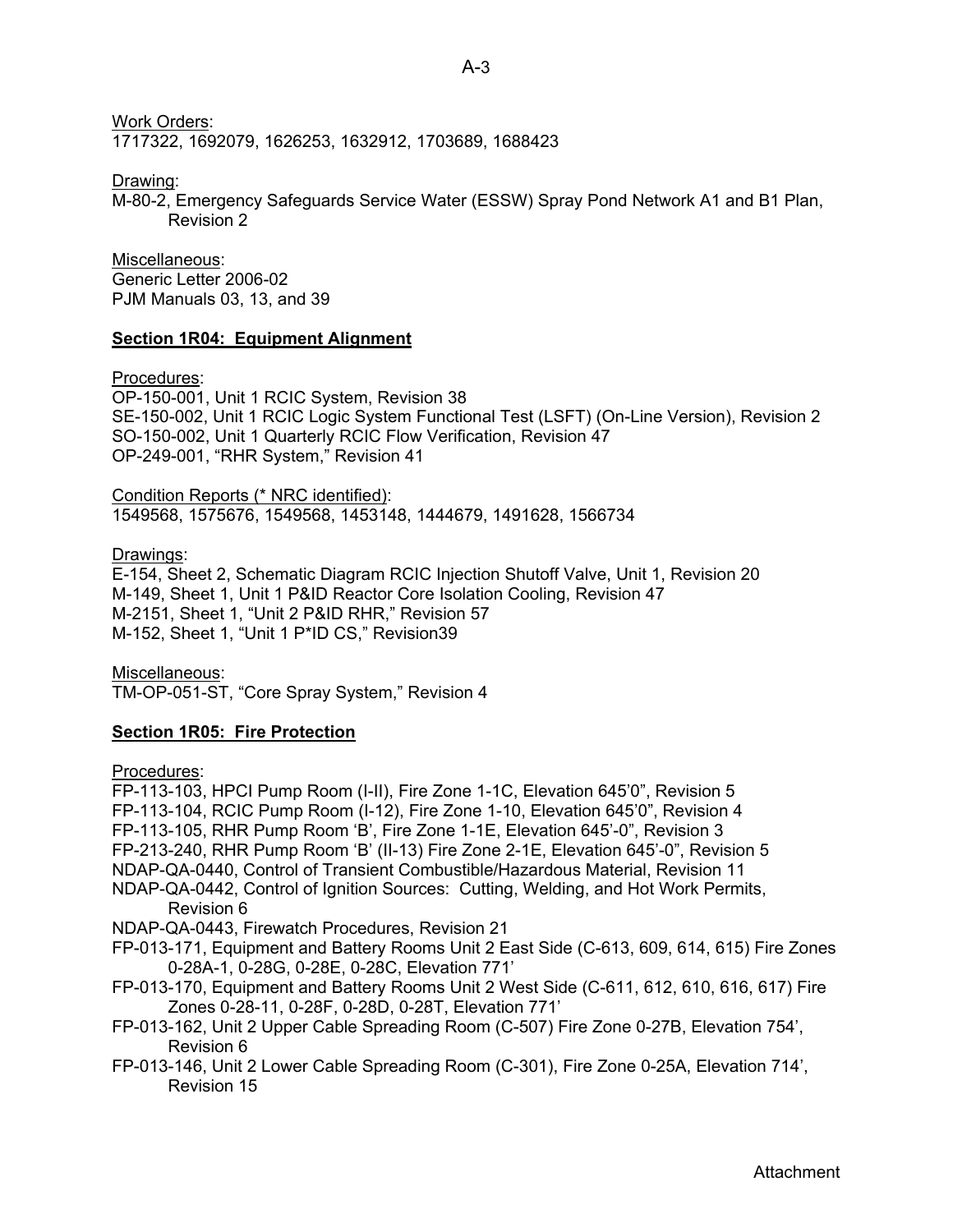Condition Reports (\*NRC identified): 1685262\*, 1685467\*, 1685471\*, 1690257\*, 1700320,

Work Order: 1393412

Drawings:

C-1754, Sheet 1, Control Structure Fire Zone Plan, Elevation 771', Revision 11 C-1753, Sheet 1, Control Structure Fire Zone Plan, Elevation 754', Revision 10 C-1750, Sheet 1, Control Structure Fire Zone Plan, Elevation 714', Revision 6

Miscellaneous:

Unit 1, Pump Room 'B', Fire Zone 1-1E Unit 1, HPCI and RCIC HPCI Pump Room (I-II), Fire Zone 1-1C RCIC Pump Room (I-II), Fire Zone 1-D, Elevation 645'-0" EC-013-1860, Handling of Transient Combustibles in the Wraparound Zones and Restricted Areas (Red Zone), Revision 2 PLA-4983

EC-013-1846, FHA to Support the Fire Barrier Upgrades on 771', Revision 0

## **Section 1R08: Inservice Inspection Activities**

Procedures:

NDAP-QA-1208, Control of Welding, 8/10/2010, Revision 10

NDAP-QA-0702,; ACTION REQUEST, and CR Process, Revision 40

- NDE-VT-003, 10/25/12, Visual Examination (VT)-3, Revision 10
- NDE-UT-001, Manual Ultrasonic, Examination of Austenitic Pipe Welds for IGSCC, 4/3/12, Revision 10
- NDE-UT-002, Manual Ultrasonic Examination of Ferritic Welds for IGSCC, 9/8/11, Revision 6
- NDE-UT-027, Vendor Originated Procedure For Manual Ultrasonic of Nozzle Inner Radius, Bore And Selected Nozzle to Vessel Regions (General Electric (GE) ID #GEH-UT-311, Version 18), 4/15/13, Revision 7
- NDE-UT-028, Vendor Originated Procedure For Manual Planar Flaw Sizing of Nozzle Inner Radius and Bore Regions (GE ID # GEH-UT-039, Version 12), 4/16/13, Revision 6
- NDE-UT-042, Vendor Originated Procedure GE: Procedure For Manual Examination of Reactor Vessel Assembly Welds In Accordance With Performance Demonstration Initiative (PDI) (GE ID # GEH-UT-300, Version 11), 4/15/13, Revision 4
- NDE-UT-043, Vendor Originated Procedure GE: Procedure For Manual Ultrasonic Flaw Sizing In Vessel Materials. (GE ID # GEH-UT-304, Version 10), 4/15/13, Revision 4
- NDE-UT-049, Vendor Originated Procedure GE: Procedure For Automated Examination of CS Welds Contained Within the RPV. (GE ID # GEH-UT-511, Version 16, DDR #09-12), 4/15/13, Revision 4
- NDE-UT-055, Vendor Originated Procedure GE: Procedure For The Examination of RPV Welds From the Outside Surface With Microtomo In Accordance with Appendix VIII (GEH-UT-716, Version 3), 4/16/13, Revision 1
- NDE-UT-056, Vendor Originated Procedure GE: Procedure For The Examination of RPV Nozzles Inside Radius Sections From the Outside Surface With Microtomo In Accordance with Appendix VIII (GEH-UT-718, Version 3), 4/15/13, Revision 1
- NDE-UT-073, Vendor Originated Procedure GE: Procedure For The Automated Ultrasonic Examination of Jet Pump Assembly Welds (GEH-UT-543, Version 4, DDR No.11-12 Revision 1), 4/16/13, Revision 0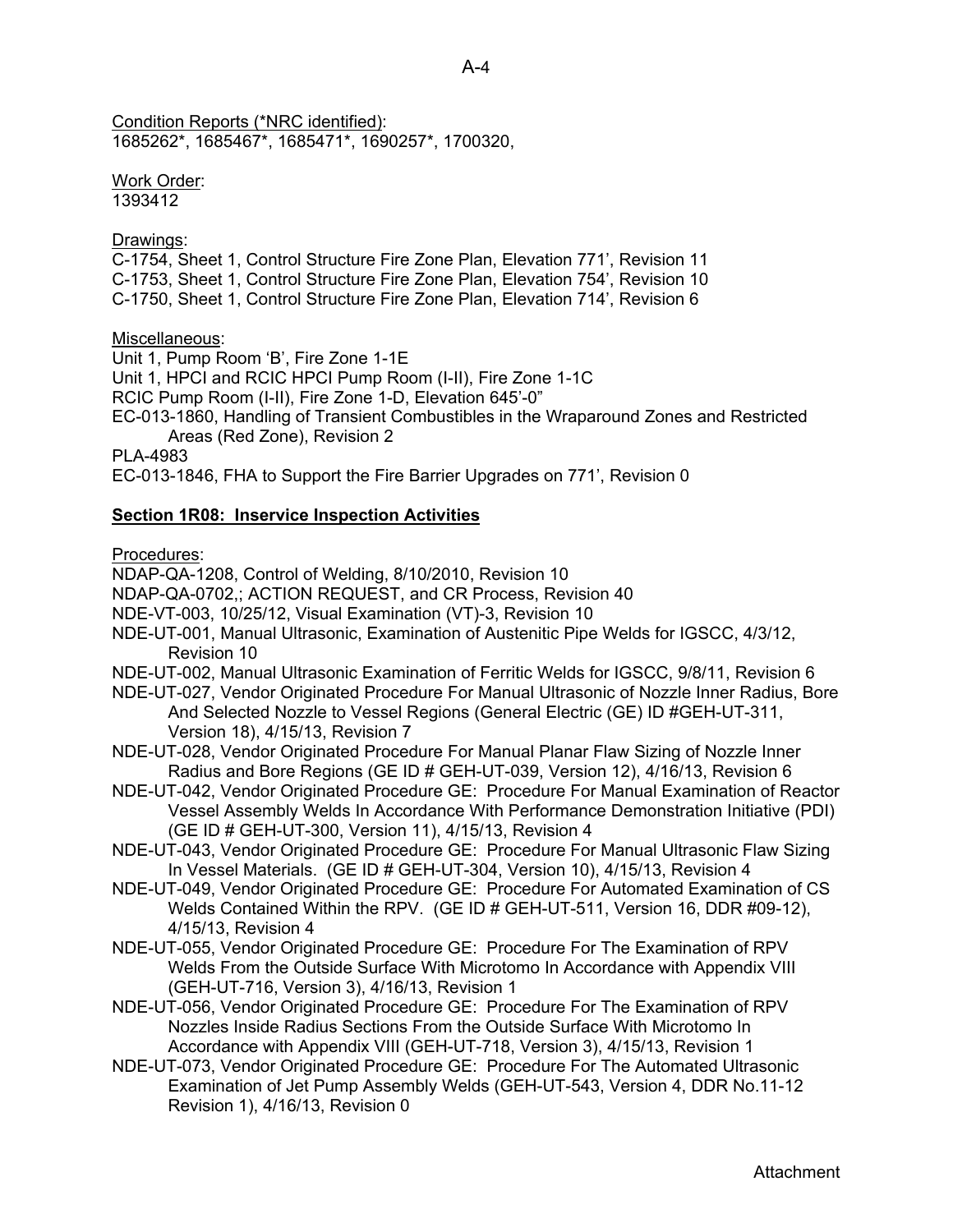NDE-UT-074, Vendor Originated Procedure For The Examination of Core Support Welds From Outside The Reactor Pressure Vessel Outside Surface With the SP-2000 (GE ID GEH-UT-720, Version 1, DDR No.11-18), 4/16/13, Revision 0

### Action Requests (\* NRC-identified):

1691224, 1437546, 1437549, 1439642, 1442394, 1444172, 1446464, 1481010, 1475299, 1465169, 1465162, 1459112, 1453648, 1448122, 1446979, 1692572, 1692769, 1691778, 1691336, 1693841, 1415100, 1446979, 1448122, 1453648, 1459112, 1465162, 1465169, 1475299, 1481010, 1703108\*

Work Order: 935595

## Drawings and Sketches:

Chicago Bridge and Iron Company, drawing 73-5519-30, Revision 5; Suppression Chamber Stretchout 0 degrees to 180 degrees (FF101504, Sheet 3302 Revision 6)

- Chicago Bridge and Iron Company, drawing 73-5519-31, Revision 2; Suppression Chamber Stretchout 180 degrees to 0 degrees (FF101504, Sheet 3301 Revision 7)
- Chicago Bridge and Iron Company, drawing 73-5519-16, Revision 3; Plan of Suppression Chamber ¾ inch Thick Bottom Plates (FF101504, Sheet 3401 Revision 4)
- Chicago Bridge and Iron Company, drawing 73-5519-14, Revision 1; Plan of Suppression Chamber 1/4 inch Thick Bottom Plates (FF101503, Sheet 8901 Revision 5)
- Chicago Bridge and Iron Company, drawing 73-5519-03, Revision 4; Shell Stretchout 0 degrees to 90 degrees (FF101508, Sheet 0801 Revision 6)
- Chicago Bridge and Iron Company, drawing 73-5519-04, Revision 3; Shell Stretchout 90 degrees to 180 degrees (FF101508, Sheet 0901 Revision 5)
- Chicago Bridge and Iron Company, drawing 73-5519-05, Revision 5; Shell Stretchout 180 degrees to 270 degrees (FF101508, Sheet 1001 Revision 7)

Chicago Bridge and Iron Company, drawing 73-5519-06, Revision 5; Shell Stretchout 270 degrees to 360 degrees (FF101508, Sheet 1101 Revision 7)

Bechtel drawing C-277, E-105290, PPL, RB UNIT 1 & 2, Liner Plate Developed Elevation

## Engineering Calculations & Evaluations:

Engineering Change Document 935595, Jet Pump Repairs During 16<sup>th</sup> Refueling Inspection Outage – (1) Install Slip Joint Clamps on all Jet Pumps, (2) Install Anti-vibration System on 2JP11 and 2JP12, and (3) Install Auxiliary Spring Wedges, as Needed, November 30, 2012 RCA for CR1589390, Revision 1; Fatigue Cracking of U1 Recirculation Loop Decontamination **Connections** 

GE Hitachi Nuclear Energy, Susquehanna Unit 1 & 2, Jet Pump Antivibration Soultion Hardware Stress Analysis Report, 0000-0155-0720, Revision 1, Class III DRF0000-0153-2858-RO, April 2013

## NDE Inspection Reports & Data Sheets:

- Report VT-13-022, Procedure NDE-VT-003/IWE, Drywell Head Flange and Manhole Hatch (X-4), April 18, 2013
- Report VT-12-010, Procedure NDE-VT-003/IWE, Containment Penetrations, April 20, 2013
- Report VT-12-031, Procedure NDE-VT-003/IWE, Containment Liner and Penetrations, April 13, 2012
- Report VT-12-027, Procedure NDE-VT-003/IWE, Containment Liner and Penetrations, April 13, 2012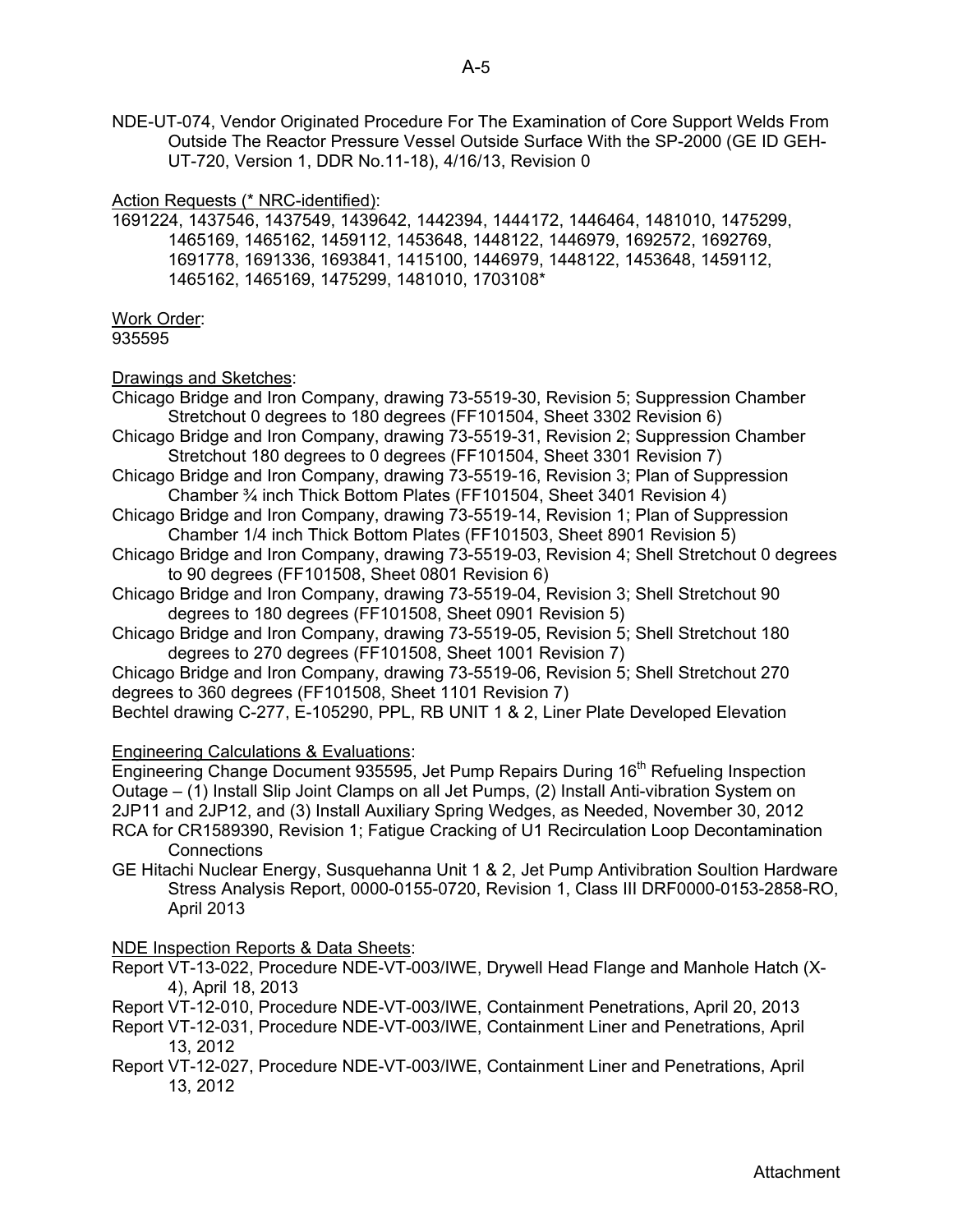Report VT-12-028, Procedure NDE-VT-003/IWE, Containment Liner and Penetrations, April 13, 2012 Report VT-12-088, Procedure NDT-VT-003/ IWE, Containment Area Zone 42 Report VT-12-005, Procedure NDE-VT-003/IWL, Drywell Exterior Concrete Surfaced, 4/16/12 Report VT-12-099, Procedure NDE-VT-003/IWE, Containment Penetrations, 4/22/12 Report VT-13-038, Procedure NDE-UT-002, Component GBB2041-1-B, RHR, 4/24/13 GE-Hitachi, Customer Notification Form, CS Piping UT Report Penetrant Test (PT)-13-003, Procedure NDE-PT-001, Component VRRB313-14-G, 4/25/13 (6 pages) Report PT-13-002, Procedure NDE-PT-001, Component VRRB313-14-F, 4/25/13 (6 pages) Report PT-13-005, Procedure NDE-PT-001, Component VRRB313-14-G, 4/25/13 (6 pages) Report PT-13-004, Procedure NDE-PT-001, Component VRRB313-14-F, 4/25/13 (6 pages) Report BOP-RT-13-007, VRRB-31-3, 0-3; 4/8/13, PCWO1592799 Report BOP-RT-13-007, VRRB-31-3, 3-6; 4/8/13, PCWO1592799 Report BOP-RT-13-007, VRRB-31-3, 6-9; 4/8/13, PCWO1592799 Report BOP-RT-13-007, VRRB-31-3, 9-12; 4/8/13, PCWO1592799 Report BOP-RT-13-007, VRRB-31-3, 12-0; 4/8/13, PCWO1592799 Report BOP-RT-13-008, VRRB-31-4, 0-3; 4/8/13, PCWO1592799 Report BOP-RT-13-008, VRRB-31-4, 3-6; 4/8/13, PCWO1592799 Report BOP-RT-13-008, VRRB-31-4, 6-9; 4/8/13, PCWO1592799 Report BOP-RT-13-008, VRRB-31-4, 9-12; 4/8/13, PCWO1592799 Report BOP-RT-13-008, VRRB-31-4, 12-0; 4/8/13, PCWO1592799 Report BOP-PT-13-188, Procedure NDE-PT-001, Component VRR-B31-3 FW-35A FINAL, 5/8/13, (1page) Report BOP-PT-13-189, Procedure NDE-PT-001, Component VRR-B31-3 FW-35A Final Weld Inspection, 5/8/13, (1page) Report BOP-PT-13-184, Procedure NDE-PT-001, Component VRR-B31-3 FW-35A Weld Preparation, 6/7/13, (1page) Report BOP-RT-13-022, PCWO 1592799, Weld DOC 130025, VRR-B31-3, FW-35A; 0-3, 3-6, 6-9, 9-12, 12-0; 5/9/13, (1 page), (5, RT films) Report UT-13-083, Procedure NDE-UT-001, Component VRR-B31-3-FW-35A, 5/9/13, (6 pages) Report UT-13-056, Procedure NDE-UT-042, RPV-DG, CRD Penetrations Obstructing Weld, RPV BHEAD Meridinal Weld, 5/3/13 (6 pages) Report UT-13-057, Procedure NDE-UT-042, RPV-DH, RPV BHEAD Meridinal Weld, CRD Penetrations obstructing Weld, 5/3/13 (6 pages) GE-Hitachi UT Examination Summary Sheet, 621023, Susquehanna U2, RPV N2D-IR, 5/2/13 (5 pages) GE-Hitachi UT Examination Summary Sheet, 621023, Susquehanna U2, RPV N2D Nozzle to Shell Weld, 5/3/13 (10 pages) GE-Hitachi UT Examination Summary Sheet, Report No. 627072, Susquehanna U2, RPV N5B-IR, 5/2/13 (5 pages) GE-Hitachi UT Examination Summary Sheet, Report No. 627057, Susquehanna U2, RPV N5B Nozzle to Shell Weld, 5/2/13 (10 pages) Report UT-13-053, Procedure NDE-UT-027, RPV-E, N6A-IR, 5/3/13 (13 pages) Report UT-13-054, Procedure NDE-UT-042, RPV-E, N6A, 4/29/13 (5 pages) Report UT-13-056, Procedure NDE-UT-027, RPV-E, N6B-IR, 5/3/13 (13 pages) Report UT-13-055, Procedure NDE-UT-042, RPV-E, N6B, 4/29/13 (4 pages) Report BOP-PT-13-145, Procedure NDE-PT-001, U2-16RIO; Weld Prep on Existing Decon Connection Piping; Component ID: VRR-B31-4FW-47A WELD PREP, 5/4/13 (4 pages) Mistras Radiographic Inspection Report BOP-RT-13-019; VRRB31-4, FW-47-A; 0-3, 3- 6, 6-9, 9-12, 12-0; 5/3/13 (1 page) B Loop Decon Flange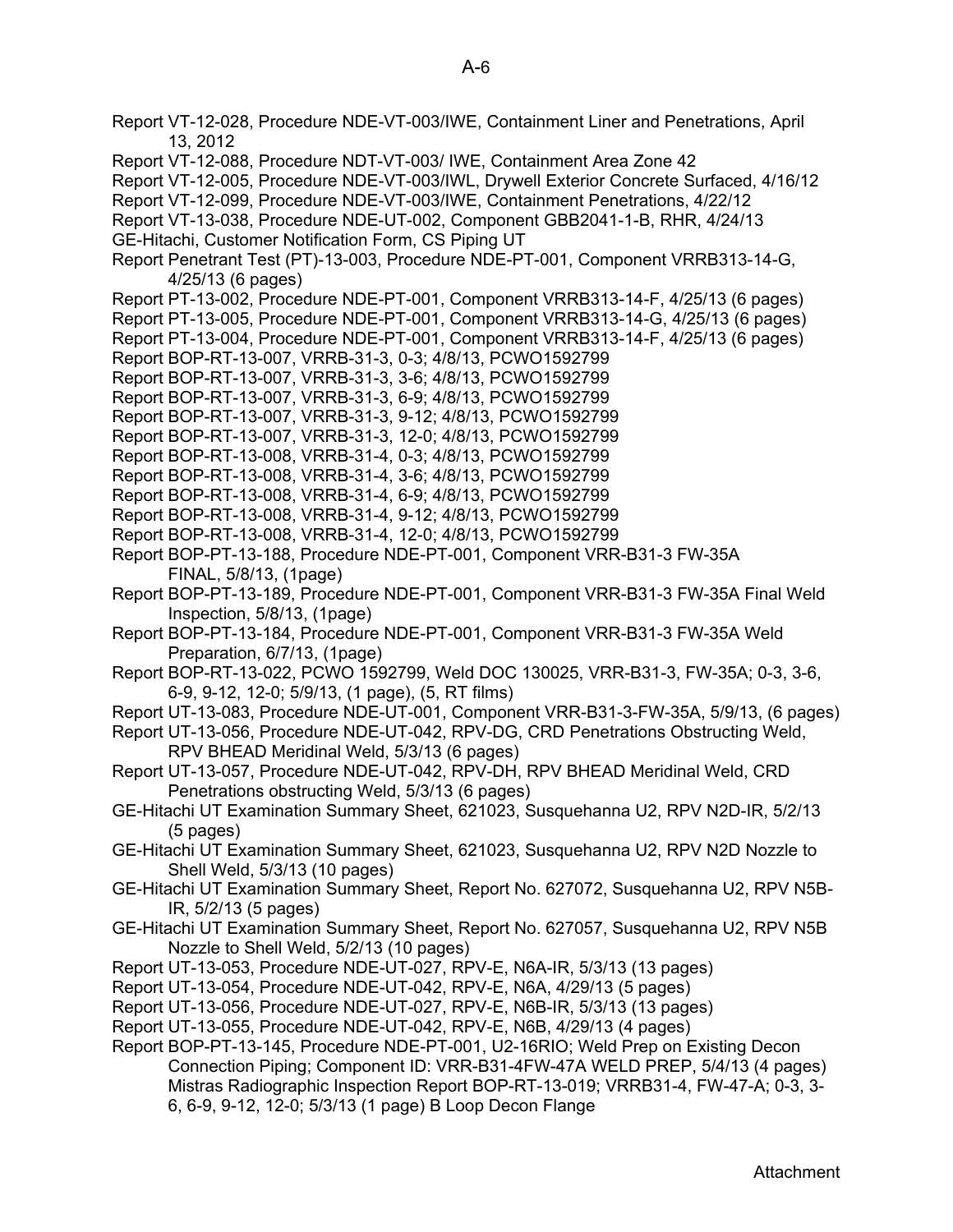Report UT-13-078, Procedure NDE-UT-001, PSI on VRRB314-FW-B-47-A, 5/4/13 (8 pages) GE Hitachi Customer Notification Form CNF-CSI-002 RO, 4/22/12; Core Spray Weld N5B P5 Report BOP-VT-13-193, Procedure NDE-VT-002/Leakage, Component IDs: VRR-B31-3 FW-35A and VRR-B31-4 FW 47A

Program Health Reports: PRRR-ASME Repair and Replacement Program, 1/29/13 WELD-Welding Program, 1/17/13 ENGINEERING, Trimester Health Scorecard, 3012-3

Self Assessment - Benchmarking Reports:

PPL ISI ASME Section XI Program, AR # 1341774, 11/30/12 Nuclear Welding Program, AR# 876878, 6/27/08 ASME Repair and Replacement Program, 11/27/09

NDE Inspector Certifications:

| 1218 | 0801  |
|------|-------|
| 1081 | 0714  |
| 1287 | 19988 |
| 0072 | 0638  |

Welder Certifications:

589, 592, 586, 188, 511

ASME Repair-Replacement Plans/Work Orders:

PCWO1592811 Modify 4" Decontamination connection VRRB31-4 PER EC/BTT 1592792 PCWO737813 Apply A 2X1 Weld Overlay on the Following "A" LOOP recirculation Small Bore Pipe Welds: SPDCA218-3-FW-1, "A" LOOP RXR Instrument Line,SPDCA219-4-FW-1; "A" LOOP RXR Instrument Line

PCWO1255447 APPLY A 2X1 Weld Overlay on the Following "A" LOOP Recirculation Small Bore Pipe Welds: SPDCA217-2-FW-10, "B" LOOP RXR Instrument Line SPDCA220-3- FW-13, "B" LOOP RXR Instrument Line SPDCA221-5-FW-1, "B" LOOP RXR Instrument Line

## **Section 1R11: Licensed Operator Requalification Program**

Procedures:

OP-249-002, RHR Shutdown Cooling, Revision 52

GO-200-005, Plant Shutdown to Hot/Cold Shutdown, Revision 54

GO-200-010, Emergency Core Cooling System (ECCS)/Decay/Heat Removal in Mode 4, 5, or Defueled, Revision 22

GO-200-006, Cold Shutdown, Defueled and Refueling, Revision 49

## **Section 1R12: Maintenance Effectiveness**

Procedures:

NDAP-QA-0702, AR and CR Report Process, Revision 39

NDAP-QA-0702, AR and CR Report Process, Revision 40

- NDAP-QA-0703, Operability Assessments and Requests for Enforcement Discretion, Revision 22
- MT-GE-014, GE DC Switchgear Inspection and Breaker Maintenance, Revisions 13 and 23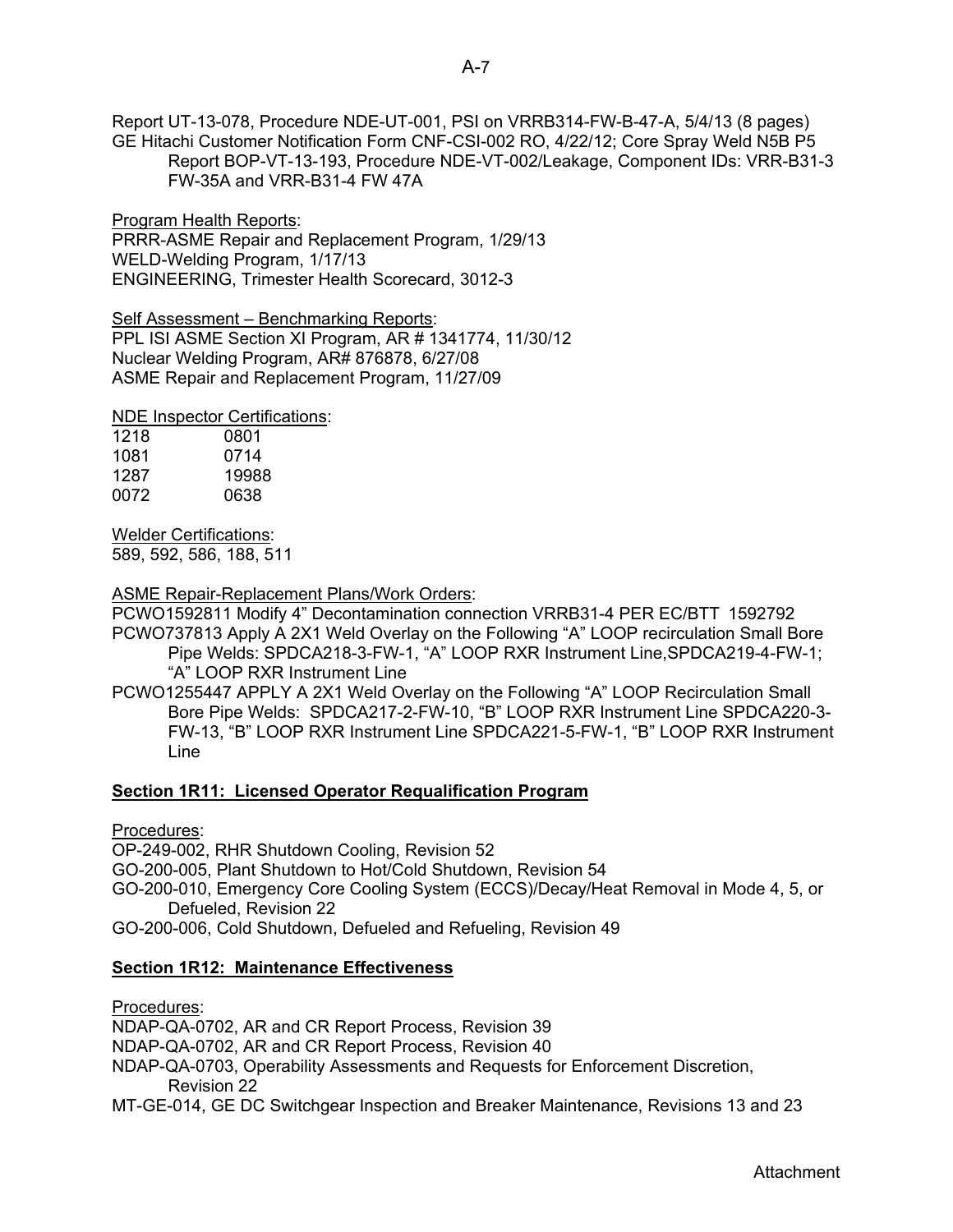**Condition Reports:** 1246136, 1247022, 1625663, 1642438, 1643706, 1692776, 1692797, 1694337, 1696287, 1696688, 1696896, 1699836, 1700474, 1700883, 1714714\*, 1719066\*, 1625071, 1553755, 1553958, 1554975, 1554977, 1562001, 1562375, 1562604, 1563499, 1563500, 1668210, 1670135, 1693159, 1692451, 1691909 Drawings: M-2151, Sheet 3, "P&ID RHR," Revision 24 E-11, Sheet 2, Single Line Meter and Relay Diagram 125 and 250 VDC System Station Health Report May 1, 2013 through August 31, 2012, Revision 28 Miscellaneous: IST Pumps and Valves, Journal Report 267, June 15, 2011 IST Pumps and Valves, Journal Report 269, July 6, 2011 IST Pumps and Valves, Journal Report 272, July 8, 2011 IST Pumps and Valves, Journal Report 278, October 10, 2011 IST Pumps and Valves, Journal Report 279, October 11, 2011 IST Pumps and Valves, Journal Report 282, March 31, 2012 IST Pumps and Valves, Journal Report 283, April 23, 2012 IST Pumps and Valves, Journal Report 287, May 2, 2012 IST Pumps and Valves, Journal Report 291, October 1, 2012 IST Pumps and Valves, Journal Report 292, October 2, 2012 IST Pumps and Valves, Journal Report 293, October 2, 2012 IST Pumps and Valves, Journal Report 296, October 31, 2012 IST Pumps and Valves, Journal Report 299, November 27, 2012 IST Pumps and Valves, Journal Report 300, November 28, 2012 IST Pumps and Valves, Journal Report 308, April 12, 2013 IST Pumps and Valves, Journal Report 309, April 24, 2013 Maintenance Rule Basis Document, System 16, RHRSW Maintenance Rule Basis Document, System 49, RHR Station Health Report, Unit 2, 116-RHRSW IOM-262, 125 VDC and 250 VDC Load Centers, Revision 13

## **Section 1R13: Maintenance Risk Assessments and Emergent Work Control**

Procedures:

NDAP-QA-1902, Integrated Risk Management, Revision 10 PSP 26, Online and Shutdown Nuclear Risk Assessment, Revision 12 NDAP-QA-1902, Integrated Risk Management, Revision 10 NDAP-QA-0505, Crane, Hoist, and Rigging Program, Revision 20 NDAP-QA-1904, Shutdown Risk Management, Revisions 1 and 2 OP-102-002, Operation of 125 VDC Common Load Manual Transfer Switches, Revision 15

Condition Reports:

723370, 878992, 1687775, 1694912, 1693831, 1693582, 1689391, 1691902, 1692144, 1554320, 1694288\*

Action Requests: 1690550, 1690394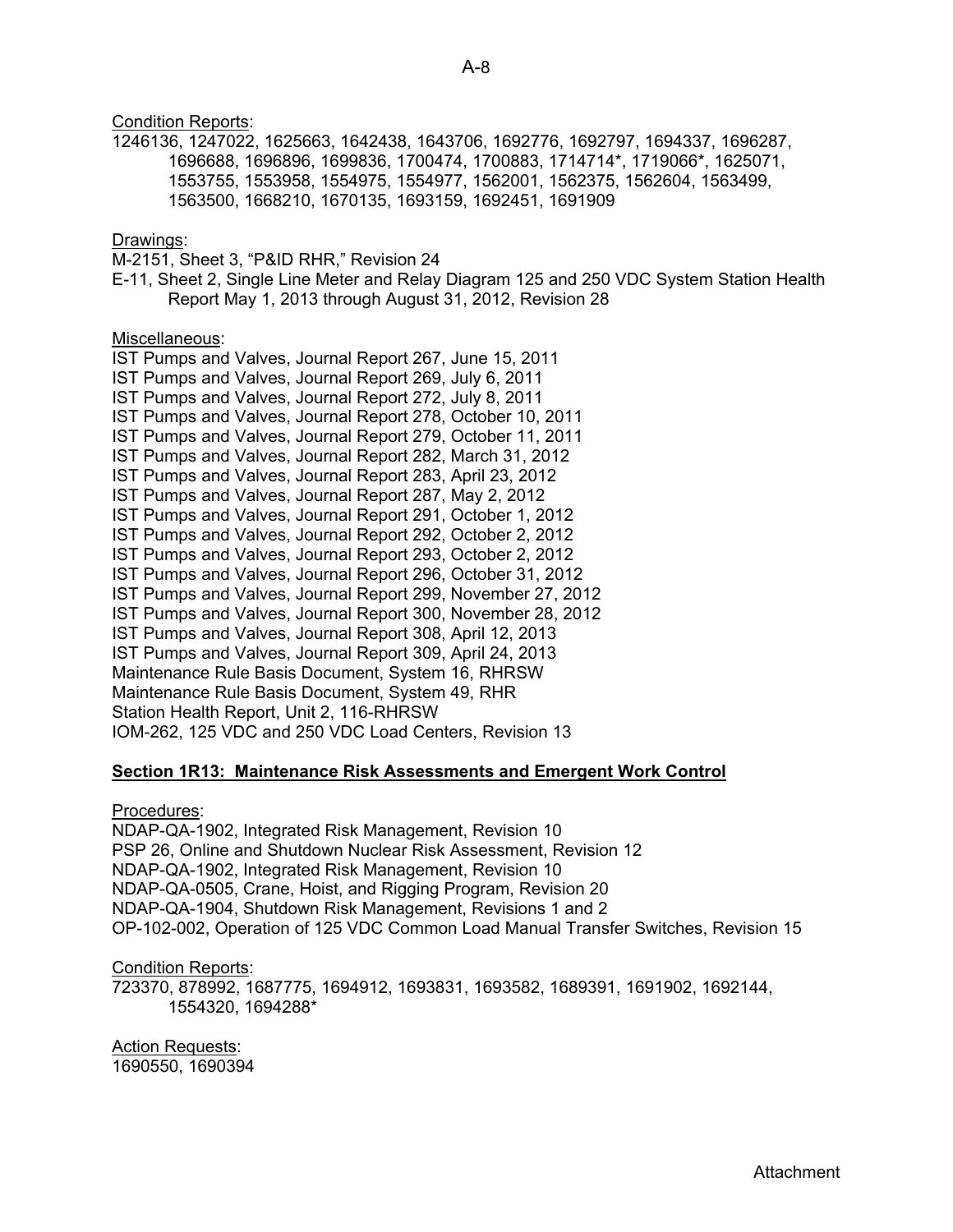Work Orders: 1508860, 1522285, 1233999, 1520376, 1664006, 1664025, 1520377, 1692162, 1121868, 1585441, 1585432, 1585442, 1585435

Drawing: MT-GM-014, Rigging and Lifting Inspection

Miscellaneous: Units 1 and 2, RISK Profiles for April 1, 2013 Protected Equipment Tracking Form, April 1, 2013 EGM 11-003 FSAR 9.1.4.3.5, 9.1.6 NUREG 0612, Control of Heavy Loads at Nuclear Power Plants NEI 08-05 NUREG 0776, Supplement 6 TRO 3.1.2.2 FSAR 15.9 Risk Evaluation for WO 1121868 Units 1 and 2 Risk Summary for Week of May 13

#### **Section 1R15: Operability Evaluations**

Procedures: OP-205-001, 480V AC System, Revision 25 NDAP-QA-0703, Operability Assessments and Requests for Enforcement Discretion, Revision 21 NDAP-QA-0703, "Operability Assessments and Requests for Enforcement Discretion," Revision 22 NDAP-QA-0722, "Surveillance Testing," Revision 22 Condition Reports (\* NRC-identified): 1652099, 1494830, 1689739, 1652235, 1603055\*, 1693055, 1704034\*, 1503268, 1524265, 1698343, 1696516, 1696626, 1699601\*, 1699325\*, 1696189, 1695346, 1567198, 1709434, 1420212, 1420123, 1418356 Work Orders: 1652124, 1670717, 1682851, 1674520, 1504708, 1266402, 1701551, 1421489, 1148045, 1653185, 888261 Work Request: 1652235 Drawings: M-2142, "Unit 2 P&ID Nuclear Boiler Vessel Instrumentation," Revision 48 M-2155, "Unit 2 P&ID HPCI," Revision 43

M-2156, Unit 2 P&ID HPCI Turbine/Pump," Revision 29 M1-C72-S, "RPS," Sheet 6, Revision 21 M1-C72-S, "RPS," Sheet 1, Revision 25 M1-C72-S, "RPS," Sheet 10, Revision 10 M1-C72-S, "RPS," Sheet 8, Revision 25 M1-C72-S, "RPS," Sheet 11, Revision 16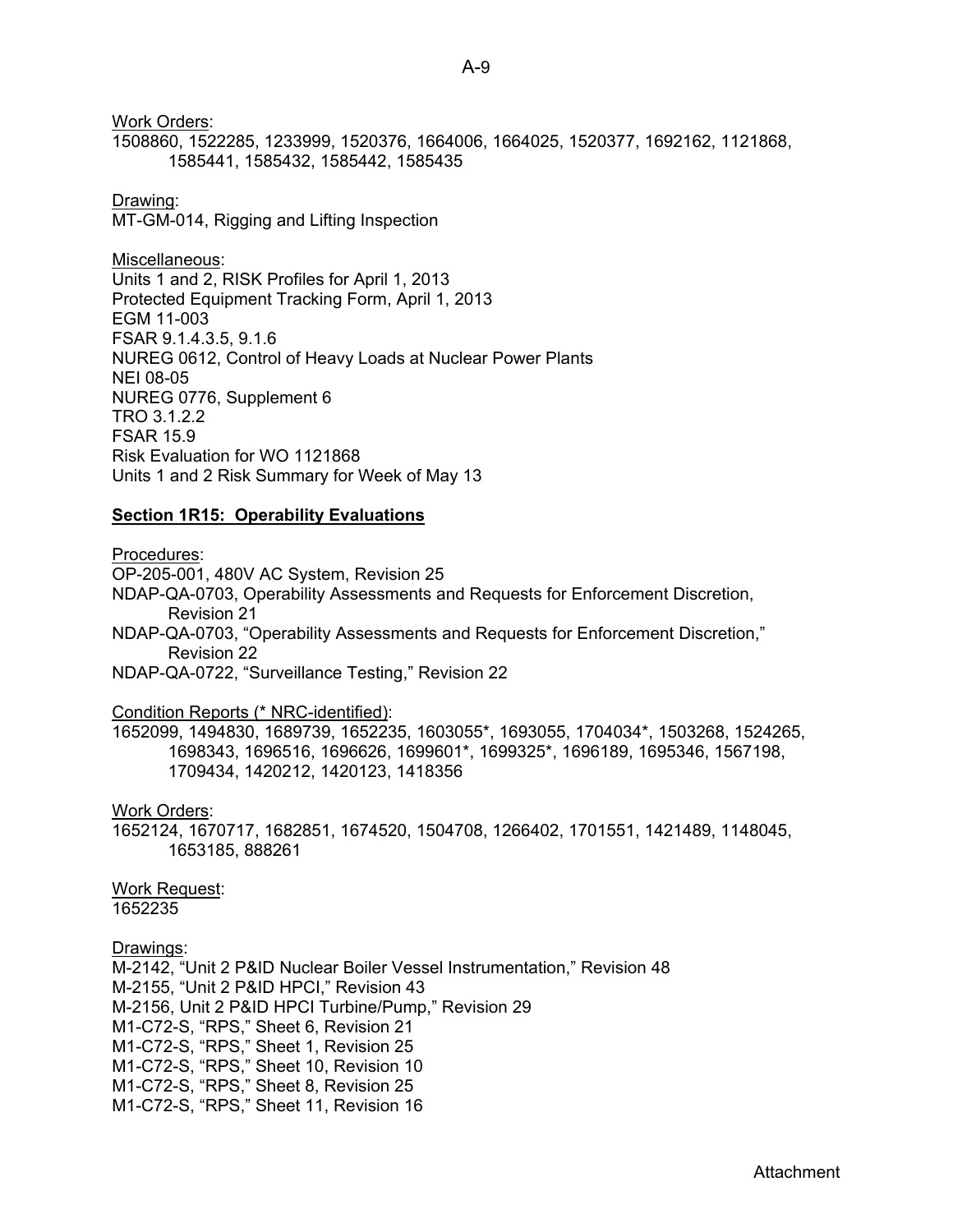Miscellaneous:

Operability Followup Request (OFR) 1693661, Revision 0

PLA-2222, "SSES Conformance to RG 1.97, Revision 2, dated May 31, 1984

Part 9900: Technical Guidance "Maintenance – Preconditioning of SSCs Before Determining Operability"

## **Section 1R18: Permanent Plant Modifications**

## Procedures:

MFP-QA-1220, Engineering Change Process Handbook, Revision 16 NDAP-QA-0702, Action Request and CR Process, Revision 28 and 29 TP-235-011, Refuel Outage Decay Heat Removal and Tie-In of the SDHR Temporary Cooling Equipment

OP-011-001, SDHR, Revision 37

Condition Reports (\* NRC identified):

1714813, 1715128, 1714713, 1715177, 1695993, 1700997\*, 1683433, 1316754, 1350738, 1594941, 1644838, 1655727, 1374006, 1695987, 1682928, 1678162, 1322472, 1695138, 1695167, 1666888, 1288609, 1594453, 1568017, 1693458, 1696142, 1694792

## Drawing:

M2A-2, Sheet 1, "Outline Turbine Bypass Valves for Steam Turbine," Revision 8

Miscellaneous: PPL 50.59 Resource Manual, Revision 6 FSAR Chapter 15 TEC 1715021, "Provide Setpoint Changes for Unit 1 Bypass Valves"

## **Section 1R19: Post-Maintenance Testing**

Procedures: SO-024-001B, Monthly DG 'B' Operability Test, Revision 13 MT-GE-048, Cutlerhammer Type Circuit Breaker and Switchgear Inspection and Maintenance, Revision 13 TP-024-146, DG B Restoration, Revision 6 PSP-29, PMT Matrix, Revision 14 MT-GE-050, 480 VAC MCC NLI Cubicle Inspection, Testing, and Maintenance, Revision 11 TP-249-073, Initial Start and Run-In of New or Repaired RHR Pump Motor, Revision 3 DP-249-008, Unit 2 RHR Division II Drain Procedure While Unit Shutdown (Operational Mode 4 or 5), Revision 2 OP-105-001, 480 VAC System, Revision 38 NDAP-QA-0702, Action Request and CR Process NDAP-QA-0752, Cause Analysis, Revision 20 TP-252-006, "HPCI Uncoupled Run Overspeed Test," Revision 18 SO-252-005, "2 Year HPCI Flow Verification," Revision 21 SO-252-006, "HPCI Comprehensive Flow Surveillance," Revision 13 SE-249-002, "LLRT of Personnel Airlock Equipment Hatch," Revision 15 SO-249-A02, "Quarterly RHR Flow Verification A loop"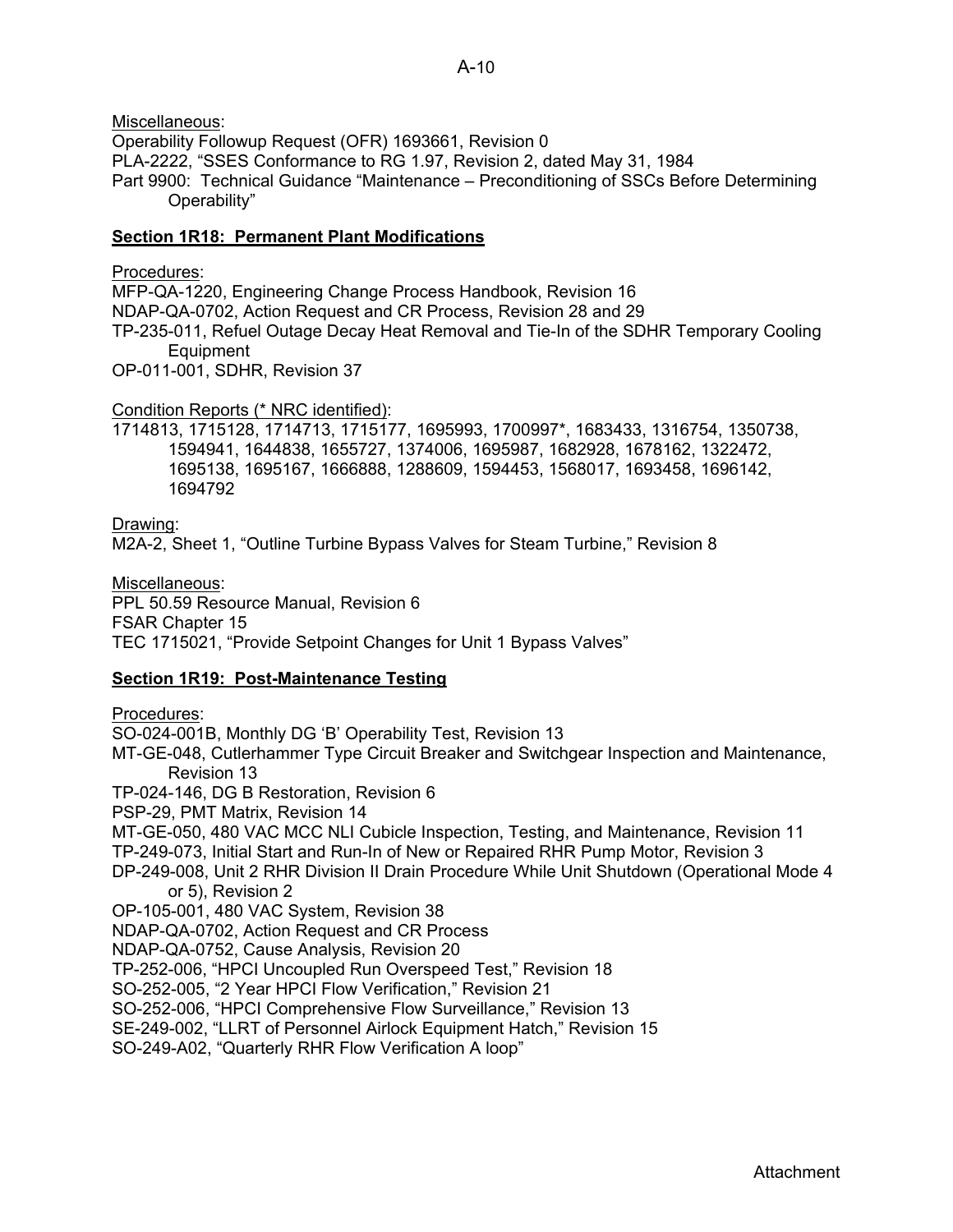## Condition Reports (\*NRC-identified):

1686446, 1594527, 1697097, 879631, 1244620, 1563578, 1704797\*, 1705537, 1700680, 1699393, 1698488, 1655671, 1696810, 1658735, 1658711, 1659927, 1660761, 1434095, 1560378, 1476368, 1671065, 1273485, 1291668, 1273502, 1273489, 1447169

Work Orders:

1676426, 1647492, 1676879, 1233999, 1689886, 1689887, 1690037, 1121868, 1585435, 1585441, 1585442, 1585432, 1540504

Drawing:

FF 105802, Sheet 402A, Control Schematic Static Excitation Voltage Regulator, Revision 5

Miscellaneous:

B Chiller Circulation Pump Breaker Reset FSAR Tables 3.10C-15, 3.10C-17 IOM 354, 480 VAC 400A Automatic Transfer Switches, Revision 4 DBD 013, DGs and Auxiliaries, Revision 4

## **Section 1R20: Refueling and Other Outage Activities**

Procedures:

IC-280-005, Installation and Removal of Temporary Unit 2 RPV Shutdown Level Transmitter, Revision 5

GO-100-005, Plant Shutdown to Hot Cold Shutdown, Revision 58GO-100-004

GO-100-010, ECCS Decay Heat Removal in Mode 4, 5, or Defueled, Revision 23

GO-200-004, Plant Shutdown to Minimum Power, Revision 62

GO-200-005, Plant Shutdown to Hot/Cold Shutdown, Revision 54

GO-200-010, ECCS/DHR in Mode 4, 5, or Defueled

GO-200-011, Plant Cooldown Following a Scram, Revision 3

GO-100-011, Plant Cooldown Following a Scram, Revision 3

GO-200-006, Cold Shutdown Defueled, and Refueling, Revision 49

OP-249-002, RHR Shutdown Cooling, Revision 52

Condition Reports (\*NRC identified):

1690672, 1691392, 1691393, 1691778, 1694189\*, 1690852, 1693210\*, 1700320, 1704770, 1707895\*, 1707738\*, 1707918\*, 1708308, 1709547, 1713921, 1684756, 1634169, 1683148, 1681460, 1681036, 1671846, 1641203, 1665711, 1643987, 1650260, 1619864, 1619866, 1628959, 1606676, 1605207, 1603505, 1601545, 1446367, 1423515

Miscellaneous: 935595, Unit 2 Jet Pump Repairs, Revision 0 Unit 2 Sequence A2

## **Section 1R22: Surveillance Testing**

Procedures:

SO-024-013, Offsite Power Source and Onsite Class 1E Operability Test, Revisions 17 and 18 SO-000-005, Weekly Electrical Distribution Verification, Revision 4 NDAP-QA-0423, Station Pump and Valve Testing Program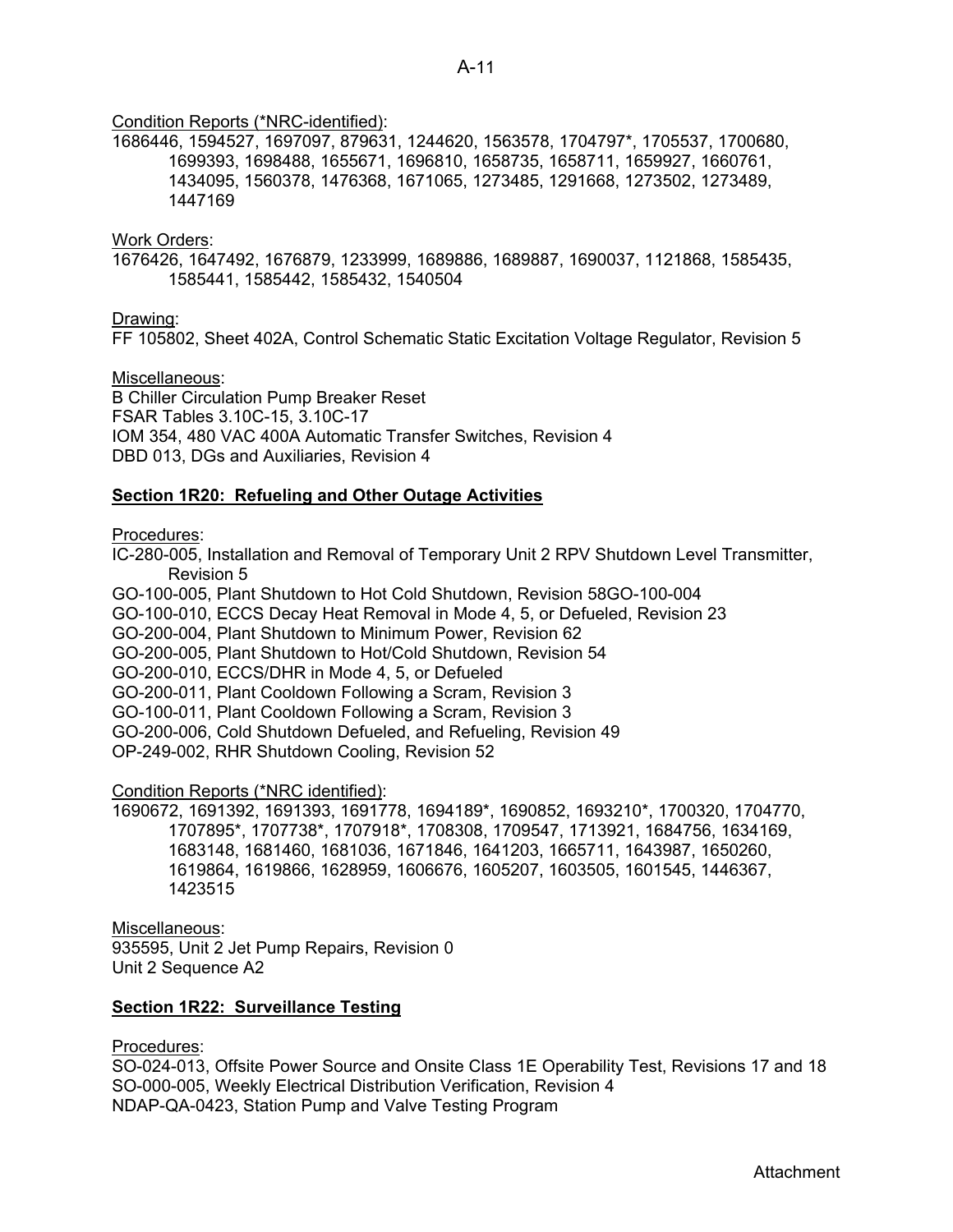OP-151-001, CS System, Revision 35 SO-151-B02, Quarterly CS Flow Verification Division II SO-151-B04, CS Valve Exercising Division II SE-259-028, LLRT of RCIC Penetration Number X-10, Revision 17 MI-VL-009, Operation of Leak Rate Monitors, Revision 6 SE-224-207, Unit 2 Division II, DG LOCA/LOOP Test, Revision 17 SO-200-006, Shiftly Surveillance Operating Log, Revision 63 SI-269-202, Monthly Functional Test of Drywell Floor Drains, Revision 20 ON-200-005, Excess Drywell Leakage Identification, Revision 16

Condition Reports (\* NRC identified):

1687591, 1697099, 1698020, 1697258, 1698141, 1702718, 1702898, 1703403, 1712530, 1714946\*

Work Order: 1452033

Miscellaneous: Operator Logs for Units 1 and 2, April 1 – April 13, 2013 TS 3.8.1 for Units 1 and 2 Technical Specification Basis (TSB) 3.8.1 for Units 1 and 2 TS 3.6.1.3 FSAR Table 6.2-12 ANSI 56.8, Containment System Leakage Testing Requirements, 1994 PLA-6809 PLA-6825 Operator Logs Unit 2, June 12, 2013

## **Section 1EP4: Emergency Action Level and EP Changes**

Miscellaneous: Emergency Plan, Revision 54 Evacuation Time Estimate Study Update

## **Section 1EP6: Drill Evaluation**

Procedures: EP-TP-001, Emergency Action Level Classification Levels, Revision 6 ON-155-001, Control Rod Problems, Revision 37 ON-100-101, Scram, Scram Imminent, Revision 30 EO-000-113, Level Power Control, Revision 10 EO-000-102, RPV Control, Revision 11 AR-104-001, RPS Division II 1C651, Revision 35

Condition Reports: 1720002, 1720007, 1719438, 719603\*, 1718061, 1756795, 1718061, 1719220, 1719239, 1719230, 1719229, 1719444, 1719452, 1719458

Miscellaneous: NUREG 0654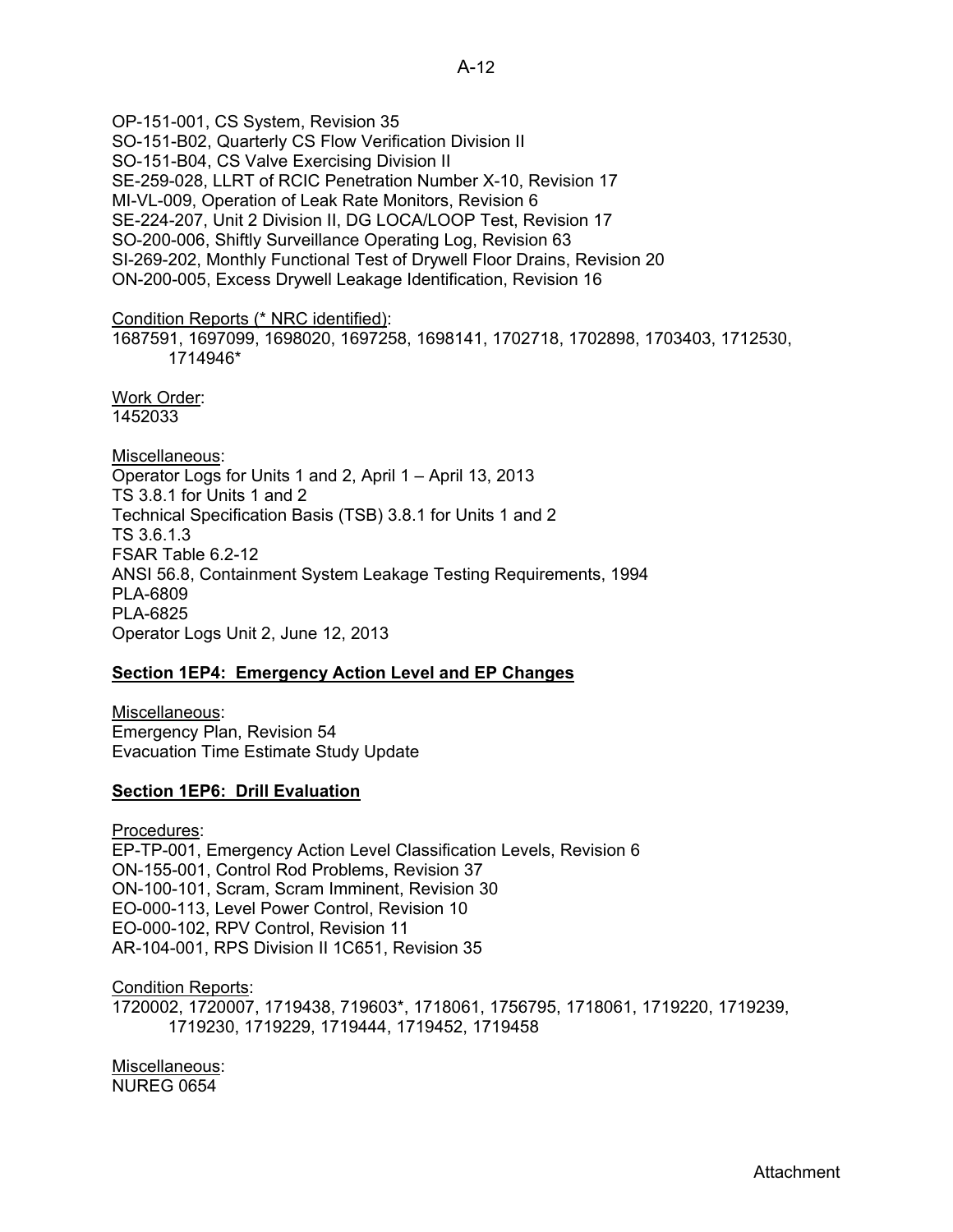## **Section 2RS1: Radiological Hazard Assessment and Exposure Controls**

Procedures:

HP-TP-310, Barricading, Posting, and Labeling, Revision 40

HP-TP-311, Locking and Key Control, Revision 33

HP-TP-320, Radiation Work Permits, Revision 24

NDAP-QA-0620, Conduct of Health Physics, Revision 10

NDAP-QA-0626, Radiologically Controlled Area Access and RWP System, Revision 29

NDAP-QA-0627, Radioactive Contamination Control, Revision 33

Audits, Self-Assessments, and Surveillances:

AR-1669634 - Formal Bench Mark – PSEG Nuclear and RP Department procedures – March 22, 2013

AR-1677323 – Informal Benchmark JAF for HP – March 7, 2013

Condition Reports:

1583002, 1590419, 1597849, 1612884, 1635047, 1638377, 1642063, 1683077, 1684087

Surveys:

| Map Location    | Date              | Time |
|-----------------|-------------------|------|
| 749/762         | March 5, 2013     | 1835 |
| 749/762         | March 12, 2013    | 1230 |
| 645 HPCI        | March 5, 2013     | 0155 |
| 645 HPCI        | March 11, 2013    | 2100 |
| <b>645 RCIC</b> | March 5, 2013     | 0140 |
| <b>645 RCIC</b> | February 13, 2013 | 1610 |

## Drywell Shut Down Surveys:

| <b>Title</b>      | Date            | Time |
|-------------------|-----------------|------|
| 704' Under Vessel | April 15, 2013  | 0900 |
| 704' General Area | April 13, 2013  | 1200 |
| 704' General Area | April 15, /2013 | 1230 |
| 719' General Area | April 14, 2013  | 0100 |
| 738' General Area | April 13, 2013  | 1715 |
| 767' General Area | April 13, 2013  | 1615 |
| 779' General Area | 4April 13, 2013 | 1630 |

## RWPs/ALARA Reviews:

20132324, 20132320, 20132370, 20132001, 20132002, 20132003, 20132009, 20132017

## **Section 2RS2: ALARA Planning and Controls**

Procedures: HP-AL-400, RWP ALARA Reviews, Revision 17 NDAP-QA-1191, ALARA Program and Policy, Revision 18

Condition Reports: 1592779, 1613247, 1633654, 1634007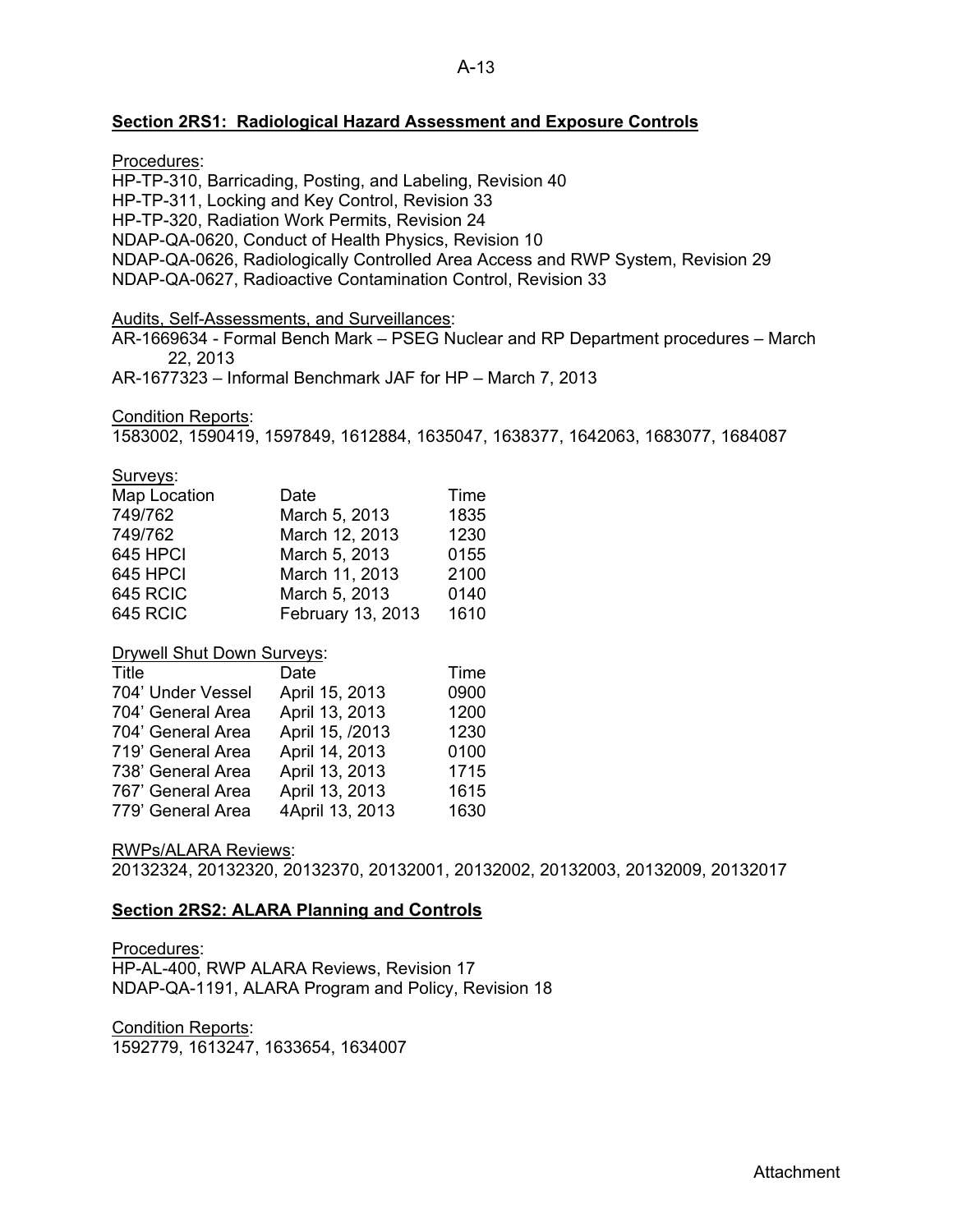Station ALARA Committee (SAC) Meeting Minutes: October 8, 2012 October 26, 2012 January 14, 2013 February 6, 2013 February 11, 2013 March 11, 2013 March 18, 2013 April 4, 2013 April 8, 2013

## **Section 2RS3: Radiological Environmental Monitoring Program (REMP) and Radioactive Material Control Program**

Procedure: HP-TP-720, Airborne Concentration Sampling and Evaluation, Revision 38

Condition Report: 1588306

Air Samples: RWP 20132339 Drywell 738' General Area April 20, 2013 at 1530 Breach 'M' MSRV April 22, 2013 at 0955 Breach 'A' MSRV April 22, 2013 at 1340 Decon MSRV April 22, 2013 at 1457 Decon MSRV April 23, 2013 at 0410

## **Section 4OA1: Performance Indicator Verification**

Procedure: DP-152-005, Unit 1 HPCI Drain Procedure, Revision 6

Condition Reports (\* NRC identified):

1693120\*, 1714681\*, 1715154\*, 1560195, 1514808, 1359800, 1518018, 1636407, 1634039, 1463504\*, 1463475\*, 1448124\*, 1457945\*

Miscellaneous: Operator Logs for Units 1 and 2 MSPI Derivation Reports for Units 1 and 2 HPCI UAI and URI for April 2012 through March 2013

## **Section 4OA2: Identification and Resolution of Problems**

Procedures: AR-015-001, 13.8kV Switchgear Distribution and Diesel Generators A, B, & C 0C653, Revision 38 ON-003-001, Loss of Startup Bus 10, Revision 25 ON-003-002, Loss of Startup Bus 20, Revision 28 ON-204-201, Loss of 4kV ESS Bus 2A (2A201), Revision 13 ON-204-201, Loss of 4kV ESS Bus 2B (2A202), Revision 13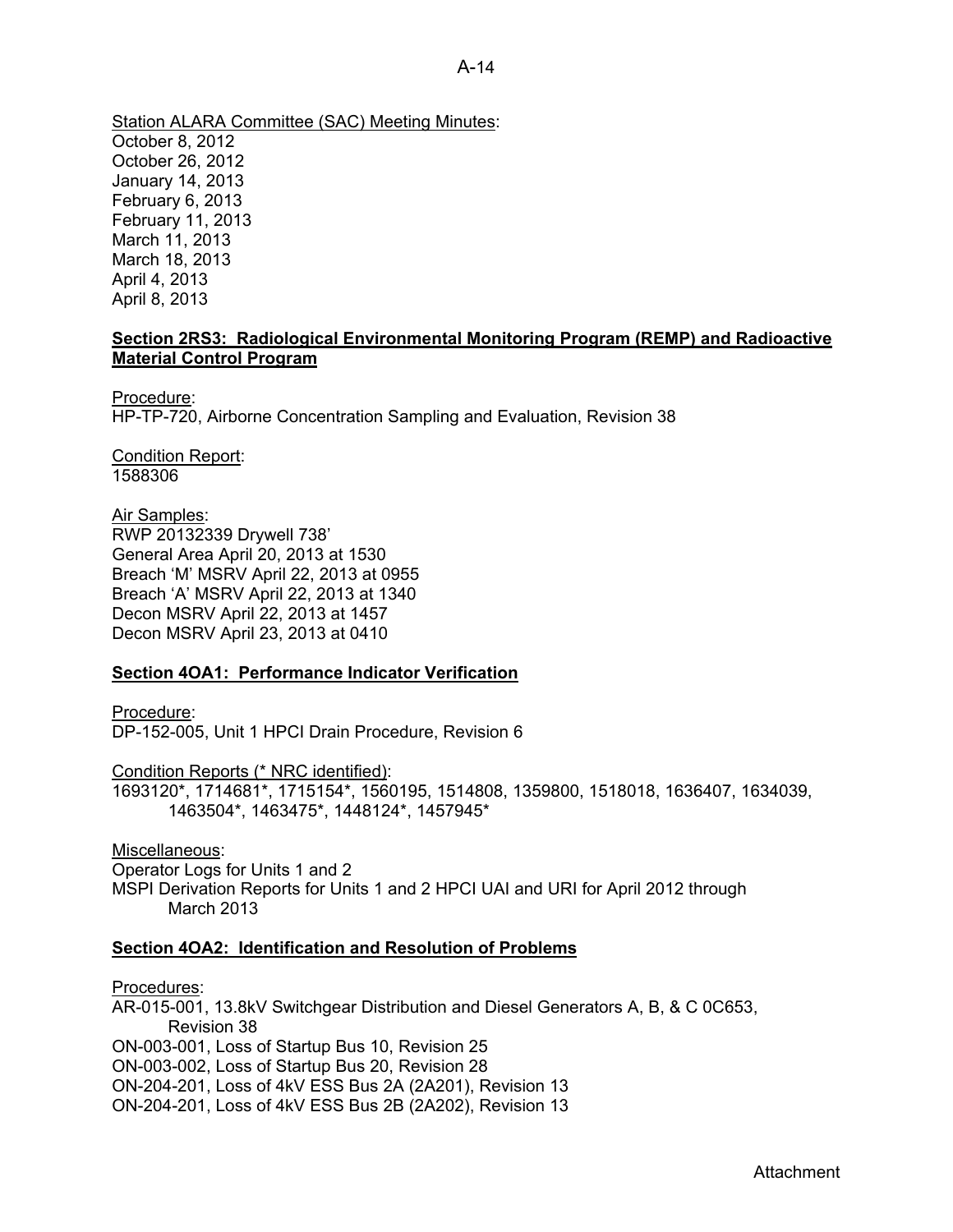OP-003-001, 13,8kV Common Electrical Equipment, Revision 11 OP-104-001, 4kV Electrical System, Revision 11 OP-204-001, 4kV Electrical System, Revision 11 TI-CH-106, Preparation of Monthly NRC PI RCS Specific Activity, Revision 6 SC-1(2)76-102, Unit 1(2) Primary Coolant Activity Dose-Equivalent I-131, Revision 15(14) NDAP-QA-0737, ROP Performance Indicators, Revision 9 NDAP-QA-0702, Action Request and Condition Report Process, Revision 40 NDAP-00-0752, Cause Analysis, Revision 20

#### Condition Reports (\* NRC identified):

1684872\*, 1684874\*, 1685186\*, 1685215\*, 1685453\*, 1687686, 1688351\*, 1689035\*, 1689809\*, 1689829\*, 1696097\*, 1697193\*, 1700170\*, 1700997\*, 1704034\*, 1704455, 1707568\*, 1707571\*, 1707578\*, 1707583\*, 1707587\*, 1707594\*, 1707596\*, 1528510, 1534133, 1534810, 1578080, 1592976, 1593349, 1594174, 1595769, 1598955, 1609455, 1618189, 1619271, 1622077, 1624024, 1626160, 1627322, 1651787, 1717603\*, 1717194\*, 1719608\*, 1719606\*, 1719837, 1707471. 1700254, 1704034, 1718790, 1718796, 1665479, 1666245, 1585845, 1625705, 1628336, 1634551, 1639162, 1653022, 1655010, 1674211, 1677335, 1677326, 1677340, 1677348, 1720308, 1720278, 1715053, 1697062, 1700474, 1718790, 1718796, 1705903, 1707471, 1700254, 1704034, 1665479, 1666245, 1585845, 1625705, 1628336, 1634551, 1639162, 1653022, 1655010, 1674211, 1677335, 1677326, 1677340, 1677348, 1720308, 1720278, 1680121, 1655010, 1702895, 1705537, 1706053, 1710293, 1712564

## Completed Tests/Surveillances:

SO-013-017, Three Year Startup Transformer T20 (0X104) Deluge System DS-015 Full Flow Test, performed October 2, 2012

Drawing:

E107171, Sht. 3, Schematic Meter & Relay Diagram 13.8kV Startup Bus 0A104, Revision 30

#### Miscellaneous:

The Susquehanna Focus, p. 3, dated September 26, 2012

- 1578080, Offsite Power Source Single Phase Open Circuit Event ODM, dated May 24, 2012 and revised June 28, 2012
- PPL-13200, Failure Analysis of an Ammeter Switch, Manufacturer: Westinghouse, Type: W2, Model: 3669A05G01, Purchase Order: 556164-C-0, dated August 23, 2012

#### TS 3.4.7, 3.4.4

NEI-99-02, Revision 6

OI-AD-094, NRC PI Update RCSL, Revision 1

Station Trending Report 1Q13 (1680121)

Operations Intervention Plan (CR 1665479)

Susquehanna Steam Electric Station Response to NRC Annual Assessment Letter, dated April 3, 2013

Nuclear Safety Culture Assessment Executive Summary Report, June 7, 2013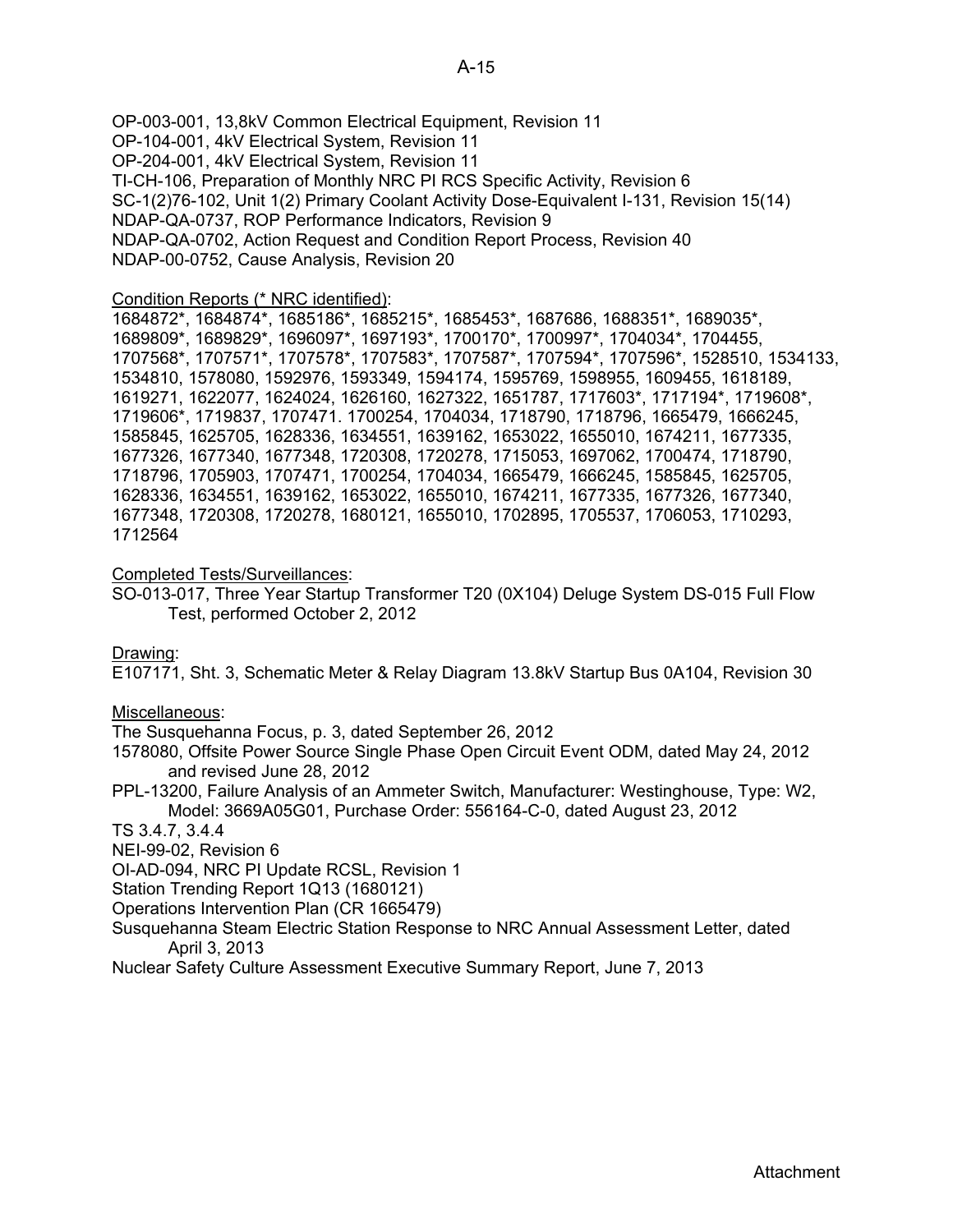## A-16

# **LIST OF ACRONYMS**

| АC                | <b>Alternating Current</b>                                     |
|-------------------|----------------------------------------------------------------|
| <b>ADAMS</b>      | Agencywide Document and Access Management System               |
| ALARA             | As Low As Is Reasonably Achievable                             |
| <b>ASME</b>       | American Society of Mechanical Engineers                       |
| <b>BWR</b>        | <b>Boiling Water Reactor</b>                                   |
| <b>BWRVIP</b>     | Boiling Water Reactor Vessel and Internals Project             |
| <b>CAP</b>        | <b>Corrective Action Program</b>                               |
| <b>CFR</b>        | Code of Federal Regulations                                    |
| EGM               | Enforcement Guidance Memorandum                                |
| <b>CARB</b>       | <b>Corrective Action Review Board</b>                          |
| <b>CR</b>         | <b>Condition Report</b>                                        |
| <b>EDG</b>        | <b>Emergency Diesel Generator</b>                              |
| <b>EPD</b>        | <b>Electronic Personal Dosimeter</b>                           |
| ESSW              | <b>Emergency Safeguards Service Water</b>                      |
| <b>ESW</b>        | <b>Emergency Service Water</b>                                 |
| EWR               | <b>Engineering Work Permit</b>                                 |
| FAS               | <b>Fast Acting Solenoid</b>                                    |
| <b>FIN</b>        | Finding                                                        |
|                   |                                                                |
| FSAR<br><b>GE</b> | [SSES] Final Safety Analysis Report<br><b>General Electric</b> |
| <b>HCU</b>        |                                                                |
| ΗP                | <b>Hydraulic Control Unit</b>                                  |
| <b>HPCI</b>       | <b>Health Physics</b>                                          |
| <b>HRA</b>        | <b>High Pressure Coolant Injection</b>                         |
| НX                | <b>High Radiation Area</b>                                     |
| <b>IMC</b>        | <b>Heat Exchanger</b>                                          |
| IP                | <b>Inspection Manual Chapter</b>                               |
| IR                | <b>Inspection Procedure</b>                                    |
|                   | <b>NRC Inspection Report</b>                                   |
| <b>ISI</b>        | Inservice Inspection                                           |
| <b>IST</b>        | <b>Inservice Testing</b>                                       |
| <b>IVVI</b>       | In Vessel Visual Inspection                                    |
| kV                | Kilovolts                                                      |
| <b>LCO</b>        | <b>Limiting Condition for Operation</b>                        |
| <b>LDE</b>        | Lens Dose Equivalent                                           |
| <b>LER</b>        | Licensee Event Report                                          |
| <b>LHRA</b>       | <b>Locked High Radiation Areas</b>                             |
| LLRT              | Local leak Rate Test                                           |
| LOCA/LOOP         | Loss of Coolant Accident/Loss of Offsite Power                 |
| <b>LOOP</b>       | Loss of Offsite Power                                          |
| LP                | <b>Liquid Penetrant</b>                                        |
| <b>LPCI</b>       | Low Pressure Coolant Injection                                 |
| <b>LPRM</b>       | <b>Local Power Range Monitor</b>                               |
| LSFT              | Logic System Functional Test                                   |
| LT                | <b>Liquid Penetrant Testing</b>                                |
| МT                | <b>Magnetic Particle Testing</b>                               |
| <b>MSIV</b>       | Main Steam Isolation Valve                                     |
| <b>MSPI</b>       | <b>Mitigating Systems Performance Index</b>                    |
| <b>NCV</b>        | <b>Non-Cited Violation</b>                                     |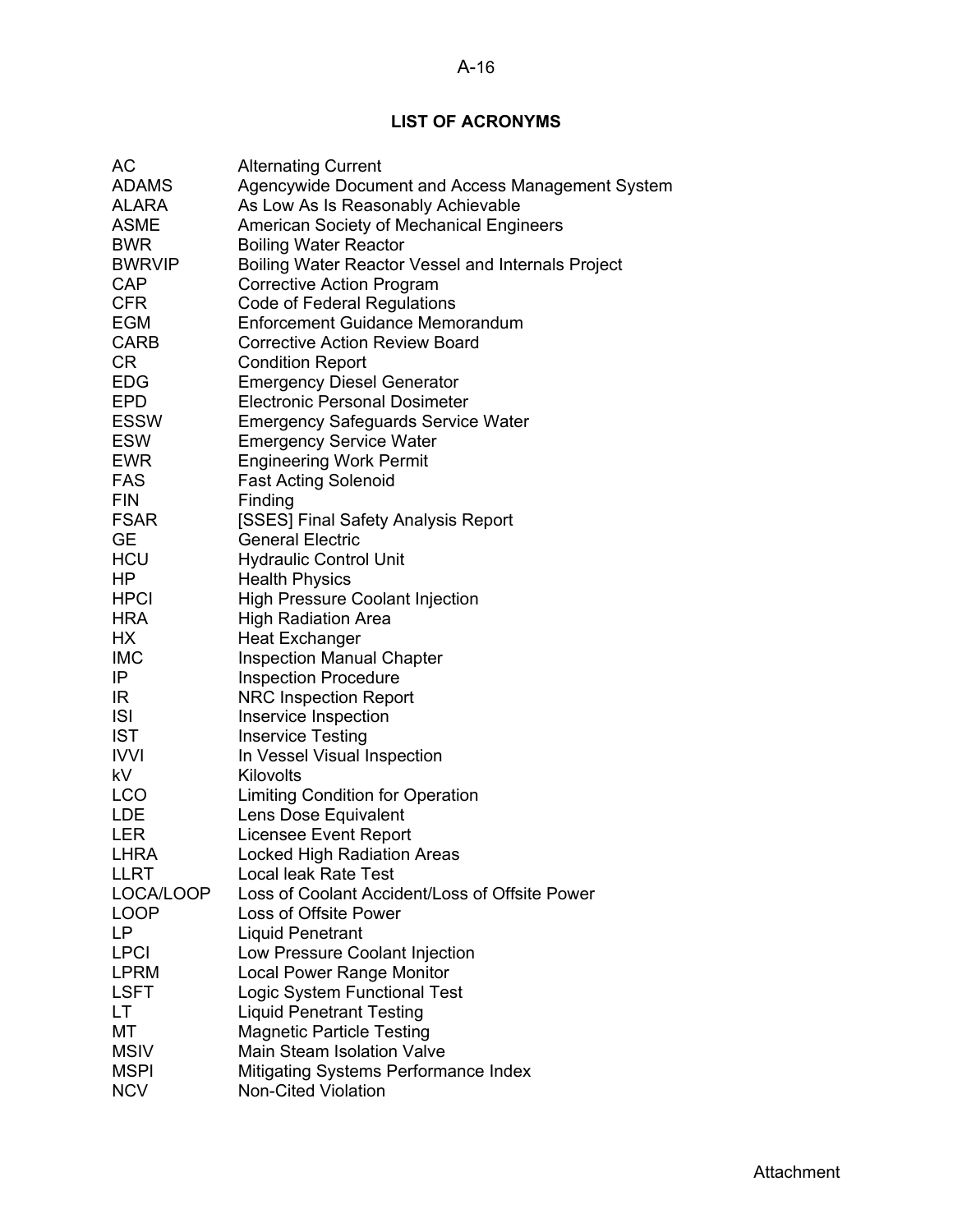| <b>NDAP</b>              | Nuclear Department Administrative Procedure                                  |
|--------------------------|------------------------------------------------------------------------------|
| <b>NDE</b>               | <b>Non-Destructive Examinations</b>                                          |
| <b>NEI</b>               | <b>Nuclear Energy Institute</b>                                              |
| NIOSH/MSHA               | National Institute for Occupational Safety and Health/Mine Safety and Health |
|                          | Administration                                                               |
| <b>NRC</b>               | <b>Nuclear Regulatory Commission</b>                                         |
| <b>NRR</b>               | Office of Nuclear Reactor Regulation                                         |
| <b>NSCA</b>              | <b>Nuclear Safety Culture Assessment</b>                                     |
| <b>NSIR</b>              | <b>Nuclear Security and Incident Response</b>                                |
| OA                       | <b>Other Activities</b>                                                      |
| <b>ODCM</b>              | <b>Offsite Dose Calculation Manual</b>                                       |
| <b>ODM</b>               | <b>Operational Decision Making</b>                                           |
| 0E                       | <b>Operating Experience</b>                                                  |
| <b>OFR</b>               | <b>Operability Followup Request</b>                                          |
| <b>OOS</b>               | Out-of-Service                                                               |
| <b>OPDRV</b>             | Operations with a Potential for Draining the Reactor Vessel                  |
| <b>PARS</b>              | <b>Publicly Available Records</b>                                            |
| PDI                      | Performance Demonstration Initiative                                         |
| PI                       | [NRC] Performance Indicator                                                  |
| PI&R                     | Problem Identification and Resolution                                        |
| <b>PIM</b><br><b>PMT</b> | <b>Plant Issues Matrix</b>                                                   |
| <b>PPL</b>               | Post-Maintenance Test                                                        |
| <b>PS</b>                | PPL Susquehanna, LLC<br><b>Planning Standard</b>                             |
| PT                       | <b>Penetrant Test</b>                                                        |
| P/T                      | <b>Pressure and Temperature</b>                                              |
| QA                       | <b>Quality Assurance</b>                                                     |
| <b>RB</b>                | <b>Reactor Building</b>                                                      |
| <b>RCA</b>               | Radiologically Controlled Area                                               |
| <b>RCA</b>               | Root Cause Analysis                                                          |
| <b>RCIC</b>              | <b>Reactor Core Isolation Cooling</b>                                        |
| <b>RCS</b>               | <b>Reactor Coolant System</b>                                                |
| <b>REMP</b>              | Radiological Environmental Monitoring Program                                |
| <b>RETS</b>              | Radiological Effluents Technical Specifications                              |
| <b>RFO</b>               | <b>Refuel Outage</b>                                                         |
| <b>RG</b>                | [NRC] Regulatory Guide                                                       |
| <b>RHR</b>               | <b>Residual Heat Removal</b>                                                 |
| <b>RHRSW</b>             | <b>Residual heat Removal Service Water</b>                                   |
| <b>ROP</b>               | <b>Reactor Oversight Process</b>                                             |
| <b>RP</b>                | <b>Radiation Protection</b>                                                  |
| <b>RPS</b>               | <b>Reactor Protection System</b>                                             |
| <b>RPV</b>               | <b>Reactor Pressure Vessel</b>                                               |
| RR                       | <b>Reactor Recirculation</b>                                                 |
| RT                       | Radiographic Testing                                                         |
| <b>RWCU</b>              | Reactor Water Clean Up                                                       |
| <b>RWP</b>               | <b>Radiation Work Permit</b>                                                 |
| <b>SCCI</b>              | <b>Substantive Cross Cutting Issue</b>                                       |
| <b>SDE</b>               | <b>Skin Dose Equivalent</b>                                                  |
| <b>SDHR</b>              | Supplemental Decay Heat Removal                                              |
| <b>SDP</b>               | <b>Significance Determination Process</b>                                    |
| <b>SDV</b>               | Scram Discharge Volume                                                       |